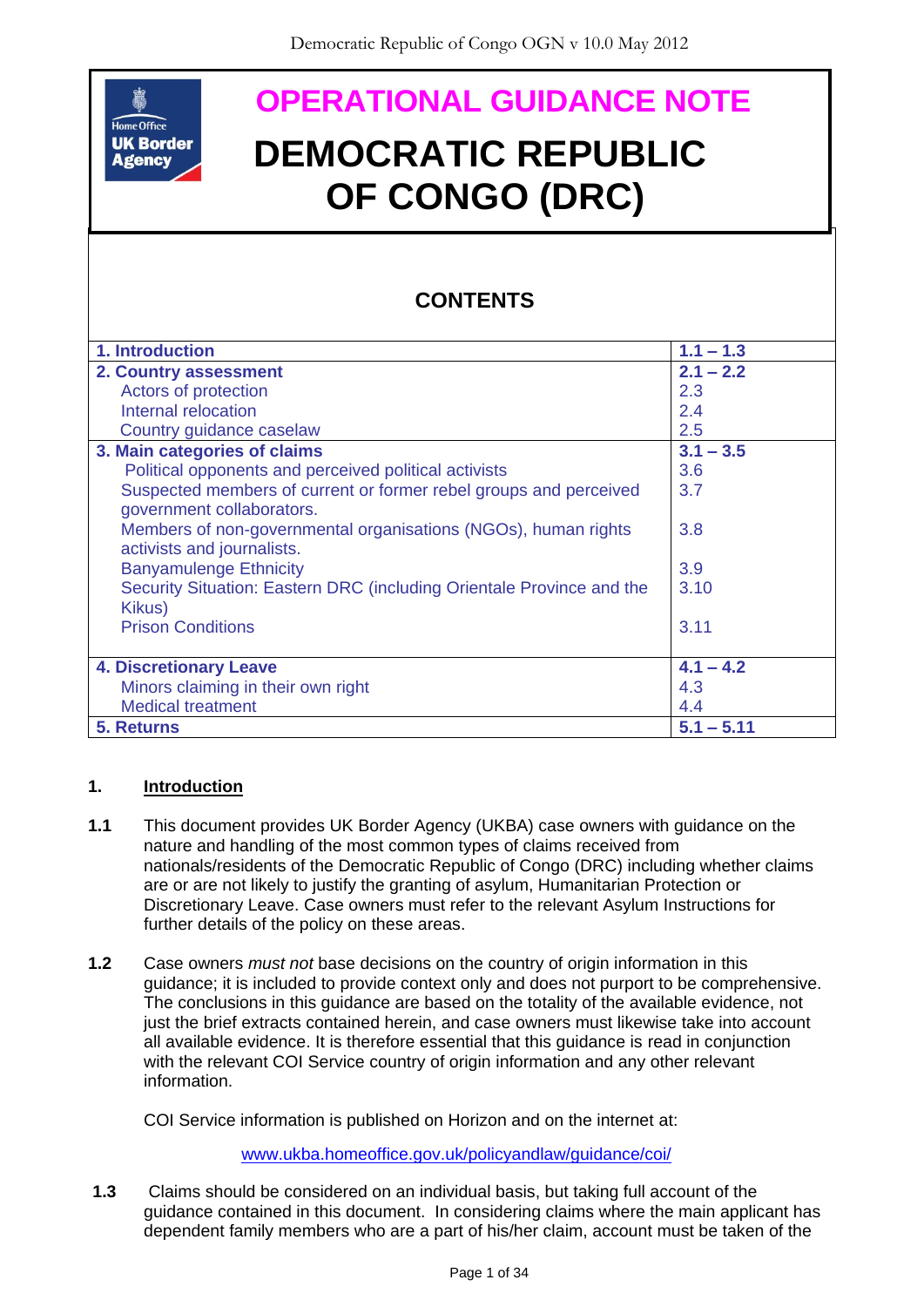situation of all the dependent family members included in the claim in accordance with the Asylum Instruction on Article 8 ECHR. If, following consideration, a claim is to be refused, case owners should consider whether it can be certified as clearly unfounded under the case by case certification power in section 94(2) of the Nationality Immigration and Asylum Act 2002. A claim will be clearly unfounded if it is so clearly without substance that it is bound to fail.

## <span id="page-1-0"></span>**2. Country assessment**

**2.1** Case owners should refer the relevant COI Service country of origin information material. An overview of the country situation including headline facts and figures about the population, capital city, currency as well as geography, recent history and current politics can also be found in the relevant FCO country profile at:

[www.fco.gov.uk/en/travel-and-living-abroad/travel-advice-by-country/country-profile/sub-saharan-africa/congo](http://www.fco.gov.uk/en/travel-and-living-abroad/travel-advice-by-country/country-profile/sub-saharan-africa/congo-democratic-republic)[democratic-republic](http://www.fco.gov.uk/en/travel-and-living-abroad/travel-advice-by-country/country-profile/sub-saharan-africa/congo-democratic-republic)

**2.2** An overview of the human rights situation in certain countries can also be found in the FCO Annual Report on Human Rights which examines developments in countries where human rights issues are of greatest concern:

<span id="page-1-1"></span><http://centralcontent.fco.gov.uk/resources/en/pdf/human-rights-reports/accessible-hrd-report-2010>

## **2.3 Actors of protection**

- **2.3.1** Case owners must refer to the Asylum Policy Instruction on considering the protection (asylum) claim and assessing credibility. To qualify for asylum, an individual not only needs to have a fear of persecution for a Convention reason, they must also be able to demonstrate that their fear of persecution is well founded and that they are unable, or unwilling because of their fear, to avail themselves of the protection of their home country. Case owners should also take into account whether or not the applicant has sought the protection of the authorities or the organisation controlling all or a substantial part of the State, any outcome of doing so or the reason for not doing so. Effective protection is generally provided when the authorities (or other organisation controlling all or a substantial part of the State) take reasonable steps to prevent the persecution or suffering of serious harm by for example operating an effective legal system for the detection, prosecution and punishment of acts constituting persecution or serious harm, and the applicant has access to such protection.
- **2.3.2** The state security forces consist of the PNC [Congolese National Police], which operates under the Ministry of Interior and has primary responsibility for law enforcement and public order. The PNC includes the Rapid Intervention Police and the Integrated Police Unit. The ANR [National Intelligence Agency], overseen by the president's national security advisor, is responsible for internal and external security. Other agencies include the military intelligence service of the Ministry of Defence; the DGM [Directorate General of Migration], responsible for border control; the GR [Republican Guard], which reports directly to the presidency; and the [DRC armed forces] FARDC, which is part of the Ministry of Defence and generally responsible for external security, but which also carries out an internal security role. State security forces generally remained undisciplined, corrupt, lacked training, were grossly underfunded, and received little pay.<sup>1</sup>
- **2.3.3** In all areas of the DRC, state security forces continued to act with impunity throughout 2010, committing many serious abuses, including unlawful killings, disappearances, torture, rape and engaging in arbitrary arrests and detention. The integration of excombatants and members of rebel and militia groups (RMGs) into state security forces and governance institutions was slow and uneven.<sup>2</sup>

<sup>1</sup> U.S. Department of State, 2010 Human Rights Report: Democratic Republic of the Congo, 08/04/2011, Section 1d., Role of the Police and Security Apparatus,<http://www.state.gov/j/drl/rls/hrrpt/2010/af/154340.htm>

U.S. Department of State, 2010 Human Rights Report: Democratic Republic of the Congo, 08/04/2011,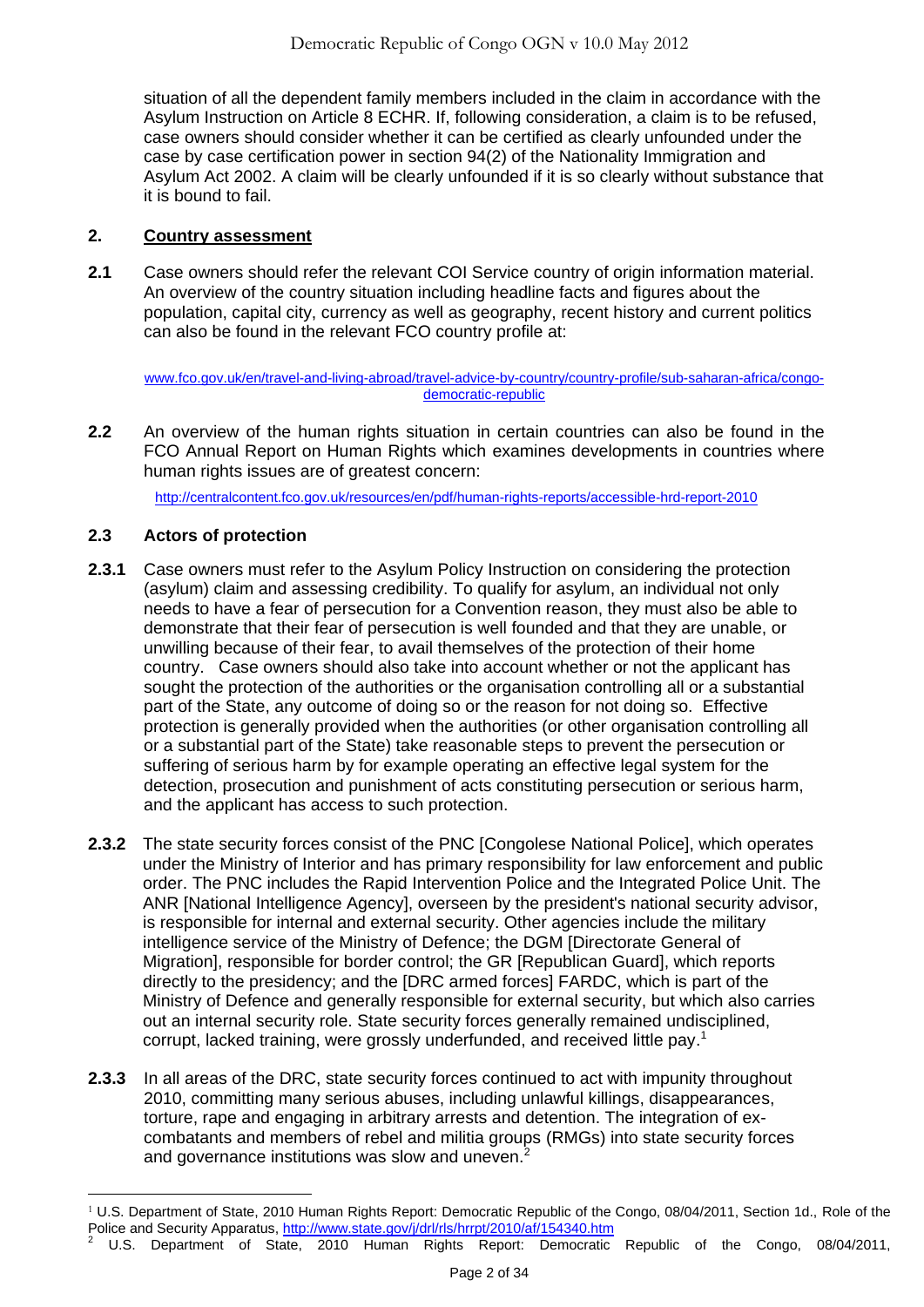- **2.3.4** There were reports of disappearances caused by government forces. Authorities often refused to acknowledge the detention of suspects, and in some cases they detained suspects in secret detention facilities. There were no reports of government efforts to investigate disappearances and abductions, including those in which security force members were accused of involvement. RMGs and the FARDC units kidnapped numerous persons, generally for forced labour, military service, or sexual services and there were reports that some corporations facilitated such killings and other abuses by sourcing minerals from areas controlled by these armed entities. Many of these victims disappeared.<sup>3</sup>
- **2.3.5** MONUSCO (the United Nations Organization Stabilization Mission in the Democratic Republic of Congo) took over from an earlier UN peacekeeping operation on 1 July 2010. The new mission has been authorized to use all the necessary means to carry out its mandate relating, among other things, to the protection of civilians, humanitarian personnel and human rights defenders under imminent threat of physical violence and to support the Government of the DRC in its stabilization and peace consolidation efforts.<sup>4</sup> The MONUSCO forces are concentrated in eastern DRC, with a reserve force capable of redeploying rapidly elsewhere. The Security Council extended MONUSCO's mandate with the force scheduled to stay until 28 June 2012.<sup>5</sup>
- **2.3.6** At the beginning of 2010, the law did not specifically criminalise torture however, during the parliamentary session between March and June 2010 a law criminalising torture was adopted. Despite this reform, the government did not effectively enforce the law, and during 2010 there were many credible reports by informed sources that security services tortured civilians, particularly detainees and prisoners and employed other types of cruel, inhuman and degrading punishment. Most cases of torture were perpetrated by members of the police, the ANR and the FARDC, according to credible sources. There were very few reports of government authorities taking action against members of state security forces responsible for these acts.<sup>6</sup>
- **2.3.7** The law prohibits arbitrary arrest or detention; however, state security forces routinely arbitrarily arrested and detained persons.<sup>7</sup> State security forces generally remained undisciplined, corrupt, lacked training, were grossly short of funds and received a small wage. There were mechanisms available to investigate abuses by state security forces and to deal with internal discipline problems, although the mechanisms remained weak and ineffective, particularly for addressing misconduct by middle and high-ranking officials. However, some progress was made during 2010 relating to internal discipline of the PNC, as authorities charged eight PNC officers following the disappearance of human rights defender Fidele Bazana Edadi and the killing of his colleague, long-time activist Floribert Chebeya. Nevertheless, several rule of law experts in the country and almost 80 local and international human rights non-governmental organisations (NGOs) have expressed serious concerns about the credibility and independence of the investigation and the trial.<sup>8</sup>

<http://www.state.gov/j/drl/rls/hrrpt/2010/af/154340.htm>

 $\overline{a}$ 

4 UKBA/ COI Service: DRC Country of Origin (COI) Report 09/03/2012 (para 9.25)

<http://www.ukba.homeoffice.gov.uk/policyandlaw/guidance/coi/>

<sup>&</sup>lt;sup>3</sup> U.S. Department of State, 2010 Human Rights Report: Democratic Republic of the Congo, 08/04/2011, Section 1b Disappearances[, http://www.state.gov/j/drl/rls/hrrpt/2010/af/154340.htm](http://www.state.gov/j/drl/rls/hrrpt/2010/af/154340.htm)

<http://www.ukba.homeoffice.gov.uk/policyandlaw/guidance/coi/>

<sup>5</sup> UKBA/ COI Service: DRC Country of Origin (COI) Report 09/03/2012 (paras 9.26/28)

<sup>6</sup> U.S. Department of State, 2010 Human Rights Report: Democratic Republic of the Congo, 08/04/2011, Section 1c Torture and Other Cruel, Inhuman or Degrading Treatment or Punishment,<http://www.state.gov/j/drl/rls/hrrpt/2010/af/154340.htm>

<sup>7</sup> U.S. Department of State, 2010 Human Rights Report: Democratic Republic of the Congo, 08/04/2011, Section 1d Arbitrary Arrest and Detention,<http://www.state.gov/j/drl/rls/hrrpt/2010/af/154340.htm>

<sup>8</sup> U.S. Department of State, 2010 Human Rights Report: Democratic Republic of the Congo, 08/04/2011, Section 1d Role of the Police and Security Apparatus<http://www.state.gov/j/drl/rls/hrrpt/2010/af/154340.htm>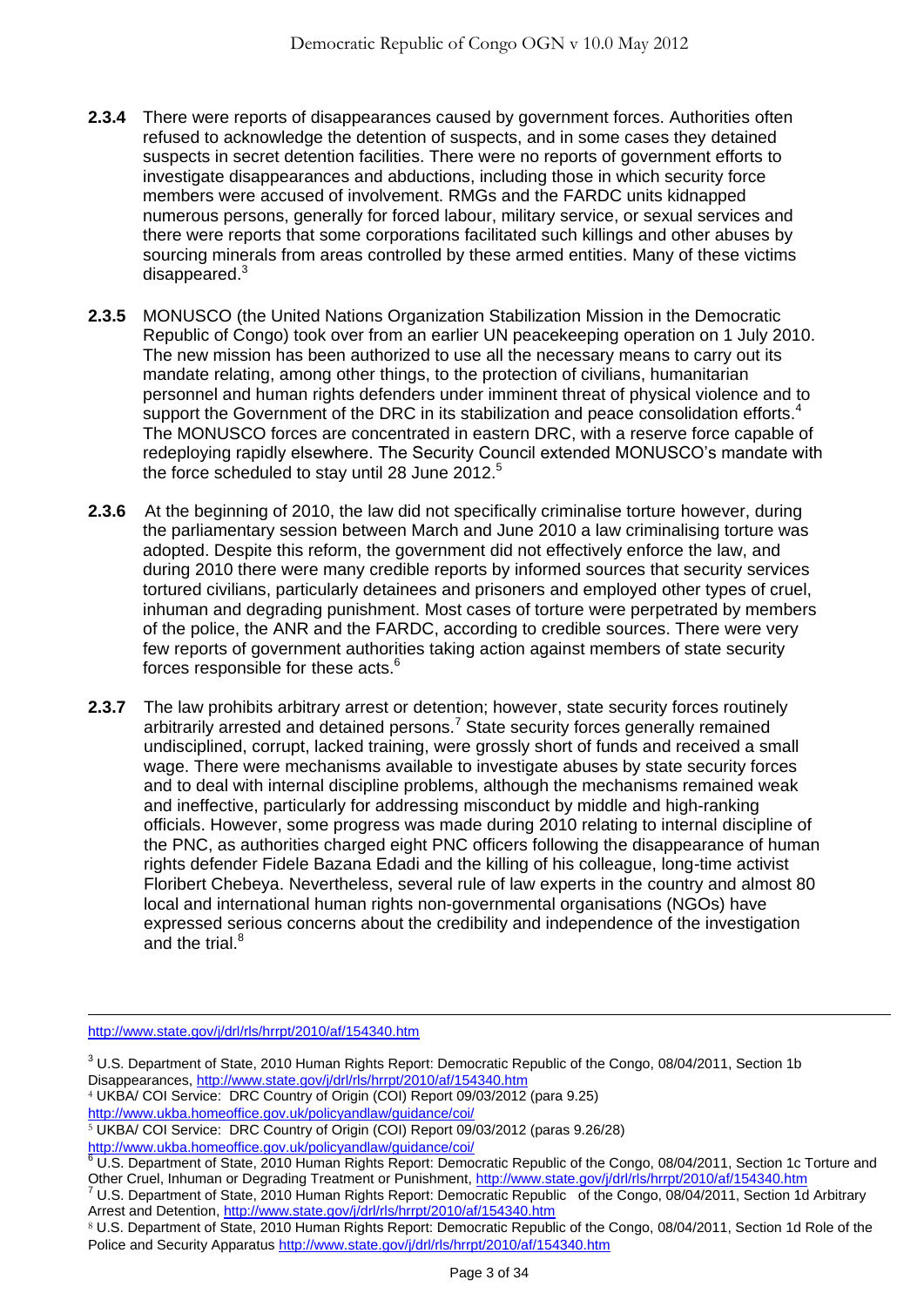- **2.3.8** Abuses by FARDC soldiers were dramatically reduced in areas where they were paid and fed. The government prosecuted and disciplined few security force personnel for abusing civilians during 2010 but established the Operational Military Court to address abuses committed by FARDC officers during military operations. The Court made some progress in prosecuting a small number of low-ranking perpetrators. However it lacked adequate staff, the ability to conduct its own independent investigations and the power to undertake high level prosecutions and there remained concerns about the Court's respect for due process.<sup>9</sup> During the year the government also took few significant steps to reform the state security forces, and three important pieces of legislation to reform the armed forces were drafted. The FARDC continued to co-operate with the EU Mission to provide assistance with improving the FARDC's salary distribution system, prevent fraud and embezzlement and ensure payments reached soldiers.<sup>10</sup>
- **2.3.9** In July 2009, the government adopted a policy of "zero tolerance" for human rights violations by the state security forces following intense criticism by donor countries and international human rights groups. The FARDC disseminated instructions to all soldiers that protecting the population was their duty and warned that rape and other crimes against civilians would be punished. In December 2009 several members of the Universal Periodic Review Working Group (UPRWG) congratulated the government for adopting this policy, but expressed concern over severe deficiencies in its implementation.<sup>11</sup> In March 2012 the UN released a report detailing that, in the context of the 2011 presidential and legislative elections, members of the Congolese defence and security forces were ―responsible for multiple cases of arbitrary executions and enforced disappearances of civilians and excessive use of force, in particular by firing live ammunition at civilians during demonstrations".<sup>12</sup>
- **2.3.10** Some Progress has been made with regard to the reform of the police, including the adoption by Congolese authorities on 26 October 2009 of a 15 year strategic plan and a three year action plan to build the capacity of the National Police. During the second half of 2009 MONUC police with assistance provided by the Government of Japan, trained 8,625 National Police officers, including 666 women and 230 more were trained and deployed by MONUC along strategic axes in the east. A total of 709 police officers were also trained in Ituri, in addition to the training of 210 judiciary police officers.<sup>13</sup> More than a hundred PNC officers, including three female from the Mobile Intervention Group, received training from MONUSCO police on crowd control, restoration of public order, police code of ethics and human rights.<sup>14</sup>
- **2.3.11** The UK Department for International Development (DFID) is funding a £60 million programme over five years to promote improved security sector accountability and police reform in the DRC. The programme is focussed on supporting the development of an effective police service that is responsive to the needs of the communities, acts with respect for human rights and within which officers are accountable for their actions.<sup>15</sup>

 $\overline{a}$ 9 U.S. Department of State, 2010 Human Rights Report: Democratic Republic of the Congo, 08/04/2011, Section 1d Role of the Police and Security Apparatus.<http://www.state.gov/j/drl/rls/hrrpt/2010/af/154340.htm>

<sup>10</sup> U.S. Department of State, 2010 Human Rights Report: Democratic Republic of the Congo, 08/04/2011, Section 1d Role of the Police and Security Apparatus,<http://www.state.gov/j/drl/rls/hrrpt/2010/af/154340.htm>

<sup>11</sup> U.S. Department of State, 2010 Human Rights Report: Democratic Republic of the Congo, 08/04/2011, Section 1d Role of the Police and Security Apparatus,<http://www.state.gov/j/drl/rls/hrrpt/2010/af/154340.htm>

MONUSCO/UN Office of the High Commissioner for Human Rights, Report of the United Nations Joint Human Rights Office on serious Human Rights violations committed by members of the Congolese Defence and Security Forces in Kinshasa in the DRC [between 26 November and 25 December 2011,, March 2012,](http://www.ohchr.org/Documents/Countries/ZR/ReportDRC_26Nov_25Dec2011_en.pdf) paragraphs 49 and 50.

<sup>&</sup>lt;sup>13</sup> UKBA/ COI Service: DRC Country of Origin (COI) Report 09/03/2012 (para 9.10) <http://www.ukba.homeoffice.gov.uk/policyandlaw/guidance/coi/><br>14 | IKBA/ COI Service: DOC Control of the Service of the Service of the Service of the Service of the Service

UKBA/ COI Service: DRC Country of Origin (COI) Report 09/03/2012 (para 9.11))

<http://www.ukba.homeoffice.gov.uk/policyandlaw/guidance/coi/>

<sup>&</sup>lt;sup>15</sup> UK Foreign and Commonwealth Office – Human Rights and Democracy 2010: The 2010 Foreign & Commonwealth Office Report Section V11 Human Rights in Countries of Concern, DRC 31/03/201[1http://www.ecoi.net/local\\_link/157763/260149\\_en.html](http://www.ecoi.net/local_link/157763/260149_en.html)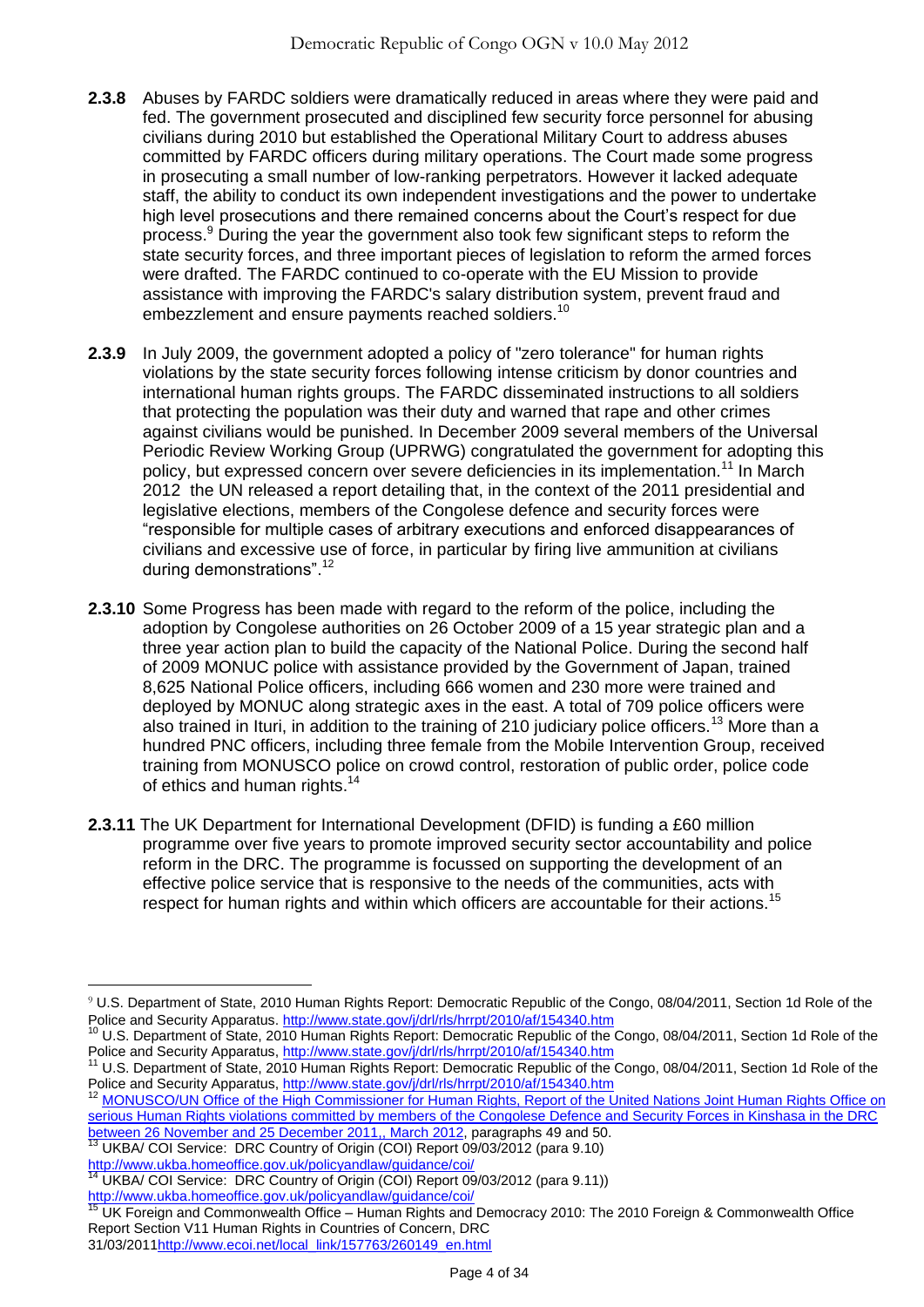- **2.3.12** Created in 2007, the Inspection General d'Audit (IGA) was the internal discipline system within the PNC. As an internal oversight mechanism, it aimed, among other things, to address police corruption and other types of police misconduct and human rights violations perpetrated by the police force. While the existence of the IGA was considered a positive legal step, at the end of 2010 it was not fully functioning, suffering from a lack of infrastructure, training and awareness regarding its role and existence.<sup>16</sup>
- **2.3.13** The law provides for an independent judiciary, however, the judiciary was inefficient, corrupt, and subject to influence. Judges, who were poorly compensated, remained subject to influence and coercion by officials and other influential individuals. Judicial corruption remained pervasive, particularly among magistrates. The judicial system was financed with less than 1 percent of the national budget and was poorly staffed, with a very limited presence outside of Kinshasa. A study by an international NGO concerned with justice reform identified a variety of challenges that continued to hinder the planning and execution of the judicial branch budget, including declining annual budgets allocated to the judicial branch; failure to pay salaries of court workforce on a regular basis; failure to allocate costs for court operations; and the lack of transparency in the use of funds allocated to the judiciary. In rural areas, where there were often no courts within a 300 mile radius, justice was administered on an ad hoc basis by any available authority, creating extraordinary opportunities for corruption and abuse of power. During 2010 some observers asserted that members of both the executive and legislative branches were content to keep the judiciary weak and ineffective because it protected their power and allowed them to engage in corruption and abuse of power without consequence.<sup>17</sup>
- **2.3.14** At the end of 2011, Amnesty International noted that "The judiciary is far from independent, and interference is common in both the military and civilian justice systems. In the military justice system, officers shield soldiers under their command from justice and the political and military hierarchy protects senior military figures. This is of particular concern in a country where the army is one of the main perpetrators of crimes under international law. Corruption and the widespread belief that the system is corrupt are endemic and affect every level of the judicial chain.<sup>18</sup>
- **2.3.15** In addition, a report in 2012 from the UN Secretary-General stated that "a significant number of cases of sexual violence committed by armed groups and FARDC elements have not been followed up through judicial means. Some cases are not investigated, or if they are, trials are not held, or sentences are not served by the perpetrators. Of particular concern is the impunity enjoyed by high ranking officers responsible for human rights violations, including sexual violence".<sup>19</sup> The January 2012 report of the UN High Commissioner for Human Rights (covering January to October 2011), concluded that: "The structural weaknesses of State institutions, in particular the judicial system and security forces, together with practices of corruption and the presence of armed groups, result in impunity and foster systemic human rights violations. These include arbitrary and summary executions, arbitrary and illegal arrests and detentions, ill-treatment, torture, sexual violence and looting."<sup>20</sup>
- **2.3.16** If the applicant's fear is of ill-treatment/persecution by the state authorities, or by agents acting on behalf of the state, then it is improbable that they can apply to those authorities for protection. Consideration needs to be given as to whether the fear is based on a localised, random or national threat.

<sup>16</sup> U.S. Department of State, 2010 Human Rights Report: Democratic Republic of the Congo, 08/04/2011, Section 1d Role of the Police and Security Apparatus.<http://www.state.gov/j/drl/rls/hrrpt/2010/af/154340.htm>

<sup>17</sup> U.S. Department of State, 2010 Human Rights Report: Democratic Republic of the Congo, 08/04/2011, Section 1e Denial of Fair Public Trial and Section 4 Official Corruption and Government Transparency.

<http://www.state.gov/j/drl/rls/hrrpt/2010/af/154340.htm>

<sup>&</sup>lt;sup>18</sup> [Amnesty International, The time for justice is now: New strategy needed in the Democratic Republic of the Congo, August 2011,](http://www.amnesty.org/en/library/asset/AFR62/006/2011/en/6cd862df-be60-418e-b70d-7d2d53a0a2d4/afr620062011en.pdf) section 1.

<sup>&</sup>lt;sup>19</sup> [UN General Assembly/Security Council, Conflict-related sexual violence: Report of the Secretary-General, 13/01/2012,](http://www.ecoi.net/file_upload/2016_1329735172_n1165018.pdf)  $\frac{1.36 \text{ m} \cdot \text{m}}{20 \text{ m} \cdot \text{m} \cdot \text{m}}$ 

<sup>20</sup> [UN General Assembly, Report of the United Nations High Commissioner for Human Rights on the](http://www.ecoi.net/file_upload/1930_1329384980_a-hrc-19-48-en.pdf) human rights situation and [the activities of her Office in the Democratic Republic of the Congo, 13/01/2012,](http://www.ecoi.net/file_upload/1930_1329384980_a-hrc-19-48-en.pdf) Summary.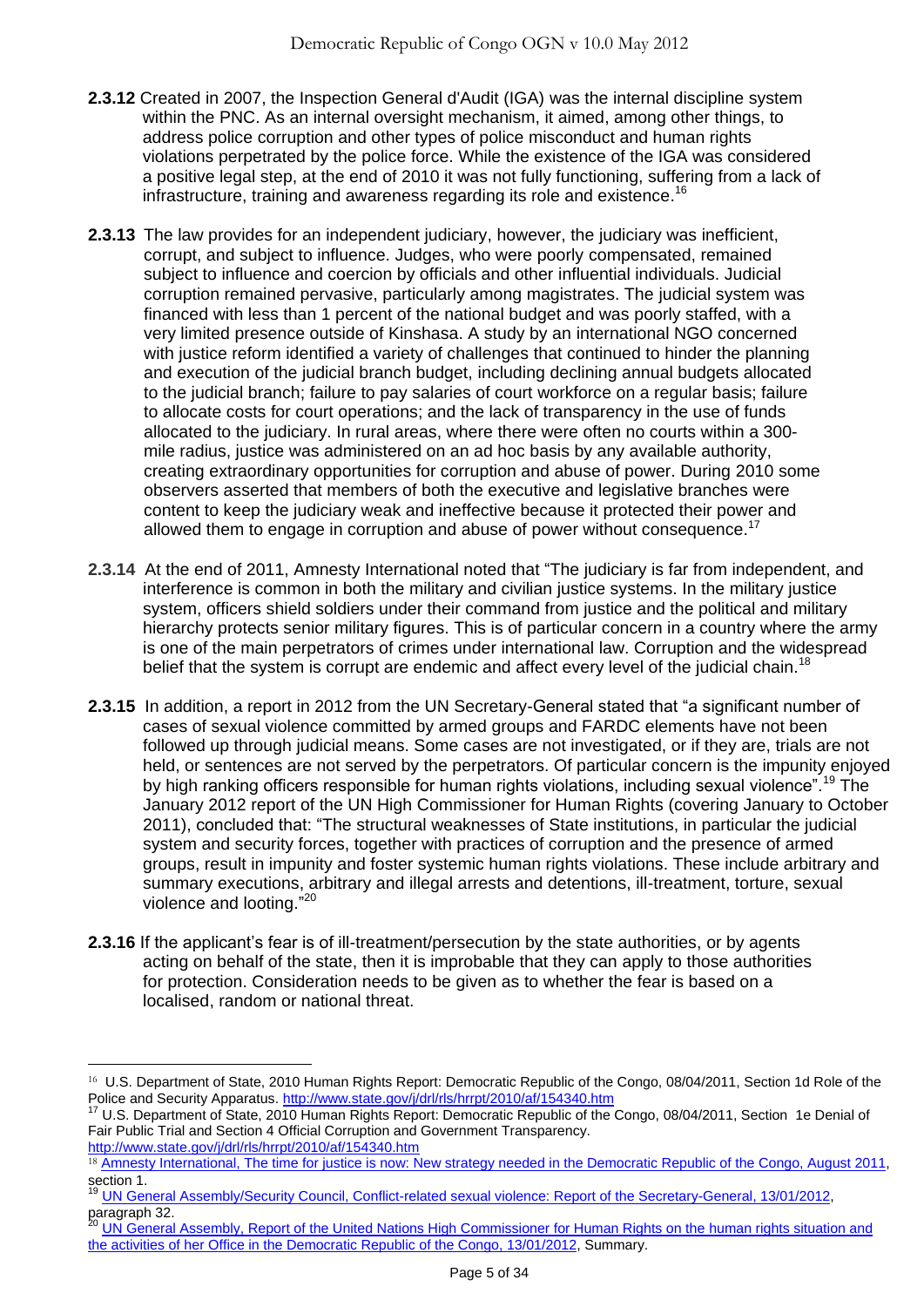**2.3.17** If the ill-treatment/persecution is at the hands of non-state agents, then the provision of state protection is unlikely to be available due to the structural weakness of the security services and the criminal justice system, also the widespread existence of corruption in state institutions. Case owners should assess the availability of effective protection on a case by case basis taking into account the specific characteristics of the claimant, the area of operation of the particular group; and evidence of effective State intervention against any criminal activity or human rights violations perpetuated by these agents.

## <span id="page-5-0"></span>**2.4 Internal relocation.**

- **2.4.1** Case owners must refer to the Asylum Policy Instructions on both internal relocation and gender issues in the asylum claim and apply the test set out in paragraph 339O of the Immigration Rules. It is important to note that internal relocation can be relevant in both cases of state and non-state agents of persecution, but in the main it is likely to be most relevant in the context of acts of persecution by localised non-state agents. If there is a part of the country of return where the person would not have a well founded fear of being persecuted and the person can reasonably be expected to stay there, then they will not be eligible for a grant of asylum. Similarly, if there is a part of the country of return where the person would not face a real risk of suffering serious harm and they can reasonably be expected to stay there, then they will not be eligible for humanitarian protection. Both the general circumstances prevailing in that part of the country and the personal circumstances of the person concerned including any gender issues should be taken into account, but the fact that there may be technical obstacles to return, such as redocumentation problems, does not prevent internal relocation from being applied.
- **2.4.2** Very careful consideration must be given to whether internal relocation would be an effective way to avoid a real risk of ill-treatment/persecution at the hands of, tolerated by, or with the connivance of, state agents. If an applicant who faces a real risk of illtreatment/persecution in their home area would be able to relocate to a part of the country where they would not be at real risk, whether from state or non-state actors, and it would not be unduly harsh to expect them to do so, then asylum or humanitarian protection should be refused.
- **2.4.3** The DRC covers a total area of 2,344,885 sq km and has population estimated at 67.8million.<sup>21</sup> The law provides for freedom of movement within the country, foreign travel, emigration and repatriation; however the government sometimes restricted these rights. State security forces established barriers and checkpoints on roads, at ports, airports and markets, ostensibly for security reasons and routinely harassed and extorted money from civilians for supposed violations, sometimes detaining them until payment was received. The government forced travellers to pass through immigration procedures during domestic travel at airports, ports and when entering and leaving towns and implemented a \$36 fee for passengers travelling internally on MONUSCO flights.<sup>22</sup>
- **2.4.4** There was no reliable public transportation system in the DRC. Congested vans and taxis, which often did not meet western safety standards, served as public transportation in Kinshasa. Few independent taxis were available and most did not meet safety standards. The DRC had few viable roads or railways, but does have several major waterways. Boat transport was widely used, however the vessels were often filled to capacity or badly maintained so accidents were commonplace. There were multiple accidents in 2011 on both rivers and lakes resulting in hundreds of fatalities. The only way to get around the country quickly was by plane.<sup>23</sup>

<http://www.ukba.homeoffice.gov.uk/policyandlaw/guidance/coi/>

 $\overline{a}$ 21 UKBA/ COI Service: DRC Country of Origin (COI) Report 09/03/2012 (para 1.02))

 $^{22}$  U.S. Department of State, 2010 Human Rights Report: Democratic Republic of the Congo, 08/04/2011, Section 2 d Freedom of Movement .<http://www.state.gov/j/drl/rls/hrrpt/2010/af/154340.htm>

<sup>&</sup>lt;sup>23</sup> US Department of State Bureau of Consular Affairs – 12 January 2012 - [http://travel.state.gov/travel/cis\\_pa\\_tw/tw/tw\\_5645.html](http://travel.state.gov/travel/cis_pa_tw/tw/tw_5645.html)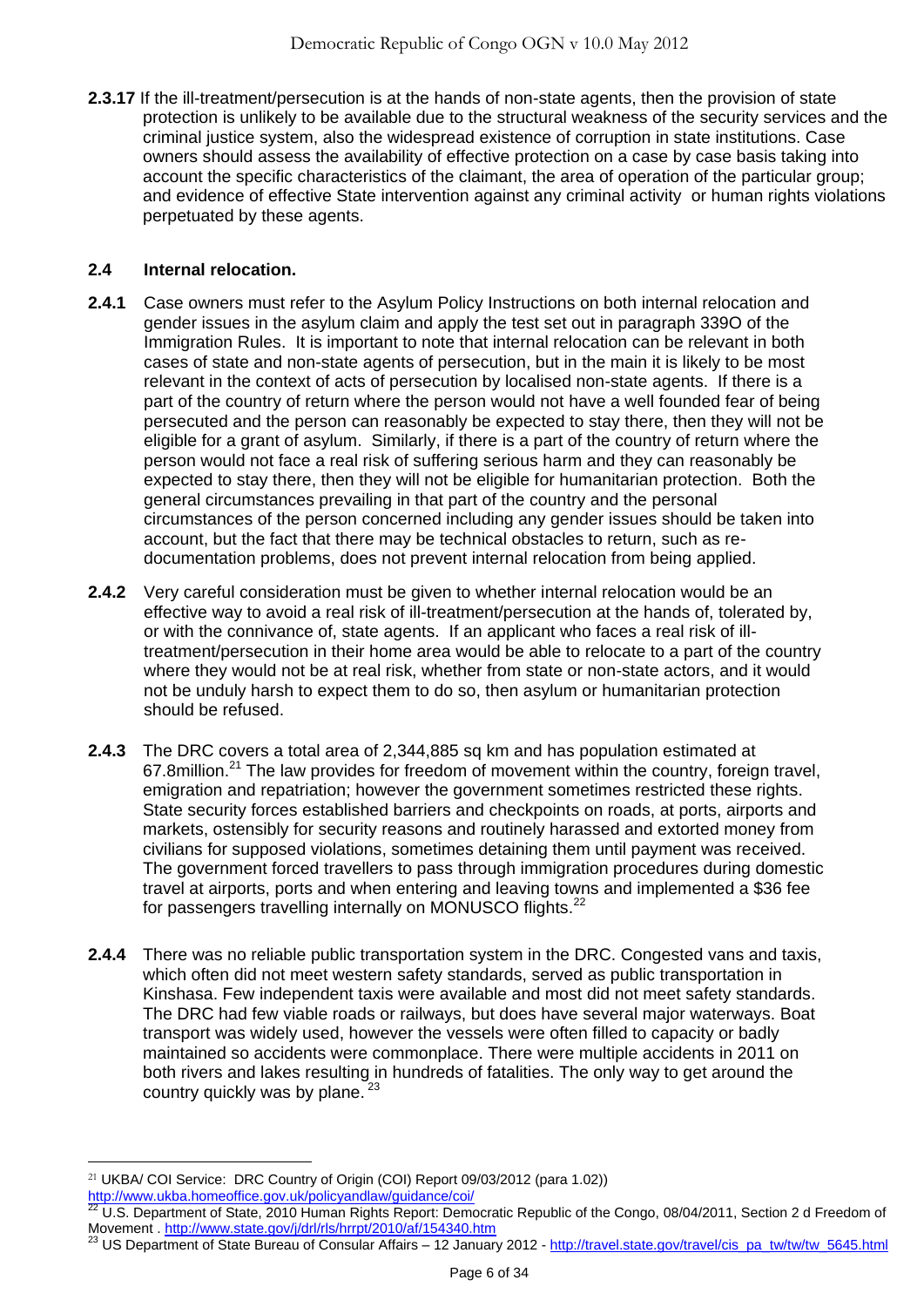- **2.4.5** The report by the UN Secretary-General on the United Nations Organization Stabilization Mission in the Democratic Republic of the Congo of January 2012 states that "Insecurity and clashes between armed groups and FARDC caused new population movements in the eastern provinces" with an estimate of "approximately 1.71 million internally displaced persons (IDPs) in the Uélé districts, Maniema, the Kivus, and northern and central Katanga province as at 1 October 2011. That included roughly 1 million IDPs in North and South Kivu provinces and approximately 500,000 in Orientale province".<sup>24</sup> The same report noted that "Humanitarian access continued to be a major concern for United Nations and non-governmental humanitarian partners".<sup>25</sup> UNHCR reported that renewed violence since late November 2011 in the eastern region has "forced over 100,000 civilians out of their homes".<sup>26</sup> In February 2012, UNHCR further reported that "internally displaced people have been tortured and killed by armed elements in the IDP camps of North Kivu province".<sup>27</sup> The organisation DARA noted high mortality rates in DRC due to food insecurity and epidemics of preventable diseases, but stressed that "the greatest concern continues to be protection of civilians. Violence and conflict are still widespread across many parts of the country. Poor transportation infrastructure, bureaucratic procedures and corruption make it costly and difficult to regularly access large parts of the country."<sup>28</sup>
- **2.4.6** The significant risk of rape by soldiers and non-governmental armed entities, coupled with government inability to secure eastern territories, effectively restricted freedom of movement by women in many rural areas, particularly in the east of the country.<sup>29</sup>
- **2.4.7** It may be practical for applicants in some categories who may have a well-founded fear of persecution in one area to relocate to other parts of the DRC where they would not have a well founded fear and taking into account their personal circumstances, it would not be unduly harsh to expect them to do so. Where the applicant's fear is of ill treatment / persecution by the DRC state authorities then internal relocation may not be possible.

# <span id="page-6-0"></span>**2.5 Country guidance caselaw**

 When considering the risk on return for **sur place activities** (see section 3.6; Perceived Political Activists) – reference should be made to:

**BA (Demonstrators in Britain - risk on return) Iran CG [2011] UKUT 36 (IAC) (10 February 2011)**

Factors to be considered when assessing risk on return having regard to sur place activities: (i) Nature of sur place activity:

- Theme of demonstrations what do the demonstrators want (e.g. reform of the regime through to its violent overthrow); how will they be characterised by the regime?
- Role in demonstrations and political profile can the person be described as a leader; mobiliser (e.g. addressing the crowd), organiser (e.g. leading the chanting); or simply a member of the crowd; if the latter is he active or passive (e.g. does he carry a banner); what is his motive, and is this relevant to the profile he will have in the eyes of the regime?
- Extent of participation has the person attended one or two demonstrations or is he a regular participant?
- Publicity attracted has a demonstration attracted media coverage in the United Kingdom or the home country; nature of that publicity (quality of images; outlets where stories appear etc)?
- (ii) Identification risk

 $\overline{a}$ 

 Surveillance of demonstrators – assuming the regime aims to identify demonstrators against it how does it do so, through, filming them, having agents who mingle in the crowd, reviewing images/recordings of demonstrations etc?

<sup>24</sup> [UN Security Council, Report of the Secretary-General on the United Nations Organization Stabilization Mission in the](http://www.ecoi.net/file_upload/1930_1332410530_n1220629.pdf)  [Democratic Republic of the Congo, 26/01/2012,](http://www.ecoi.net/file_upload/1930_1332410530_n1220629.pdf) paragraph 29.

UN Security Council, Report of the Secretary-General on the United Nations Organization Stabilization Mission in the Democratic Republic of [the Congo, 26/01/2012,](http://www.ecoi.net/file_upload/1930_1332410530_n1220629.pdf) paragraph 30.

[UNHCR, Renewed clashes and insecurity causing displacement in Eastern DRC, 20/01/2012.](http://www.unhcr.org/4f1967a19.html)

<sup>27</sup> [UNHCR, UNHCR alarm at new reported atrocities against displaced Congolese, 03/02/2012.](http://www.ecoi.net/local_link/210303/316058_en.html)

<sup>&</sup>lt;sup>28</sup> DARA, The Humanitarian [Response Index 2011: Focus On: Democratic Republic of the Congo –](http://www.internal-displacement.org/8025708F004CE90B/(httpDocuments)/33FAD067631E3D82C12579C0004AD42B/$file/HRI2011-FocusonDRC.pdf) Leveraging donor support for [long-term impact, 21/10/2011](http://www.internal-displacement.org/8025708F004CE90B/(httpDocuments)/33FAD067631E3D82C12579C0004AD42B/$file/HRI2011-FocusonDRC.pdf).

<sup>29</sup> U.S. Department of State, 2010 Human Rights Report: Democratic Republic of the Congo, 08/04/2011, Section 2 d Freedom of Movement<http://www.state.gov/j/drl/rls/hrrpt/2010/af/154340.htm>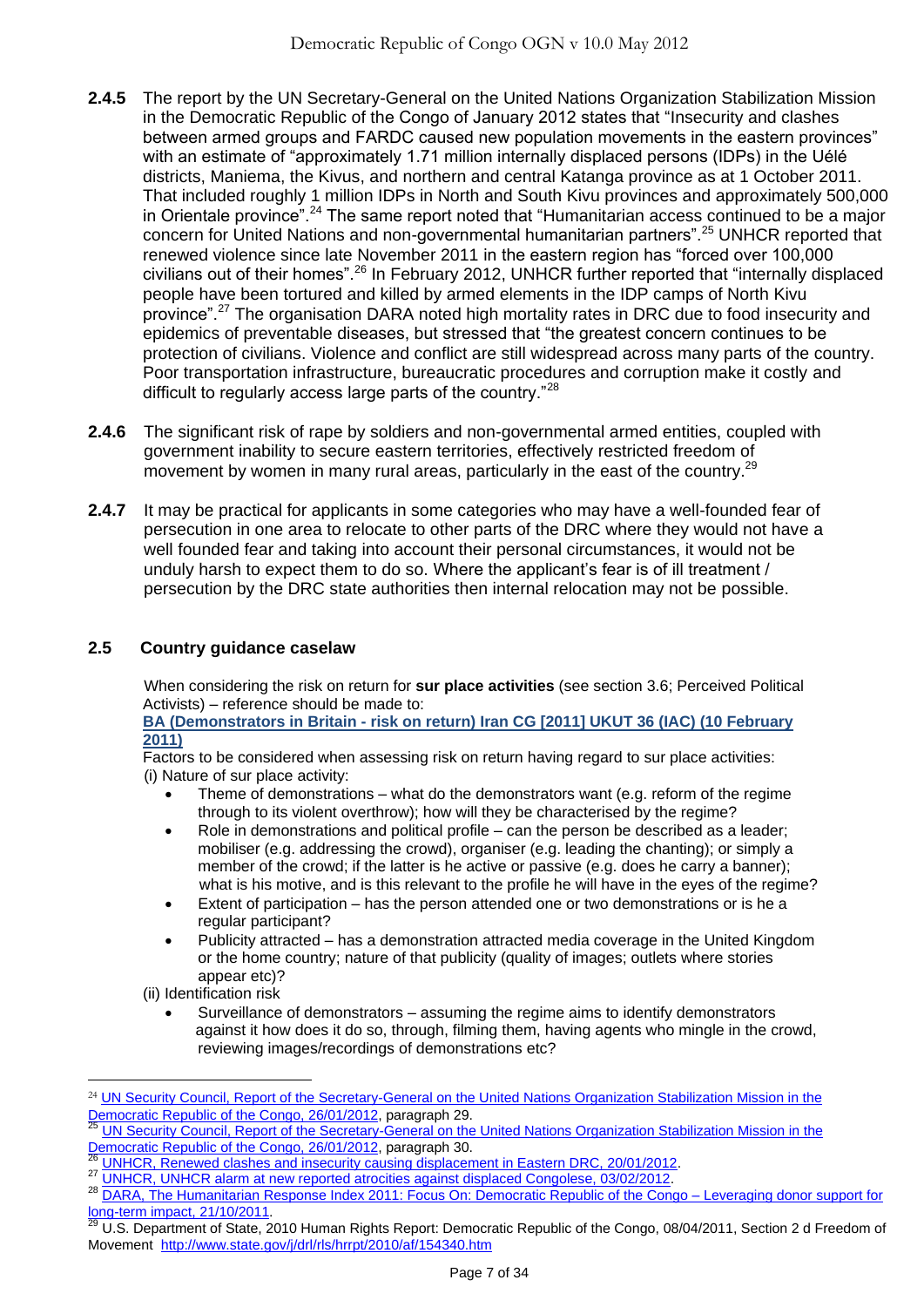- Regime's capacity to identify individuals does the regime have advanced technology (e.g. for facial recognition); does it allocate human resources to fit names to faces in the crowd?
- (iii) Factors triggering inquiry/action on return
	- Profile is the person known as a committed opponent or someone with a significant political profile; does he fall within a category which the regime regards as especially objectionable?
	- Immigration history how did the person leave the country (illegally; type of visa); where has the person been when abroad; is the timing and method of return more likely to lead to inquiry and/or being detained for more than a short period and ill-treated (overstayer; forced return)?
- (iv) Consequences of identification
- Is there differentiation between demonstrators depending on the level of their political profile/adversity towards the regime?

(v) Identification risk on return

 Matching identification to person – if a person is identified is that information systematically stored and used; are border posts geared to the task?

#### **In** [BK \(Democratic Republic of Congo\) v Secretary of State for the Home Department \[2008\]](http://www.bailii.org/cgi-bin/markup.cgi?doc=/ew/cases/EWCA/Civ/2008/1322.html&query=title+(+Bk+)&method=boolean)  [EWCA Civ 1322 \(03 December 2008\)](http://www.bailii.org/cgi-bin/markup.cgi?doc=/ew/cases/EWCA/Civ/2008/1322.html&query=title+(+Bk+)&method=boolean) **the Court of Appeal upheld the AIT determination in BK (Failed asylum seekers) DRC CG [2007] UKAIT 00098.**

#### **[BK \(Failed asylum seekers\) DRC \(Rev 1\) CG \[2007\] UKAIT 00098 \(31 October 2008\)](http://www.bailii.org/uk/cases/UKIAT/2007/00098.html)**

On return to the DRC failed asylum seekers do not per se face a real risk of persecution or serious harm or treatment contrary to Article 3 ECHR. In so finding this decision updates and reaffirms existing country guidance

At paragraph 385 of the determination the Tribunal concluded, "Despite concerted efforts by a significant number of people - lawyers, NGOs and others - and despite there having been a long lead-in period to the hearing and conclusion of this case during which members of the UK's DRC Diaspora have been encouraged by leaflets and public meetings in over six cities to come forward with cases, we have found no evidence to substantiate the claim that returned failed asylum seekers to the DRC as such face a real risk of persecution or serious harm or ill-treatment."

#### **[NA \(risk categories, Hema\) Democratic Republic of Congo CG \[2008\] UKAIT 00071 \(29](http://www.bailii.org/uk/cases/UKIAT/2008/00071.html)  [September 2008\)](http://www.bailii.org/uk/cases/UKIAT/2008/00071.html)**

- 1. The country guidance in AB and DM (Risk categories reviewed Tutsis added) DRC CG [\[2005\] UKAIT](http://www.bailii.org/uk/cases/UKIAT/2005/00118.html)  [00118](http://www.bailii.org/uk/cases/UKIAT/2005/00118.html) is confirmed subject to adding that members of the Hema tribe are likely to be treated by the authorities in the DRC in the same way as Tutsis and Rwandans and may be at risk of persecution on return to the Ituri region. Tribal membership by itself is not determinative.
- 2. Whether a member of the Hema is at real risk of persecution or is able to relocate internally depends not only on his ethnicity but also on his profile, background and circumstances looked at in the light of the country evidence as a whole.

#### **[MM \(UDPS members, Risk on return\) Democratic Republic of Congo CG \[2007\] UKAIT 00023](http://www.bailii.org/uk/cases/UKIAT/2007/00023.html)  [\(13 March 2007\)](http://www.bailii.org/uk/cases/UKIAT/2007/00023.html)**

*Despite indications from recent political events in the DRC that the UDPS is perceived as less of a threat than previously, the guidance given in AB and DM Democratic Republic of Congo CG [\[2004\]](http://www.bailii.org/uk/cases/UKIAT/2004/00118.html)  [UKIAT 00118](http://www.bailii.org/uk/cases/UKIAT/2004/00118.html) and confirmed in MK DRC CG [\[2006\] UKAIT 00001](http://www.bailii.org/uk/cases/UKIAT/2006/00001.html) remains correct.*

[...] 202. It follows that we continue to believe that low level members/sympathisers of the UDPS for that reason alone, will not be at real risk on return to the DRC in the current climate, but conclude that it is too early in the process of the transition of the DRC to democratic rule, to find that there is no continuing threat on the part of the current Kabila regime to persecute UDPS activists. As the Tribunal in AB and DM rightly observed, the risk category to those having or being perceived to have a military or political profile in opposition to the government is one that "fluctuates in accordance with the political situation."

#### **[MK \(AB & DM confirmed\) Democratic Republic of Congo CG \[2006\] UKAIT 00001 \(24](http://www.bailii.org/uk/cases/UKIAT/2006/00001.html)  [January 2006\)](http://www.bailii.org/uk/cases/UKIAT/2006/00001.html)**

The June 2005 HJT report concerning suspension by the Netherlands of the return of asylum seekers to DRC does not afford a sufficient basis for modifying the conclusions on failed asylum seekers reached in AB & DM

**[AB and DM \(Risk categories reviewed, Tutsis added\) Democratic Republic of Congo CG](http://www.bailii.org/uk/cases/UKIAT/2005/00118.html)  [\[2005\] UKIAT 00118 \(21 July 2005\)](http://www.bailii.org/uk/cases/UKIAT/2005/00118.html)**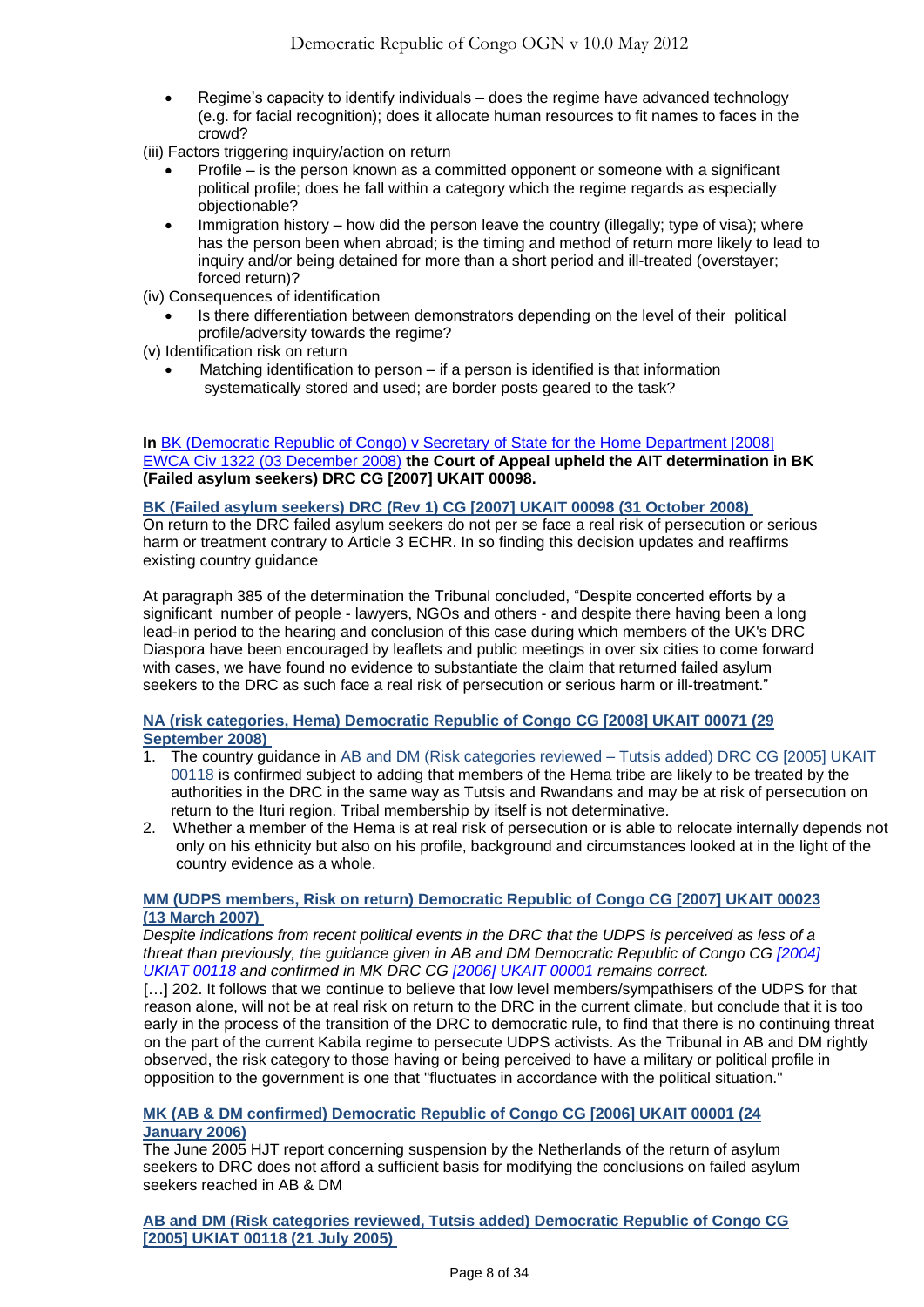*The Tribunal broadly confirms the list of risk categories identified in M, VL and subsequent CG cases but finds that in view of the increase in anti-Rwandan feeling, Tutsis or those suspected of being Tutsi are at risk by reason of being associated with Rwandans. Essentially, the risk categories are those with an ethnic, political or military profile in opposition to the government. The assessment of risk in an individual case will depend upon a careful analysis of that individual's origins, background and profile.*

- [...] Summary of the Risk Categories
- 51. Building on previous country guidance cases and in particular M and VL, the Tribunal would reformulate and summarise the current risk categories as follows:
	- (i) We confirm as continuing to be a risk category those with a nationality or perceived nationality of a state regarded as hostile to the DRC and in particular those who have or presumed to have Rwandan connections or are of Rwandan origins.
	- (ii) We consider that in light of recent developments there is now a risk category consisting of those who are Tutsi (or Banyamulenge) or are perceived to be Tutsi (or Banyamulenge). The only possible exception to it arises in relation to high-level officials of RCD/Goma. We accept that in practice there is considerable overlap with (i) since, as a result of the events of 2004 "Rwandan" and "Tutsi" are more often regarded as the same by the DRC authorities and civilian population and as a result Tutsis and those perceived as such face higher risks than before. However, they are distinct categories, one nationality-based, the other ethnicity-based.
	- (iii)We also confirm as an existing risk category those having or being perceived to have a military or political profile in opposition to the government. The risk fluctuates in accordance with the political situation. On the basis of the evidence before us, the current position is as follows. The Tribunal accept that there is a real risk at present for UDPS activists. In the eyes of the authorities in Kinshasa UDPS supporters are assimilated with supporters of the RDC/Goma movement because of the alliance reached in 2003 even if later officially ended. At present there is a lesser risk for PALU members. There is a potential risk for DSP members who are considered as potential or actual collaborators for JP Bemba and his MLC movement. The risk for those associated with the Mobutu regime has considerably lessened. It is clear from the background evidence that close relatives of Mobutu have returned to the DRC from exile: CIPU report paragraph 6.110-2. It is reported that those not suspected of collaboration with the rebels would no longer be at risk and affiliation to the MPR would not normally involve the risk of political persecution. No repression has been organised against PDSC members since the death of Laurent Kabila.
	- (iv)The evidence before us sought to identify a number of further potential risk categories: rebel movement members now in opposition to their own movement and those who come from the east (including Kivu) but are returned to Kinshasa without a political or military profile. However, these issues do not arise in the present appeal and we do not have sufficient evidence to make it appropriate to reach conclusions about them.
- 52. In the light of our findings this determination is to be read as replacing the existing country guidance cases on the DRC save for VL for what it says about the approach to the issue failed asylum seekers. It also replaces RK (obligation to investigate) CG [\[2004\] UKIAT 00129,](http://www.bailii.org/uk/cases/UKIAT/2004/00129.html) but we would emphasise that the latter remains as a legally important reported case in respect of what it says about the obligation to investigate.
- 53. The Tribunal would reiterate some earlier observations on the task of assessing whether a person falls within the new second risk category as now extended. There are two main aspects to this. Firstly on the evidence before us, most but not all Tutsis would be at risk. As noted in paragraphs 39-40, some Tutsis may be able to obtain the protection of MONUC albeit in practice they may be limited to those with wealth who are high-level officials within RCD/Goma and appear able to look to the authorities for protection.
- 54. Secondly, as with the military or political category, much depends on the perception of the authorities as to whether they view someone adversely. It is not sufficient for an appellant simply to state that he is Rwandan or Tutsi or would be perceived as such. Evidence as to ethnicity will need to be scrutinised carefully. Given that Tutsis are described as being physically distinct from other tribes (CIPU report October 2004 para 6.71) a person is more likely to be viewed as a Tutsi by the authorities if he or she has those distinctive characteristics. Similarly those whose dialect, tribal links and geographical origins link them closely to Tutsis such as the Banyamulenge would also appear to fall within the at risk category. However, the mere fact of coming from the East or being of mixed ethnicity is unlikely without more to give rise to a perception of being Tutsi. The assessment must be made on the basis of a careful analysis of an appellant's ethnicity, background and profile.

## **3. Main categories of claims**

**3.1** This Section sets out the main types of asylum claim, humanitarian protection claim and discretionary leave claim on human rights grounds (whether explicit or implied) made by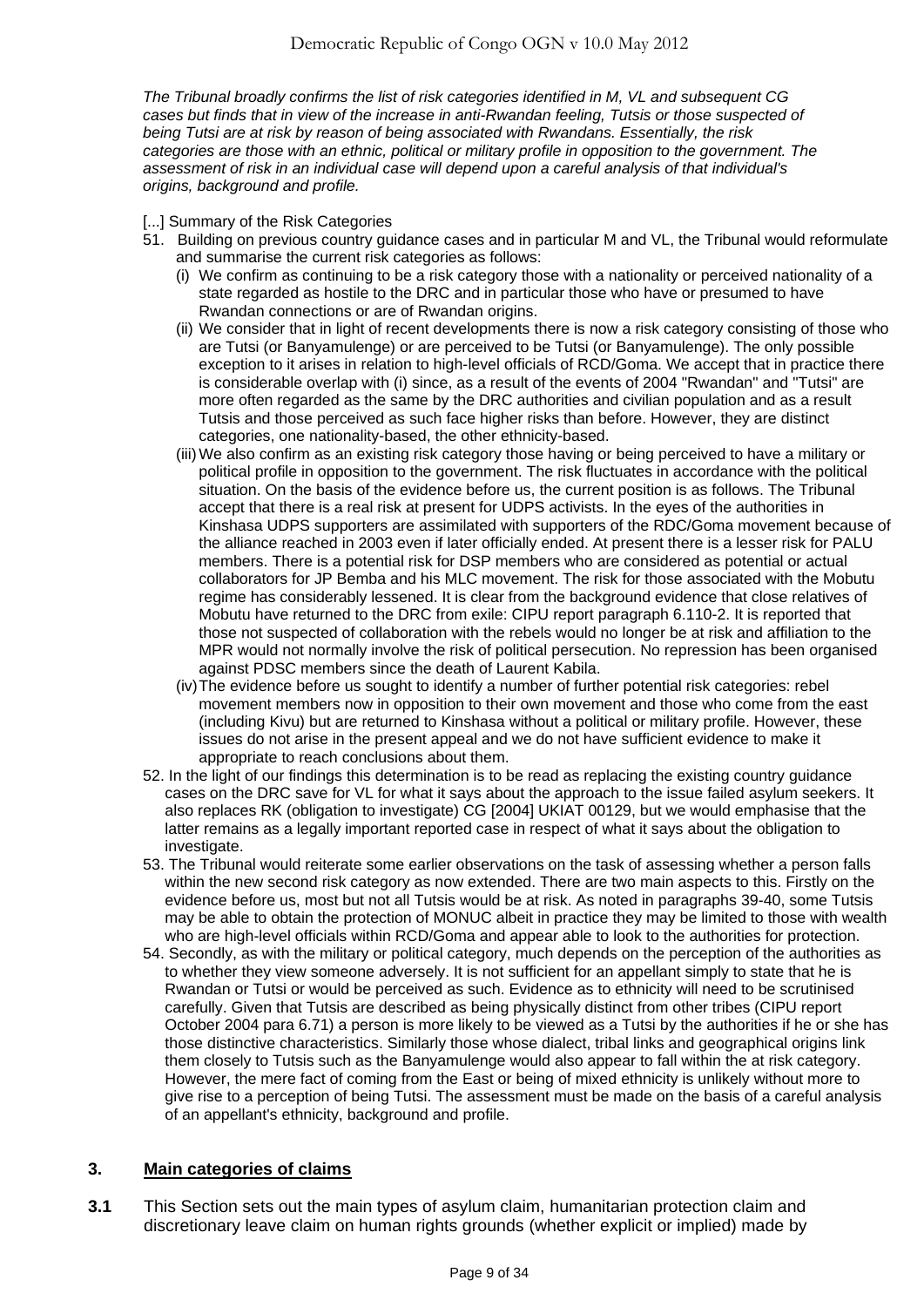those entitled to reside in the DRC. Where appropriate it provides guidance on whether or not an individual making a claim is likely to face a real risk of persecution, unlawful killing or torture or inhuman or degrading treatment/ punishment. It also provides guidance on whether or not sufficiency of protection is available in cases where the threat comes from a non-state actor; and whether or not internal relocation is an option. The law and policies on persecution, Humanitarian Protection, sufficiency of protection and internal relocation are set out in the relevant Asylum Instructions, but how these affect particular categories of claim are set out in the instructions below.

- **3.2** Each claim should be assessed to determine whether there are reasonable grounds for believing that the applicant would, if returned, face persecution for a Convention reason i.e. due to their race, religion, nationality, membership of a particular social group or political opinion. The approach set out in Karanakaran should be followed when deciding how much weight to be given to the material provided in support of the claim (see the Asylum Policy Instruction on considering the protection (asylum) claim and assessing credibility).
- **3.3** If the applicant does not qualify for asylum, consideration should be given as to whether a grant of Humanitarian Protection is appropriate. If the applicant qualifies for neither asylum nor Humanitarian Protection, consideration should be given as to whether he/she qualifies for Discretionary Leave, either on the basis of the particular categories detailed in Section 4 or on their individual circumstances.
- **3.4** All Asylum Instructions can be accessed via the on the Horizon intranet site. The instructions are also published externally on the Home Office internet site at:

[www.ukba.homeoffice.gov.uk/sitecontent/documents/policyandlaw/asylumpolicyinstructions/](http://www.ukba.homeoffice.gov.uk/sitecontent/documents/policyandlaw/asylumpolicyinstructions/)

# **3.5 Credibility**

**3.5.1** This guidance is not designed to cover issues of credibility. Case owners will need to consider credibility issues based on all the information available to them. For guidance on credibility see the Asylum Policy Instruction on considering the protection (asylum) claim and assessing credibility. Case owners must also ensure that each asylum application has been checked against previous UK visa applications. Where an asylum application has been biometrically matched to a previous visa application, details should already be in the Home Office file. In all other cases, the case owner should satisfy themselves through CRS database checks that there is no match to a non-biometric visa. Asylum applications matched to visas should be investigated prior to the asylum interview, including obtaining the Visa Application Form (VAF) from the visa post that processed the application.

# **3.6 Political opponents and perceived political activists**

- **3.6.1** The majority of asylum and/or human rights applicants cite a fear of persecution by the Congolese authorities because of the applicant's perceived political activities or membership of, or association with the political opposition.
- **3.6.2** *Treatment.* The constitution provides citizens the right to change their government peacefully and citizens exercised this right in practice through credible presidential, parliamentary and provincial elections based on universal suffrage. However, during 2010 national and provincial governments continued to use criminal defamation and insult laws to intimidate and punish those critical of the government.<sup>30</sup> The DRC is not an electoral democracy; though the 2006 elections were a significant improvement over previous voting, serious problems remained.<sup>31</sup>

 $\overline{a}$  $30$  U.S. Department of State, 2010 Human Rights Report: Democratic Republic of the Congo, 08/04/2011, Section 2 a Freedom of Speech and Press and Section 3 Respect for Political Rights, Right of Citizens to change their Government. <http://www.state.gov/documents/organization/160453.pdf>

<sup>31</sup> UKBA/ COI Service: DRC Country of Origin (COI) Report 09/03/2012 (para 16.05)) <http://www.ukba.homeoffice.gov.uk/policyandlaw/guidance/coi/>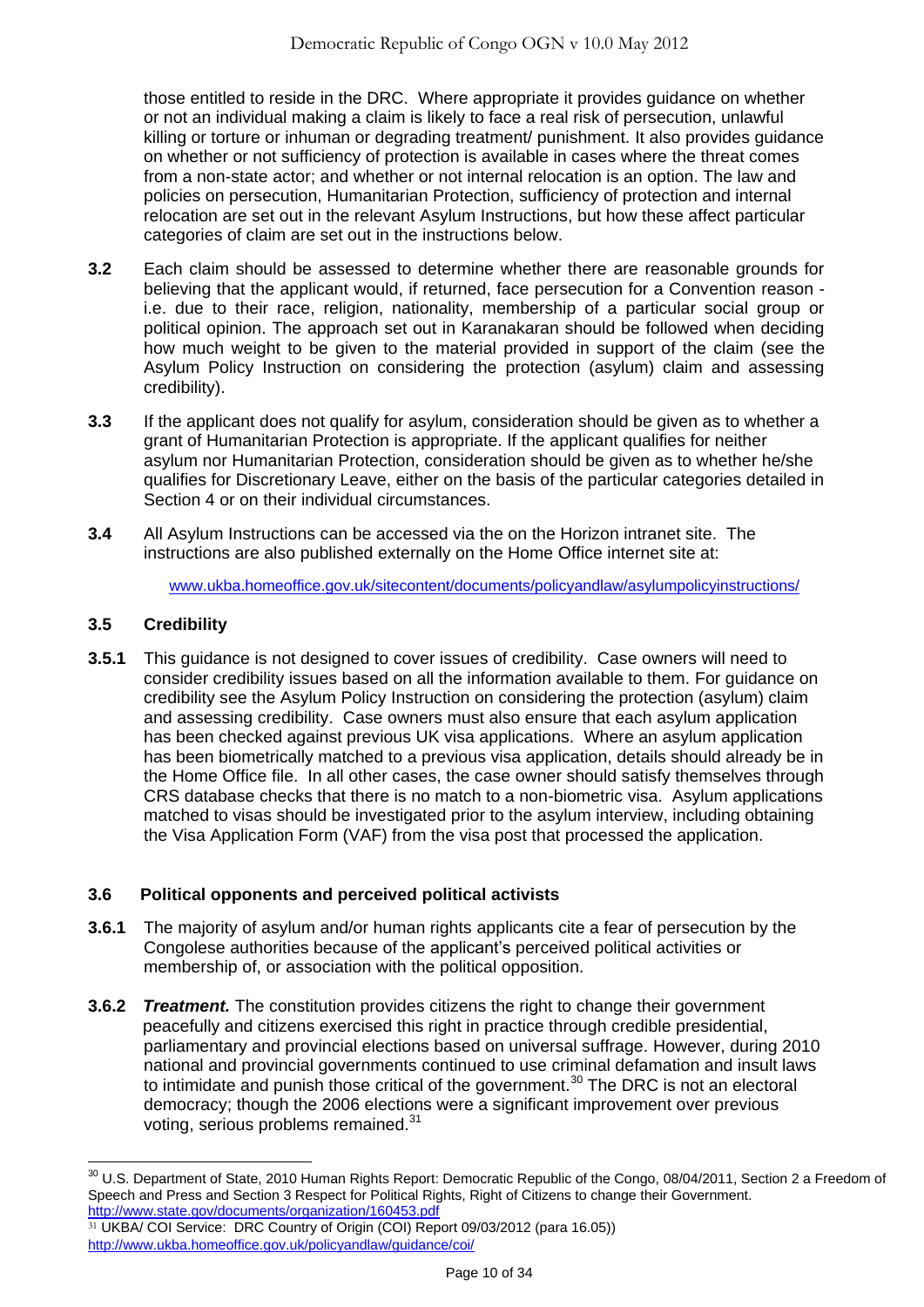- **3.6.3** In 2009 the UNJHRO estimated that there at least 200 political prisoners in detention at end of the year. The government permitted access to some political prisoners by international human rights organizations and MONUC; however the authorities consistently denied access to detention facilities run by the GR and the ANR.<sup>32</sup>
- **3.6.4** The law on the status and rights of the political opposition recognised opposition parties represented in parliament as well as those outside it and provides for their right to participate in political activities without fear of retribution. During 2010 political parties were able to operate most of the time without restriction or outside interference however, there were notable exceptions. Opposition members were sometimes harassed. In 2008, police killed numerous Bundia dia Kongo (BDK) supporters during violent clashes in Bas-Congo and systematically destroyed BDK meeting places. The 2008 Human Rights Watch (HRW) report, *We Will Crush You: The Restriction of Political Space in the Democratic Republic of the Congo*, concluded that since the 2006 national elections, the government had used violence and intimidation to eliminate its political opponents and restrict democratic activity. The report drew from hundreds of interviews with government officials, diplomats, political detainees and members of civil society.<sup>33</sup>
- **3.6.5** Generally individuals could privately criticise the government, its officials, and private citizens without being subject to official reprisals. However, public criticism of government officials and government conduct, or decisions, regarding issues such as conflict and insurgencies, management of natural resources, or corruption, sometimes resulted in harsh responses, often from the ANR, the intelligence service under the president's control.<sup>34</sup> Opposition politicians and their supporters have increasingly faced violence and harassment. On a number of occasions in 2010, police beat or arrested members of the UDPS who engaged in unauthorized protests. The mounting pressure on opposition figures has raised concerns that Kabila is leading the DRC back toward a highly centralized presidential system that allows for no more than the formalities of representative governance. 35
- **3.6.6** There were reports that the government or its agents committed politically motivated killings. During 2010 dissident elements of the FARDC, were allegedly implicated in at least eight politically motivated killings, as well as the arbitrary arrest and temporary detention of seven other individuals. Security workforce arrested and detained without charge perceived opponents and critics of the government during 2010, sometimes under the pretext of state security, often denying due process, such as access to legal representation. 36
- **3.6.7** The laws of the DRC and the country's 2005 constitution provide for freedom of speech, information, and the press, but these rights were limited in practice by President Joseph Kabila's government and various non-state actors. Officials had used an array of regulations and laws to restrict free speech and suppress political criticism, including bringing criminal charges against journalists and shutting down broadcast operations.<sup>37</sup>
- **3.6.8** The constitution provides for freedom of peaceful assembly; however, the

<sup>32</sup> U.S. Department of State, 2010 Human Rights Report: Democratic Republic of the Congo, 08/04/2011, Section 1e Political Prisoners and Detainees<http://www.state.gov/j/drl/rls/hrrpt/2010/af/154340.htm>

<sup>&</sup>lt;sup>33</sup> U.S. Department of State, 2010 Human Rights Report: Democratic Republic of the Congo, 08/04/2011, Section 3 Elections and Political Participation<http://www.state.gov/j/drl/rls/hrrpt/2010/af/154340.htm>

<sup>34</sup> U.S. Department of State, 2010 Human Rights Report: Democratic Republic of the Congo, 08/04/2011, Section 2a Freedom of Speech and Press <http://www.state.gov/j/drl/rls/hrrpt/2010/af/154340.htm>

<sup>35</sup> UKBA/ COI Service: DRC Country of Origin (COI) Report 09/03/2012 (para 16.11)) <http://www.ukba.homeoffice.gov.uk/policyandlaw/guidance/coi/><br>36 LLS Department of Current Control of Current Current of Current Current of Current Current of Current Of

<sup>36</sup> U.S. Department of State, 2010 Human Rights Report: Democratic Republic of the Congo, 08/04/2011, Section 1a Arbitrary or Unlawful Deprivation of Life and 1d Arrest Procedures and Treatment whilst in Detention. <http://www.state.gov/j/drl/rls/hrrpt/2010/af/154340.htm>

<sup>37</sup> Freedom House, Freedom of the Press 2011 Congo, Democratic Republic of (Kinshasa) 01/09/2011 <http://www.unhcr.org/cgi-bin/texis/vtx/refworld/rwmain?page=printdoc&docid=4e5f71b14>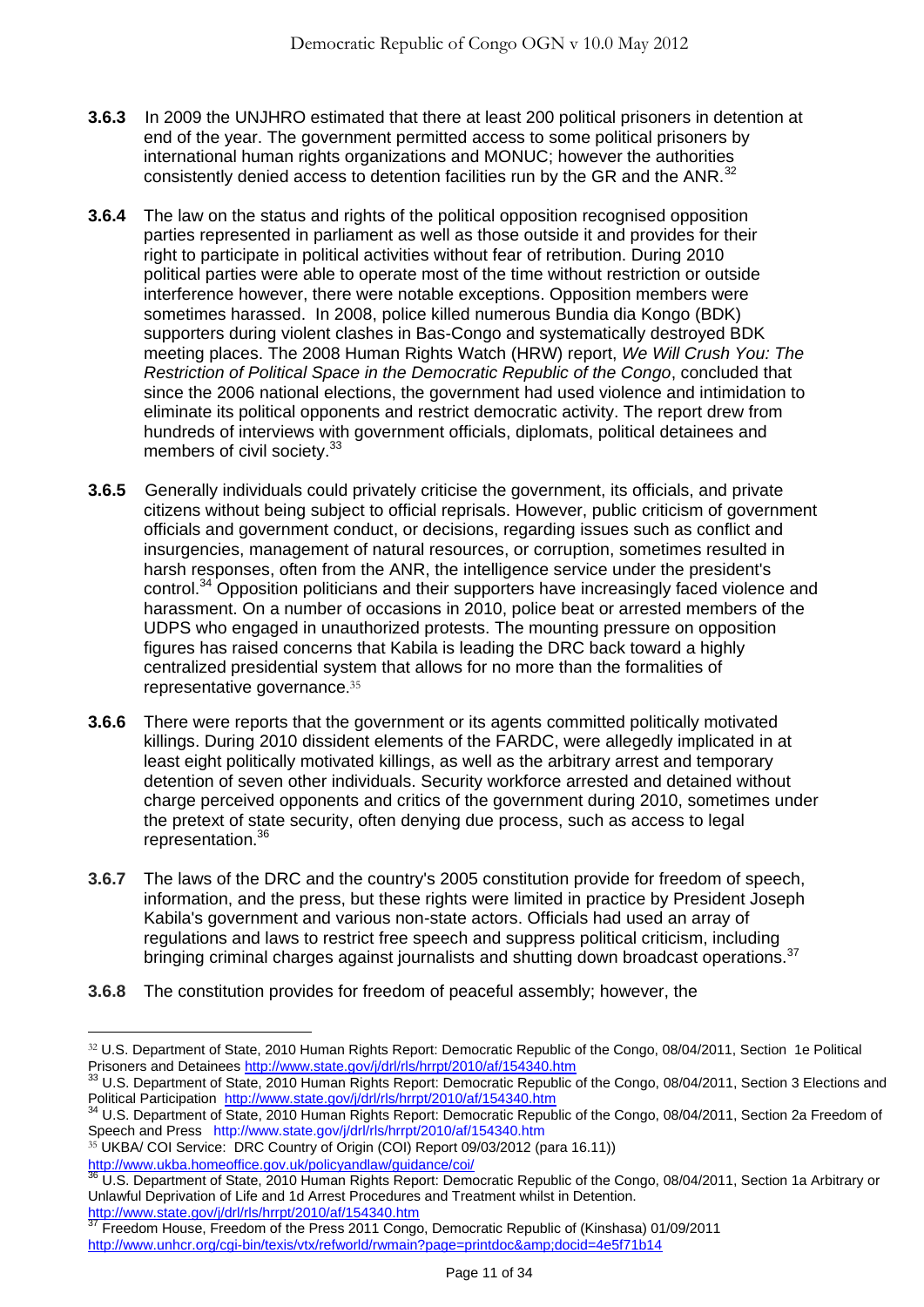government sometimes restricted this right. The government required organisers of public events to register with local authorities in advance and to deny authorisation, authorities must do so in writing within five days of being notified of the planned event. State security forces often acted against unregistered protests, marches or meetings. On occasion, permission to hold demonstrations was denied, for example in June 2010 domestic NGOs ,that had intended to hold a demonstration related to the killing of leading activist Floribert Chebeya, were not allowed to do so.<sup>38</sup>

**3.6.9** State security forces occasionally arrested demonstrators. For example, on 12 April 2010, police arrested five members of the opposition party UDPS who were protesting the anticipated constitutional revision. In addition, on 24 April 2010, police beat UDPS members who were gathered to celebrate the 20th anniversary of the government's decision to abolish the one party system. Furthermore, on 26 September 2010, in Kinshasa, police arrested 27 members and supporters of the UDPS, citing public disorder during an unauthorised political gathering. On 30 September 2010, all 27 were released.<sup>39</sup>

## Elections 2011

- **3.6.10** Following the Presidential and parliamentary elections on 28 November 2011, there was a general risk of further political demonstrations and politically motivated violence. <sup>40</sup> Politically motivated human rights violations increased as the elections approached. UN investigators reported 188 cases before the official campaign began in October 2011. Violence perpetrated by police and other state security services consisted of restrictions on political activities, unnecessary force against demonstrators and arbitrary arrests primarily directed toward opposition parties, their supporters, and journalists.<sup>41</sup> In September 2011 an opposition activist was shot dead during clashes with police in Kinshasa following the setting alight of the offices of the opposition Union for Democracy and Social Progress (UDSP) and the attack of an opposition TV station.<sup>42</sup> On 6 October 2011 the police violently trampled a demonstration by the Union for Democracy and Social Progress (UDPS) opposition party in Kinshasa. One person was killed and at least 10 others were wounded. Some candidates and their supporters also used inflammatory language and hate speech, inciting youth groups and others to use violence against their opponents.<sup>43</sup> In November 2011 the UN Joint Human Rights Office issued a report on the pre electoral period and found that ―in spite of constitutional guarantees, those seeking to express their opinions and their fundamental freedoms of assembly and association were often subjected to abuse by State agents and saw their right to physical integrity violated." It particularly highlighted concerns regarding the situation in the East of the country where many members of political parties were "deprived of their liberty or subjected to ill-treatment and threats".<sup>44</sup>
- **3.6.11** The United Nations peacekeeping mission in the DRC called on the country's electoral authorities to review the issues raised by independent observers about the recent DRC presidential and parliamentary polls, saying there were "significant irregularities" in the results process. The UN Organisation Stabilisation Mission in DRC [\(MONUSCO\)](http://www.unhcr.org/en/peacekeeping/missions/monusco/) said in a [press release](http://monusco.unmissions.org/Default.aspx?tabid=4640&ctl=Details&mid=5262&ItemID=15947) that it strongly urged the DRC's Independent National Electoral Commission (CENI) to undertake "a timely and rigorous review" of the issues raised, particularly regarding the counting and tabulation of votes. MONUSCO's statement noted that the Carter Centre International Election Observation Mission in the DRC and other

 $\overline{a}$ 38 U.S. Department of State, 2010 Human Rights Report: Democratic Republic of the Congo, 08/04/2011, Section 2b Freedom of Peaceful Assembly and Association <http://www.state.gov/j/drl/rls/hrrpt/2010/af/154340.htm>

<sup>39</sup> U.S. Department of State, 2010 Human Rights Report: Democratic Republic of the Congo, 08/04/2011, Section 2b Freedom of Peaceful Assembly and Association <http://www.state.gov/j/drl/rls/hrrpt/2010/af/154340.htm>

<sup>&</sup>lt;sup>40</sup> FCO Travel and Living Abroad DRC - 27 January 2012 - DRC [http://www.fco.gov.uk/en/travel-and-living-abroad/travel-advice](http://www.fco.gov.uk/en/travel-and-living-abroad/travel-advice-by-country/sub-saharan-africa/congo-democratic-republic)[by-country/sub-saharan-africa/congo-democratic-republic](http://www.fco.gov.uk/en/travel-and-living-abroad/travel-advice-by-country/sub-saharan-africa/congo-democratic-republic)

<sup>41</sup> Human Rights Watch 2012 World Report – DRC 22/01/2012 Presidential and Legislative Elections <http://www.hrw.org/world-report-2012/world-report-2012-democratic-republic-congo>

<sup>42</sup> BBC News Activist dies in Democratic Republic of Congo 06/09/2011

<sup>&</sup>lt;sup>43</sup> Human Rights Watch 2012 World Report – DRC 22/01/2012 Presidential and Legislative Elections

<http://www.hrw.org/world-report-2012/world-report-2012-democratic-republic-congo>

<sup>44</sup> MONUSCO/UN Human Rights Office of the High Commissioner, Report of the United Nations Joint Human Rights Office on [Human Rights and Fundamental Freedoms during the pre electoral period in the DRC November 2011,](http://www.ecoi.net/file_upload/2016_1324900489_http-monusco-unmissions-org-linkclick.pdf) I. Summary.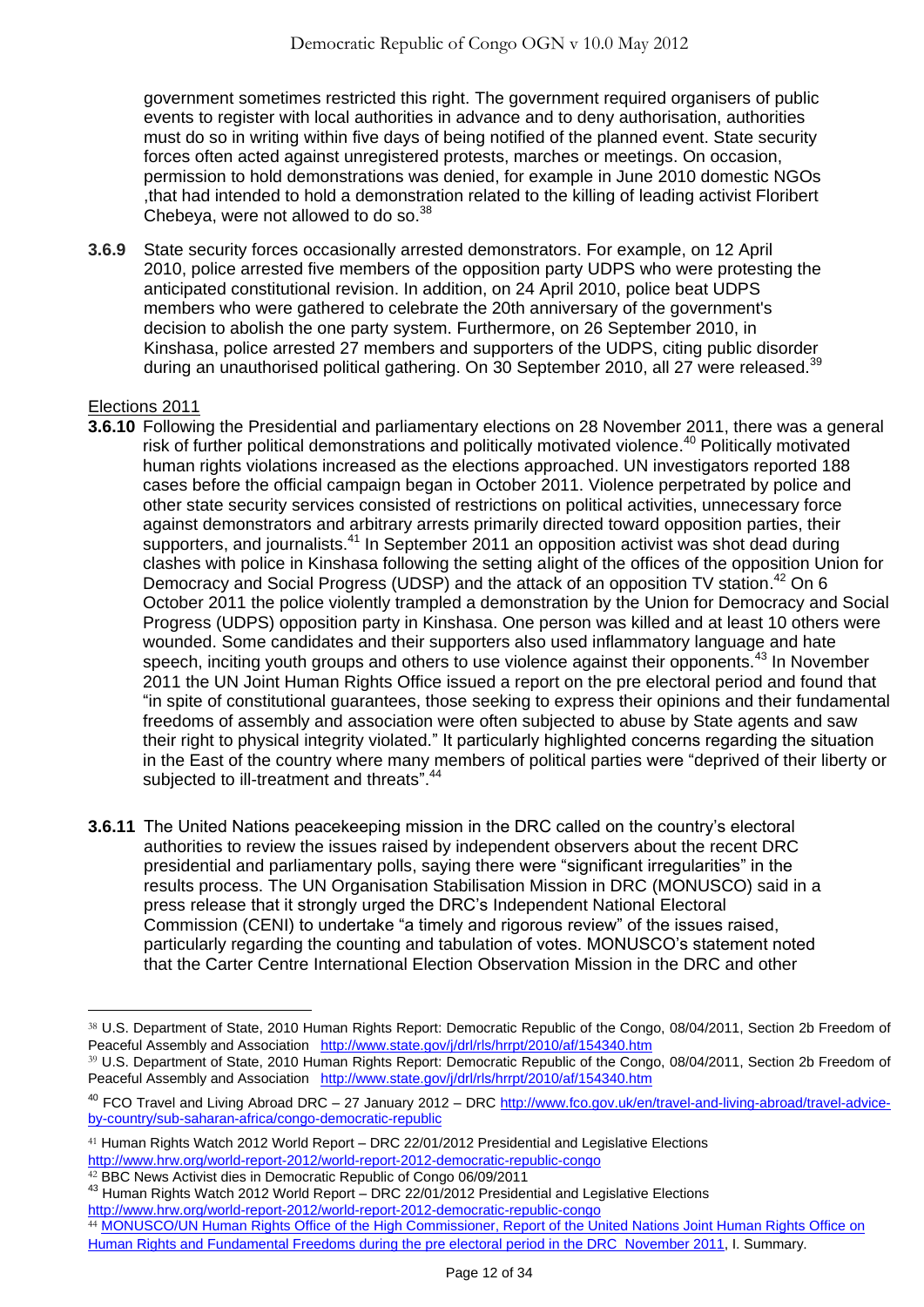observer missions had issued statements stating their concern about the management process. The Mission also called on the CENI to ensure that all counting, compilation and verification operations were under way to determine the results of National Assembly elections were conducted in a fully transparent manner and to undertake corrective measures for future elections. It also reiterated its call for all parties to settle election disputes peacefully through the country's established institutions, including the National Mediation Committee, and for the Supreme Court of Justice to thoroughly and transparently handle all formal challenges.<sup>45</sup>

- **3.6.12** In response to the threat of election-related violence, MONUSCO also called upon all members of the political establishment to refrain from inciting confrontation against opponents and urged law enforcement agencies to exercise restraint when dealing with public demonstrations. The UN Joint Human Rights Office (UNJHRO) in the DRC, which has been monitoring election-related violence, was investigating reports that more than 10 people had allegedly been killed by security forces and supporters of political parties, and many more injured through the use of live ammunition, in the capital, Kinshasa, since 26 November 2011.<sup>46</sup> At the end of 2011, Human Rights Watch reported that Congolese security forces "killed at least 24 people and arbitrarily detained dozens more since President Joseph Kabila was announced the winner of the disputed presidential elections on December 9, 2011".<sup>47</sup> In March 2012, the UN released a report detailing how, during the 2011 elections they "documented the arrest and detention by members of the defence and security forces in Kinshasa of 265 people, in particular members and supporters of opposition parties, mainly from UDPS, as well as street children and simple passers-by or citizens taken from their homes because of their proven or suspected support to the opposition". <sup>48</sup>
- **3.6.13** President Joseph Kabila won the DRC's election of 28 November 2011 but the opposition leader of the UDPS party, Etienne Tshisekedi, rejected the results and unilaterally declared himself president, raising fears of violent protests."<sup>49</sup> On 17 December 2011, the Supreme Court in Kinshasa confirmed Kabila's re-election, "amid allegations by the opposition and the international community that the elections were not free and fair".<sup>50</sup>
- **3.6.14** African observers say the Democratic Republic of Congo's elections have been ‗successful', despite opposition calls for the polls to be annulled.. In a joint statement, observer missions of the African Union, the Southern African Development Community (SADC) and three other groups said they had noted the logistical difficulties but welcomed the 'successful holding of the elections'. Voter turnout was high, the observers said, adding that they regretted 'isolated' incidents of violence.<sup>51</sup>
- **3.6.15** Catholic bishops in the Democratic Republic of Congo denounced the elections. A statement from 35 bishops complains of "treachery, lies and terror" and called on the election commission to correct "serious errors". The archbishop of Kinshasa called for a campaign of disobedience and for the results to be annulled.<sup>52</sup> Numerous observer missions, including the Carter Center, the Election Observation Mission of the European Union (EU-MO) and RENOCEC, have declared that the conduct of presidential and legislative elections was marred by significant irregularities and attempted cheating, planned or not, in several constituencies. Several Congolese [civil society](http://www.osisa.org/hrdb/regional/integrating-angola-sadc-myth-or-reality) organizations, including La Voix des sans Voix (VSV), one of the most important and oldest

http://www.ukba.homeoffice.gov.uk/policyandlaw/guidance/coi/

<sup>&</sup>lt;sup>45</sup> UN News Service, Democratic Republic of the Congo: UN mission urges review of issues raised by election observers, 12/12/2011

<sup>&</sup>lt;sup>46</sup>UN News Service, Democratic Republic of the Congo: UN mission urges review of issues raised by election observers, 12/12/2011

<sup>47</sup> [Human Rights Watch, 24 Killed since Election Results Announced, 22/12/2011.](http://www.ecoi.net/local_link/207705/313156_en.html)

<sup>48</sup> MONUSCO/UN Office of the High Commissioner for Human Rights, Report of the United Nations Joint Human Rights Office on [Serious Human Rights violations committed by members of the Congolese Defence and Security Forces in Kinshasa in DRC](http://www.ohchr.org/Documents/Countries/ZR/ReportDRC_26Nov_25Dec2011_en.pdf)  [between 26 November and 25 December 2011, March 2012,](http://www.ohchr.org/Documents/Countries/ZR/ReportDRC_26Nov_25Dec2011_en.pdf) paragraph 28.

<sup>49</sup> BBC News – Africa – Analysis: DR Congo Elections Open New Wounds – 20 December 2011

<http://www.bbc.co.uk/news/world-africa-16251401> and BBC News - Africa – DR Congo Election: Joseph Kabila 'Re-elected' – 9 December 2011<http://bbc.co.uk/news/world-africa-16114824?print=true>

<sup>50</sup> [Institute for War and Peace Reporting \(IWPR\), DRC Army's Loyalties Uncertain Around Election, 27/01/2012](http://www.ecoi.net/local_link/210109/315844_en.html).

<sup>51</sup> UKBA/ COI Service: DRC Country of Origin (COI) Report 09/03/2012 (para 4.24))

<sup>52</sup> BBC News 17 Feb 2012<http://www.bbc.co.uk/news/world-africa-16540780>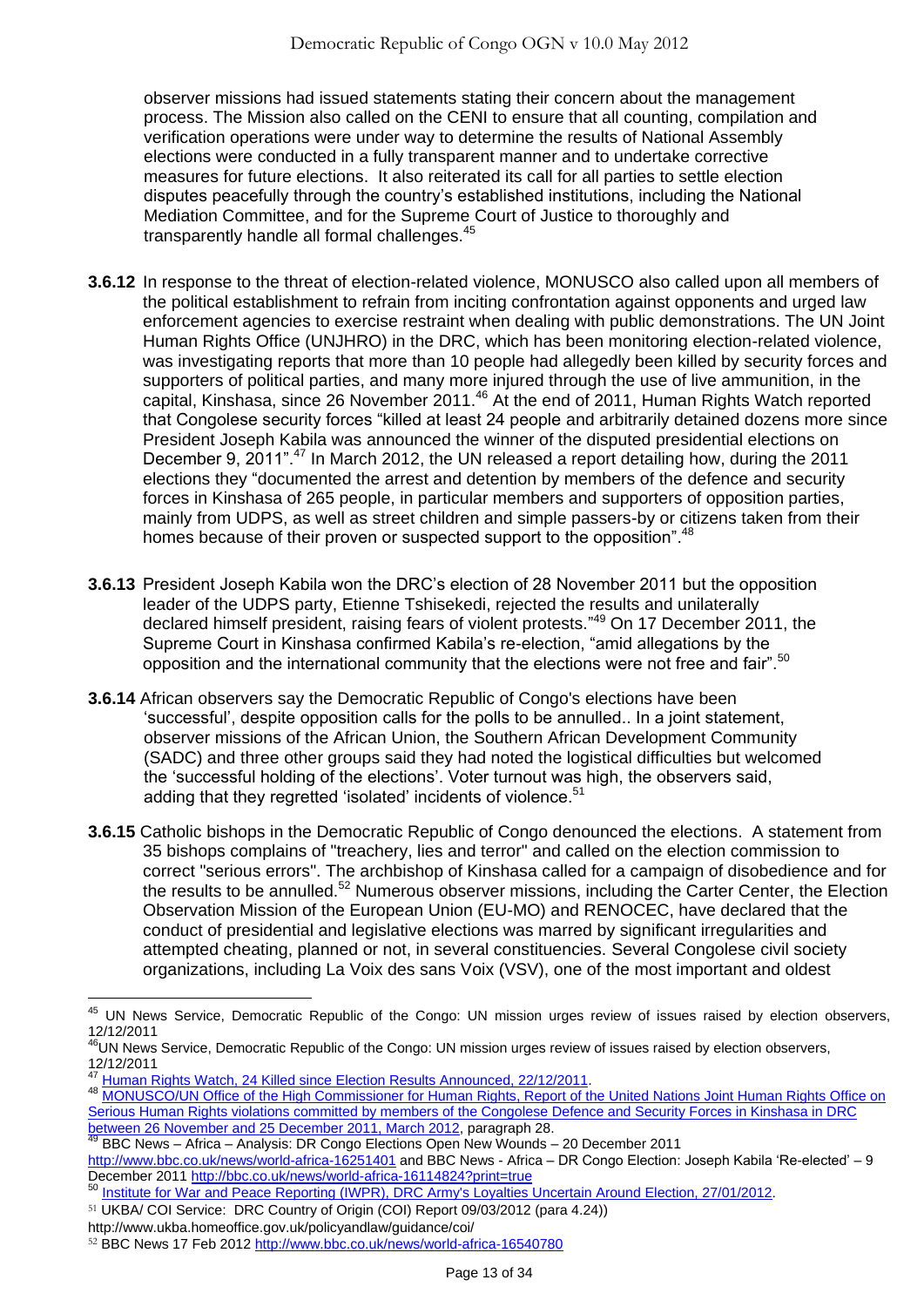Congolese human rights organizations, have already called for the cancellation of the polls. 53

**3.6.16** Katumba Mwanke, one of the key advisers to the president, Joseph Kabila, was killed in an air crash that also injured the country's finance minister, Matata Ponyo, and the governor of South Kivu, Marcellin Chisambo. The accident—the latest example of the Democratic Republic of Congo's appalling air-safety record—could affect the formation of the next coalition government, currently being negotiated…Although Mr Mwanke was reluctantly removed from his position as special adviser after he was cited in a 2002 UN Panel of Experts report investigating the illegal seizure of state mining assets (November 2002, The political scene), Mr Kabila kept him close and very little of significance done by the Congolese government in recent years has taken place without Mr Mwanke's knowledge and consent. "Most immediately, the loss of Mr Mwanke is likely to slow the formation and affect the make-up of the next government. Mr Kabila has barely been seen in public since his inauguration, but Mr Mwanke is believed to have played a key role concerning which members of the president's Parti du peuple pour la reconstruction et la démocratie (PPRD) and which representatives of allied political parties to bring into a new administration. These discussions were ongoing when Mr Mwanke died and the president now has the difficult task of concluding them without a key adviser. At the same time, Mr Mwanke's death may also call into question the future employment and loyalty of many senior government and party officials, as well as ministers who owe their positions to him, potentially adding to policymaking uncertainty".<sup>54</sup>

## L'Alliance des Patriotes pour la Refondation du Congo (Alliance of Patriots for the Reform of Congo) APARECO

- **3.6.17** APARECO, otherwise known as L'Alliance des Patriotes pour la Refondation du Congo (Alliance of Patriots for the Reform of Congo) is according to its web site a political opposition organisation with various branches throughout the world including the UK. Its headquarters is located in Paris. The party presents itself as being a political framework for dialogue and action between political parties, NGOs, and Congolese key figures who share the same patriotic vision.<sup>55</sup>
- **3.6.18** According to the APARECO web site there are several committees throughout the world, amongst which an APARECO UK, whose regional president is Amisi Kilosho. Reference is made to a second fake APARECO in the UK led by KiKaya Bin Karubi.<sup>56</sup>
- **3.6.19** The President of APARECO is Honoré Ngbanda Nzambo Ko Atumba. He has been living in exile in France. $57$
- **3.6.20** No evidence that APARECO has an office in Kinshasa could be found and therefore it is difficult to ascertain what they are trying to achieve in practice in the DRC. Information to indicate whether APARECO has been banned or is recognised by the DRC government, and whether its members have suffered human rights abuses by the security forces, could not be found from Internet sources.

# **See also: [Actors of protection](#page-1-1) (section 2.3 above) [Internal relocation](#page-5-0) (section 2.4 above) [Caselaw](#page-6-0) (section 2.5 above)**

<sup>53</sup> OSISA "No end in sight to DRC post election crisis" 25 January 2012http://www.osisa.org/hrdb/drc/no-end-sight-drc-postelection-crisis

 $54$  Economist Intelligence Unit, Presidential adviser, Katumba Mwanke, killed in plane crash, 1 March 2012 <http://country.eiu.com/article.aspx?articleid=128858997&Country=Congo>

<sup>55</sup> UKBA/ COI Service: DRC Country of Origin (COI) Report 09/03/2012 (para

<sup>16.26)</sup>[\)http://www.ukba.homeoffice.gov.uk/policyandlaw/guidance/coi/](http://www.ukba.homeoffice.gov.uk/policyandlaw/guidance/coi/)

<sup>56</sup>UKBA/ COI Service: DRC Country of Origin (COI) Report 09/03/2012 (para 16.25))

<http://www.ukba.homeoffice.gov.uk/policyandlaw/guidance/coi/>

<sup>57</sup> UKBA/ COI Service: DRC Country of Origin (COI) Report 09/03/2012 (para

<sup>16.27)</sup>[\)http://www.ukba.homeoffice.gov.uk/policyandlaw/guidance/coi/](http://www.ukba.homeoffice.gov.uk/policyandlaw/guidance/coi/)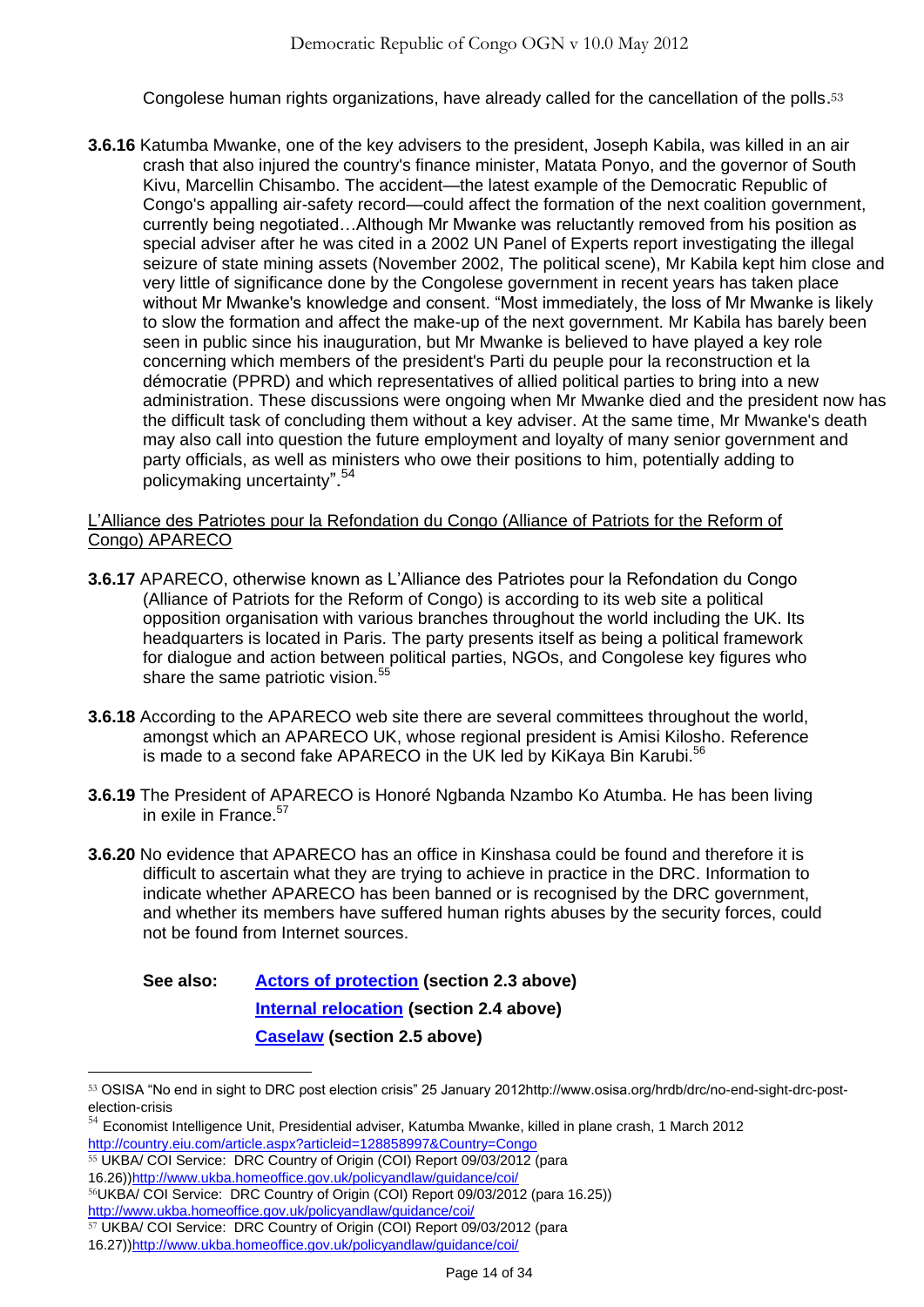- **3.6.21 Conclusion:** As the Tribunal in MM and AB and DM observed the level of risk to those having, or perceived to have a political profile in opposition to the government is one that ―fluctuates in accordance with the political situation‖ and low level members / sympathisers are not at real risk on return. However following the elections of November 2011 there are heighten political tensions and each case must be assessed on its individual merits, The credibility and accepted level of any political profile of the applicant must be carefully considered, together with up todate country information, to determine whether the DRC authorities are likely to view the applicant adversely.
- **3.6.22** As regards political activity in the UK no evidence could be found to support the allegations that the DRC authorities have either the capacity or capability in the UK to monitor low level political opponents, including those participating in anti government rallies in the UK.

#### **3.7 Suspected members of current or former rebel groups and treatment of perceived government collaborators by rebel groups.**

- **3.7.1** Some applicants will make an asylum and/or human rights application citing a fear of persecution by the Congolese authorities because of the applicant's membership of, or association with a member of, a former rebel group. They may also make an application citing fear of persecution by rebel groups because of their imputed support of the Congolese authorities.
- **3.7.2** The rapid and chaotic incorporation of former rebel groups into the military has resulted in competing chains of command and factional conflicts.<sup>58</sup> The Congolese national army, created in 2003, has an estimated strength of 120,000 soldiers, many from former rebel groups that incorporated following various peace deals. About half of the Congolese army was deployed in eastern Congo. Since 2006 the government has twice attempted, and failed, to integrate the 6,000-strong rebel National Congress for the Defence of the People (CNDP). In early 2009 a third attempt was made to incorporate the CNDP and remaining rebel groups in a process known as "fast track accelerated integration." However, many of those who agreed to integrate remained loyal to former rebel commanders, raising serious doubts about the sustainability of the process.<sup>59</sup>
- **3.7.3** The Mai Mai militia groups are local defence groups often organised on an ethnic basis. They have traditionally fought alongside the government army against "foreign invaders," including the CNDP and other Rwandan-backed rebel groups. In 2009 there were over 22 Mai Mai groups, ranging in size and effectiveness, in both North and South Kivu. Some joined the Congolese army as part of the rapid integration process in early 2009, while others refused, angry at the perceived preferential treatment given to the CNDP and unwilling to join the army unless they were able to stay in their communities. The various Mai Mai groups are estimated to have some 8,000 to 12,000 combatants.<sup>60</sup>
- **3.7.4** The FDLR—which the UN estimated in early 2010 to be about 3,200-strong— claims to be seeking greater political representation for ethnic Hutus in Rwanda. The CNDP is the most recent of three different Rwanda-backed Congolese rebel groups that have agreed to fight the FDLR and other Rwandan Hutu militias, but which have all also sought to overthrow the Congolese government in Kinshasa. Until January 2009 the CNDP was led by a former Congolese Tutsi general, Laurent Nkunda, whose 4,000 to 7,000 fighters controlled large swathes of North Kivu.<sup>61</sup>

 $\overline{a}$ 

<http://allafrica.com/download/resource/main/main/idatcs/00020245:f36ea4fe833836838562d6bd291804ea.pdf> 1100//allahtica.com/download/resource/mail@natious.com/download/resource-newspatch Congo 14/09/2010

 $^{58}$  Freedom House - Freedom in the World 2011- Congo Democratic Republic of (Kinshasa) May 2011 [http://expression.freedomhouse.org/reports/freedom\\_in\\_the\\_world/2011/congo-democratic-republic-of-kinshasa](http://expression.freedomhouse.org/reports/freedom_in_the_world/2011/congo-democratic-republic-of-kinshasa) .

<sup>&</sup>lt;sup>59</sup> Human Rights Watch -Always on the Run, The vicious cycle of displacement in Eastern Congo 14/09/2010 <http://allafrica.com/download/resource/main/main/idatcs/00020245:f36ea4fe833836838562d6bd291804ea.pdf> <sup>60</sup> Human Rights Watch Always on the Run, The vicious cycle of displacement in Eastern Congo 14/09/2010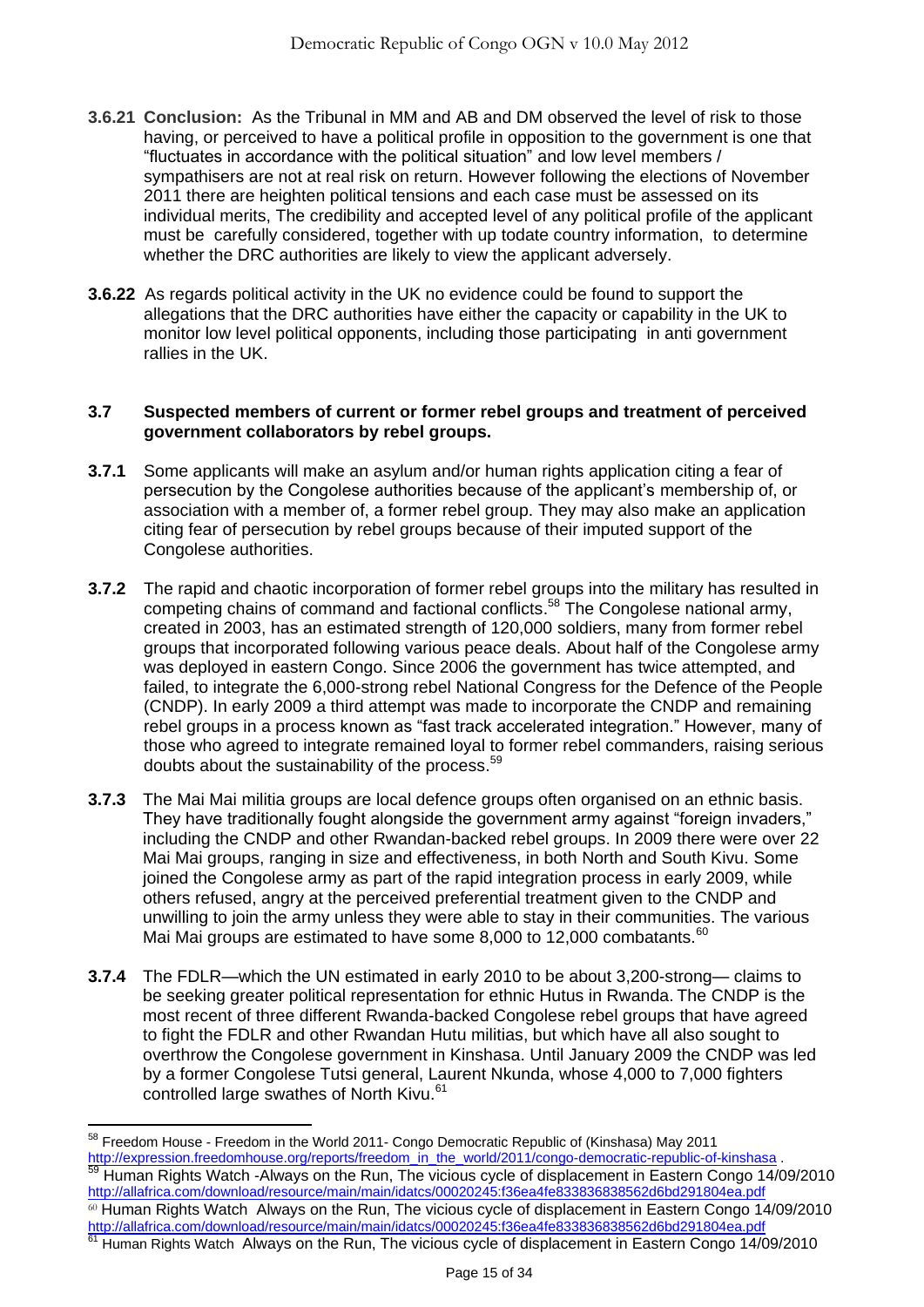- **3.7.5** Alliances between government forces and various rebel groups continued to foster loyalties that have prompted government officials to try to prevent the prosecution of some of the leaders and members of these armed entities. For example, according to the International Bar Association's Human Rights Institute (IBAHRI) and the International Legal Assistance Consortium (ILAC), in a letter from the minister of justice obtained by NGOs, the minister ordered that no action be taken against members of the CNDP and that ongoing proceedings were to be discontinued. The date of the letter, 9 February 2009, was shortly before the March 2009 peace agreement in which the CNDP formally agreed to cease hostilities against--and integrate into—the FARDC and assist in operations against the FDLR.<sup>62</sup>
- **3.7.6** According to MONUSCO, between 30 July and 2 August 10, 303 women, children, and men were raped in 13 villages in Walikale, North Kivu by a coalition of the FDLR, Mai Mai Cheka, and combatants lead by Colonel Emmanuel Nsengiyumva, a former member of the CNDP and the FARDC. The perpetrators also pillaged more than 1,000 homes and abducted 116 civilians, whom they subjected to forced labour. The UN reported that from late July to early August, rebel groups raped an additional 260 individuals in several isolated incidents in South Kivu. According to the UN, one of the villages attacked, Luvungi, where more than 100 persons were raped, was a lucrative target for looting because it was a mining hub located only four miles from gold mines. A UN investigation in August 2010 found that the perpetrators sought to block off the transport of minerals to Goma and Bukavu, as well as force the return of FARDC troops from the mining areas.<sup>63</sup>
- **3.7.7** Reports published by Human Rights Watch and Oxfam during 2009 documented reprisal attacks by the Congolese army against civilians who were accused of having collaborated in one form or another with the rebel group Democratic Forces for the Liberation of Rwanda (FDLR), whether willingly or unwillingly in Eastern DRC.<sup>64</sup> In these attacks, it was noted that the Congolese army committed "serious human rights violations against civilians<sup>"65</sup>, including killing, raping, beating, looting, arbitrarily arresting and forced labour.<sup>66</sup> In July 2011, Oxfam noted that FARDC continued to accuse civilians of collaborating with rebel groups, specifically the Lord Resistance Army (LRA).<sup>67</sup> One individual interviewed by Oxfam in South Kivu stated "We are all going to flee from here. We are forced to sell to the FARDC on credit, and the day you dare to demand payment, they accuse you of being Mai Mai [self-defence groups/militia] and arrest you".<sup>68</sup> The UN Secretary-General in his annual report on conflict-related sexual violence noted that "Acts of sexual violence, including a series of mass rapes, took place in North and South Kivu" in several such incidents they appear "to have been perpetrated as a form of retaliation by elements of the Armed Forces of the Democratic Republic of the Congo (FARDC) against the population for their alleged collaboration with the "enemy."<sup>69</sup>
- **3.7.8** Human Rights Watch World Report 2012, stated that efforts to integrate armed groups into the national army were hampered by former rebel leaders, such as Bosco Ntaganda, who flouted orders from the army's central command and pursued their own interests. The Congolese army's attempts to restructure and integrate former armed groups into its ranks continued to be fraught with problems. The creation of new regiments mixing government soldiers with former rebels caused confusion and

64 See amongst others [Human Rights Watch, "You Will Be Punished": Attacks on Civilians in Eastern Congo, 13/12/2009;](http://www.hrw.org/reports/2009/12/14/you-will-be-punished-0) Oxfam, [Waking the devil: the impact of forced disarmament on civilians in the Kivus, 15/07/2009.](http://www.oxfam.org/policy/drc-waking-the-devil)

<http://allafrica.com/download/resource/main/main/idatcs/00020245:f36ea4fe833836838562d6bd291804ea.pdf>

<sup>62</sup> U.S. Department of State, 2010 Human Rights Report: Democratic Republic of the Congo, 08/04/2011, Section 1e Denial of Fair Public Trial <http://www.state.gov/j/drl/rls/hrrpt/2010/af/154340.htm>

<sup>63</sup> U.S. Department of State, 2010 Human Rights Report: Democratic Republic of the Congo, 08/04/2011, Section 1g Use of Excessive Force and Other Abuses in Internal Conflicts<http://www.state.gov/j/drl/rls/hrrpt/2010/af/154340.htm>

[Christian Aid \(UK\), Congo crisis made worse by UN-backed military operation, 02/11/2009.](http://www.christianaid.org.uk/pressoffice/pressreleases/November2009/congo-crisis-made-worse-by-un-backed-military-operation.aspx)

<sup>66</sup> [Human Rights Watch, "You Will Be Punished": Attacks on Civilians in Eastern Congo, 13/12/2009.](http://www.hrw.org/reports/2009/12/14/you-will-be-punished-0)

 $^{67}$  Oxfam, 'We are entirely exploitable': The lack of protection for civilians in eastern DRC, 28/07/2011.

<sup>68</sup> Oxfam, 'We are entirely exploitable': The lack of protection for civilians in eastern DRC, 28/07/2011.

<sup>69</sup> [UN General Assembly/Security Council, Conflict-related sexual violence: Report of the Secretary-General, 13/01/2012](http://www.ecoi.net/file_upload/2016_1329735172_n1165018.pdf), paragraph 27.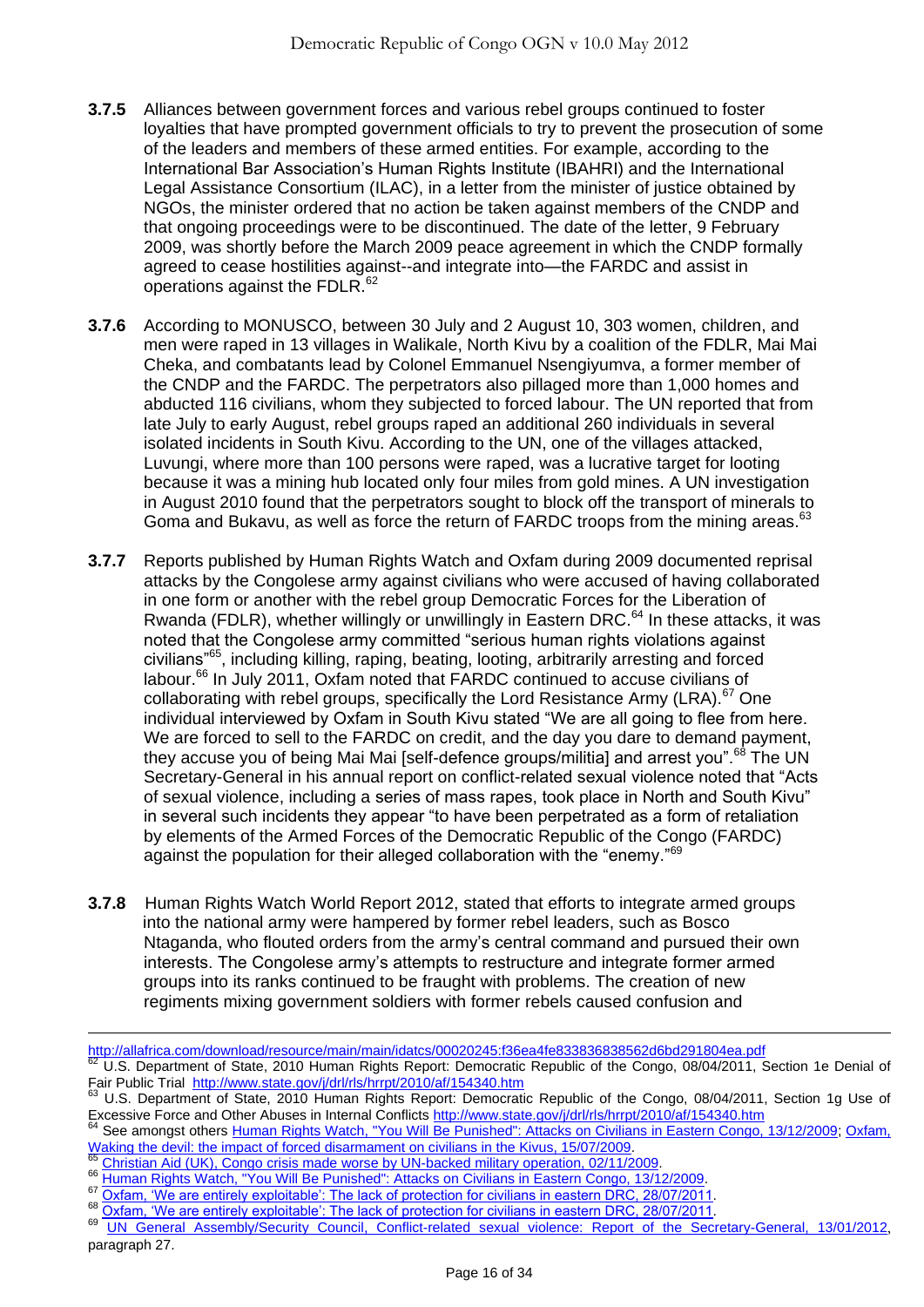weakened command and control. It further permitted former rebel leader Bosco Ntaganda to increase his power base by expanding his parallel command over parts of the army and local administration.<sup>70</sup>

- **3.7.9** Former rebel leader Ntaganda continued his brutal campaign against perceived opponents, both military and civilian, by ordering assassinations, arbitrary arrests, and other forms of intimidation. The government did not enforce the International Criminal Court (ICC) arrest warrant against Ntaganda. Officials said they feared his arrest could disrupt the integration of former rebel groups into the army and harm diplomatic relations with Congo's neighbour, Rwanda, which supported Ntaganda. Failure to arrest Ntaganda further harmed peace and stabilisation efforts. $71$
- **3.7.10** The UN Special Rapporteur on extrajudicial, summary or arbitrary executions noted that ―Evidence from a variety of sources indicates that rape and related killing are particularly vicious when either the FARDC or FDLR retaliate against communities they suspect of collaborating with the opposing force. FDLR attackers have also engaged in a campaign of rape, repeatedly telling victims the rape was "punishment" for alleged cooperation with MONUC or the Government".<sup>72</sup> In August 2010, more than 300 women and children were raped in North Kivu by "a coalition of about 200 members of three rebel groups as a punishment for colluding with the Congolese army<sup>", 73</sup> More recently, in February 2012, UNHCR reported on the torture and killing of IDPs in the camps of North Kivu who were accused " of collaborating with one armed group or another". In January 2011, the BBC reported that at least 26 people had been killed in attacks by the FDLR in South Kivu who accused them of supporting another local militia.<sup>74</sup>

# **See also: [Actors of protection](#page-1-1) (section 2.3 above) [Internal relocation](#page-5-0) (section 2.4 above) [Caselaw](#page-6-0) (section 2.5 above)**

- **3.7.11** *Conclusion* Case owners must assess the level of any involvement of the applicant with any rebel group / group member and whether such involvement would now attract the adverse interest of the DRC authorities given the integration of many groups into the DRC armed forces.
- **3.7.12** Civilians and former members of rebel groups may be targeted by non state agents on the basis of their perceived collaboration with the FARDC or another rebel group. Case owners should consider whether effective protection is available to the individual in their local area. If not case owners should assess whether internal relocation would be an effective way to avoid ill treatment and whether it would be unduly harsh to expect that person to internally relocate (see also Section 2.4).
- **3.7.13** Case owners should note that some members of current of former rebel forces have been responsible for numerous serious human rights abuses, some of which amount to war crimes. If evidence suggests that the applicant has been involved in such actions, case owners should consider whether one of the exclusion clauses is applicable. The individual circumstances of joining the particular rebel group should also be taken into account, such as experiencing coerced or forced recruitment. Further guidance on Article

<sup>&</sup>lt;sup>70</sup> Human Right Watch World Report 2012<http://www.hrw.org/sites/default/files/reports/wr2012.pdf>

<sup>71</sup> Human Right Watch World Report 2012<http://www.hrw.org/sites/default/files/reports/wr2012.pdf>

<sup>72</sup> [UN Human Rights Council, Report of the Special Rapporteur on extrajudicial, summary](http://www.ecoi.net/file_upload/470_1281512125_g1014371.pdf) 

[or arbitrary executions, Philip Alston: Mission to the Democratic Republic of the Congo, 14/06/2010,](http://www.ecoi.net/file_upload/470_1281512125_g1014371.pdf) section IV, para. 65.<br><sup>73</sup> Institute for Weslend Research Institute Congo, 14/06/2010, section IV, para. 65. [Institute for War and Peace Reporting: No End to DRC Rape Cases, 08/10/2010.](http://www.ecoi.net/local_link/147733/248878_en.html) For more information on this mass rape and other human rights violations committed in August 2010, please consult the following report: UNO Stabilization Mission in the [Democratic Republic of the Congo \(formerly MONUC\), Final Report Of The Fact-Finding Missions Of The United Nations Joint](http://www.ecoi.net/file_upload/1226_1311753805_bcnudhrapportviolsmassifskibuampofi-en.pdf)  [Human Rights Office Into The Mass Rapes And Other Human Rights Violations Committed By A Coalition Of Armed Groups](http://www.ecoi.net/file_upload/1226_1311753805_bcnudhrapportviolsmassifskibuampofi-en.pdf)  [Along The Kibua-Mpofi Axis In Walikale Territory, North Kivu, From 30 July To 2 August 2010, July 2011.](http://www.ecoi.net/file_upload/1226_1311753805_bcnudhrapportviolsmassifskibuampofi-en.pdf) [BBC News, Rwandan FDLR rebels 'kill 26 in DR Congo', 05/01/2012](file:///C:/Documents%20and%20Settings/mkaye/Local%20Settings/Temp/Dropbox/Dropbox/ARC/SHSH/Downloads/Rwandan%20FDLR%20rebels%20).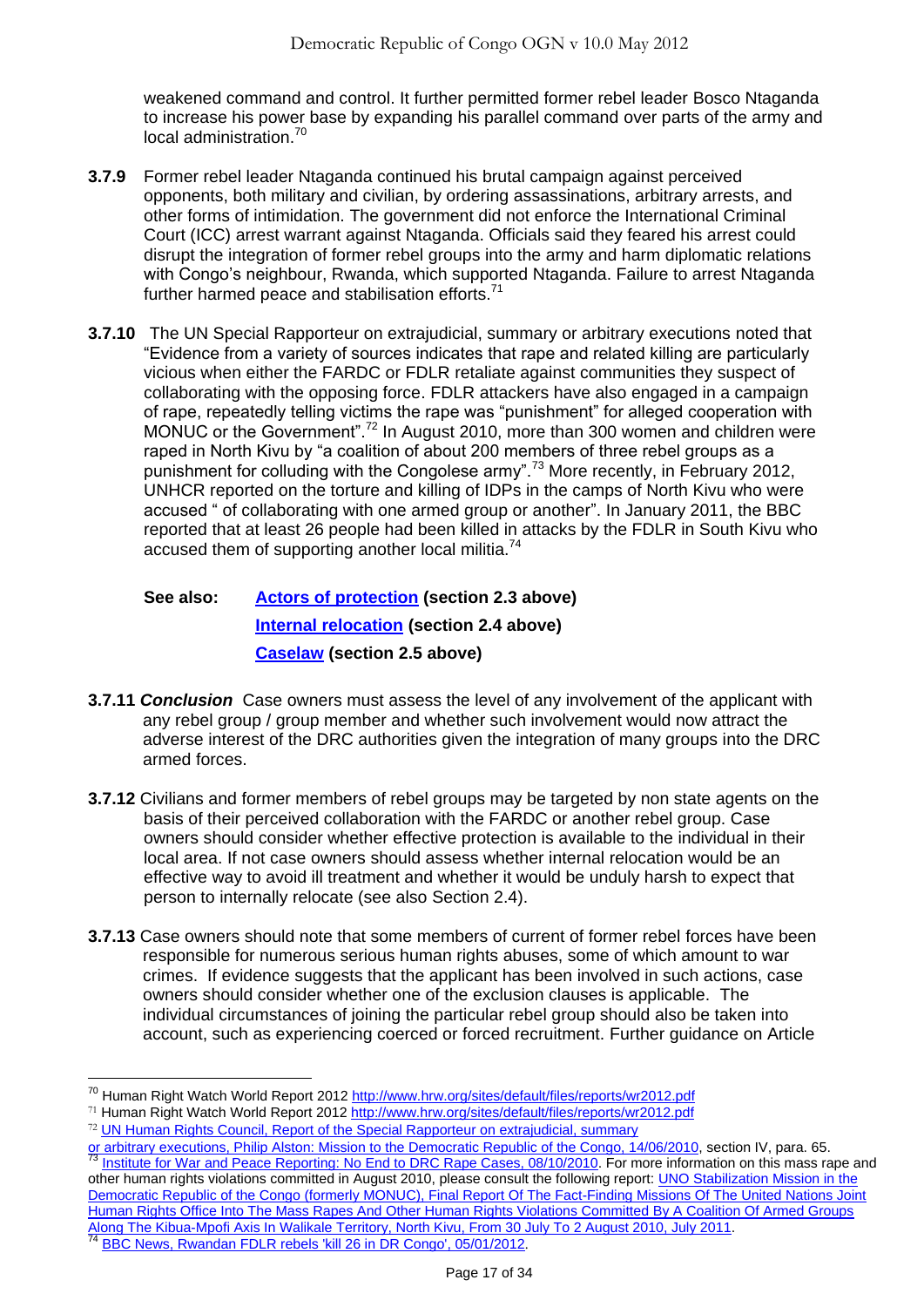1F can be found in the asylum policy instruction on ‗Exclusion- Article 1F and 33(2) of the Refugee Convention'. In such instances case owners should refer all cases to a senior case worker.

## **3.8 Members of non-governmental organisations (NGOs), human rights activists and journalists.**

- **3.8.1** Members of non-governmental organisations (NGOs), human rights activists and journalists may make an asylum and/or human rights claim based on fear of intimidation, harassment or ill-treatment by the Congolese Government in order to prevent the full and accurate reporting of human rights issues. Some members of NGOs may claim a similar fear of rebel forces for the same reason.
- **3.8.2** *Treatment*. A wide variety of domestic and international human rights organisations investigated and published findings on human rights cases. However, state security forces continued to harass, beat, intimidate, and arbitrarily arrest and detain local human rights advocates and NGO workers. Government intimidation of domestic human rights defenders worsened. In addition, prison officials consistently denied access by NGOs and UN officials to detainees in certain types of facilities. The government continued to allow international humanitarian agencies access to conflict zones, permit many UN human rights officers to investigate abuses, and invited UN special rapporteurs and representatives to visit the country during 2010 to assess the human rights situation and provide technical assistance. However, the government took no significant steps to implement their recommendations. In addition, there was an increase in instances in which authorities, particularly state security forces, obstructed the work of UN human rights monitors and special rapporteurs, and in some instances, FARDC units in North Kivu made death threats against UN personnel.<sup>75</sup>
- **3.8.3** The main independent Kinshasa-based domestic human rights organisations incorporated L'Association Africaine de défense des Droits de l'Homme (ASADHO), Voice of the Voiceless, Committee of Human Rights Observers, JED, and the Christian Network of Human Rights and Civic Education Organisations. Prominent independent organisations operating in areas outside Kinshasa incorporated Heirs of Justice in Bukavu, Lotus Group in Kisangani and Plus in Bunia, Ituri District.<sup>76</sup>
- **3.8.4** Officials from the Ministry of Justice and Human Rights met with domestic NGOs and sometimes responded to their inquiries. On 29 March 2010, the Minister announced the creation of a liaison organisation for consultation between the government and human rights NGOs to monitor human rights and devise strategies to improve the situation. Scheduled to meet every two weeks, the first session was convened for September 2010.<sup>77</sup>
- **3.8.5** The report of the Special Rapporteur on extrajudial, summary or arbitrary executions on his mission to the DRC, published on 14 June 2010 noted that "Human Rights defenders" have been routinely harassed and intimidated because of their work on human rights violations and impunity. Those working in the eastern part of the DRC appear to be particularly vulnerable to attack, as are those supporting the work of the International Criminal Court. Government officials have stigmatized human rights defenders for their advocacy, especially where it concerns violations by State actors and officials have been implicated in a number of cases of harassment, death threats and killings of activists. The

<sup>&</sup>lt;sup>75</sup> U.S. Department of State, 2010 Human Rights Report: Democratic Republic of the Congo, 08/04/2011, Section 5 Governmental Attitude Regarding International and Nongovernmental Investigation of Alleged Violations of Human Rights <http://www.state.gov/j/drl/rls/hrrpt/2010/af/154340.htm>

<sup>76</sup> U.S. Department of State, 2010 Human Rights Report: Democratic Republic of the Congo, 08/04/2011, Section 5 Governmental Attitude Regarding International and Nongovernmental Investigation of Alleged Violations of Human Rights <http://www.state.gov/j/drl/rls/hrrpt/2010/af/154340.htm>

<sup>77</sup> U.S. Department of State, 2010 Human Rights Report: Democratic Republic of the Congo, 08/04/2011, Section 5 Governmental Attitude Regarding International and Nongovernmental Investigation of Alleged Violations of Human Rights <http://www.state.gov/j/drl/rls/hrrpt/2010/af/154340.htm>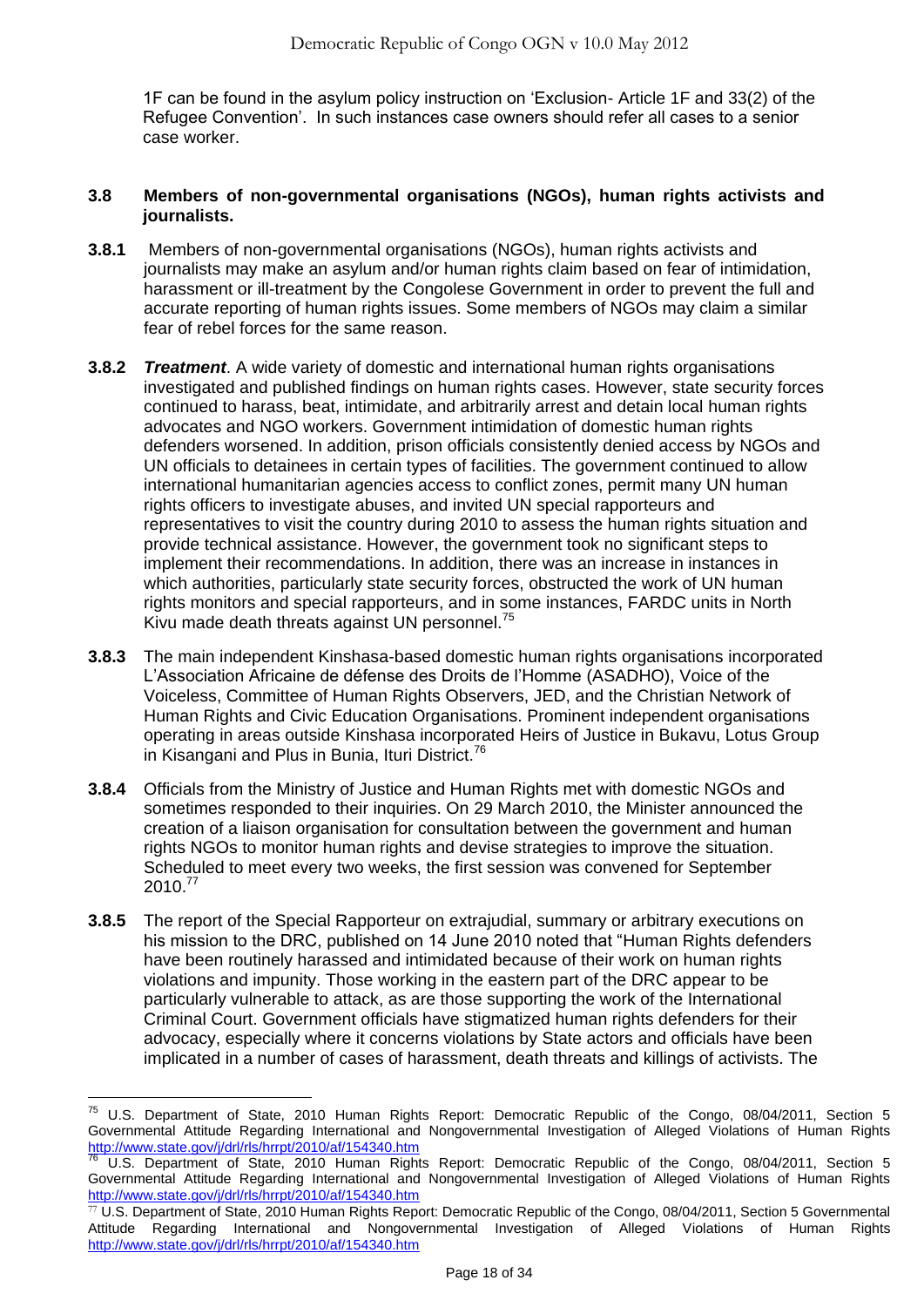intimidation aims to silence individual activists, prevent investigations and instil widespread fear amongst civil society. Threats and attacks against human rights defenders have gone largely unpunished, as local authorities often fail to adequately investigate and prosecute those responsible". $78$ 

- **3.8.6** There were reports that local officials required domestic NGOs seeking to register to pay bribes. During 2010 several domestic NGOs were denied authorisation to operate, and NGOs required authorisation to hold demonstrations, despite constitutional provisions providing for freedom of peaceful assembly. Domestic human rights NGOs were particularly vulnerable to harassment, arbitrary arrest and detention and other abuses by state security forces when reporting on, or supporting victims of abuses by the FARDC, ANR, or other state security forces and when spotlighting the illegal exploitation of natural resources in the east.<sup>79</sup>
- **3.8.7** In June 2010 one of the country's most prominent human rights activists, Floribert Chebeya Bahizire, was killed, after having been summoned to the police headquarters in Kinshasa. Chebeya's colleague, Fidele Bazana Edadi, who reportedly drove Chebeya to the meeting went missing the same day. The killing, which some foreign diplomats deemed "an assassination," prompted widespread public condemnation by the UN Secretary-General, the country's foreign assistance donors, and international and Congolese civil society, accompanied by calls for a joint commission of inquiry. The UN special rapporteur for extrajudicial killings judged that Chebeya was "killed in circumstances that strongly suggest official responsibility. 80
- **3.8.8** The government generally co-operated with international NGOs that published reports on human rights and humanitarian issues and permitted their investigators access to conflict areas however, the government did not take adequate steps to protect international human rights NGOs from violence or harassment in the east. In January 2010 FARDC soldiers attacked a UN vehicle; however, no additional information was available. In March 2010 gangs of young men issued threats against an international human rights organisation in Nort Kiku, causing the organisation to suspend their activities in the region. On 9 April (10) Mai Mai Yakatumba members kidnapped eight members of an international human rights NGO before releasing them a week later. <sup>81</sup>
- **3.8.9** The government co-operated with multilateral organisations in many instances. However, there were some notable problems. While authorities continued to permit international humanitarian agencies access to conflict areas, authorities denied the agencies access to certain prisons located in these areas. They also continued to consistently deny UNJHRO officers access to detainees in facilities run by the ANR and the GR in numerous areas. In addition, there was an increase in cases of members of state security forces obstructing human rights work by MONUSCO and the UN human rights country team. During 2010, FARDC units in the east, comprised mainly of ex-CNDP members consistently denied UNICEF child protection officers access to children in their ranks and sometimes threatened them.<sup>82</sup>

<sup>78</sup> UKBA/ COI Service: DRC Country of Origin (COI) Report 09/03/2012 (para 18.03)) <http://www.ukba.homeoffice.gov.uk/policyandlaw/guidance/coi/>

<sup>79</sup> UKBA/ COI Service: DRC Country of Origin (COI) Report 09/03/2012 (para 18.04)) <http://www.ukba.homeoffice.gov.uk/policyandlaw/guidance/coi/>

<sup>80</sup> U.S. Department of State, 2010 Human Rights Report: Democratic Republic of the Congo, 08/04/2011, Section 5 Governmental Attitude Regarding International and Nongovernmental Investigation of Alleged Violations of Human Rights <http://www.state.gov/j/drl/rls/hrrpt/2010/af/154340.htm>

<sup>81</sup> U.S. Department of State, 2010 Human Rights Report: Democratic Republic of the Congo, 08/04/2011, Section 5 Governmental Attitude Regarding International and Nongovernmental Investigation of Alleged Violations of Human Rights <http://www.state.gov/j/drl/rls/hrrpt/2010/af/154340.htm>

<sup>82</sup> U.S. Department of State, 2010 Human Rights Report: Democratic Republic of the Congo, 08/04/2011, Section 5 Governmental Attitude Regarding International and Nongovernmental Investigation of Alleged Violations of Human Rights <http://www.state.gov/j/drl/rls/hrrpt/2010/af/154340.htm>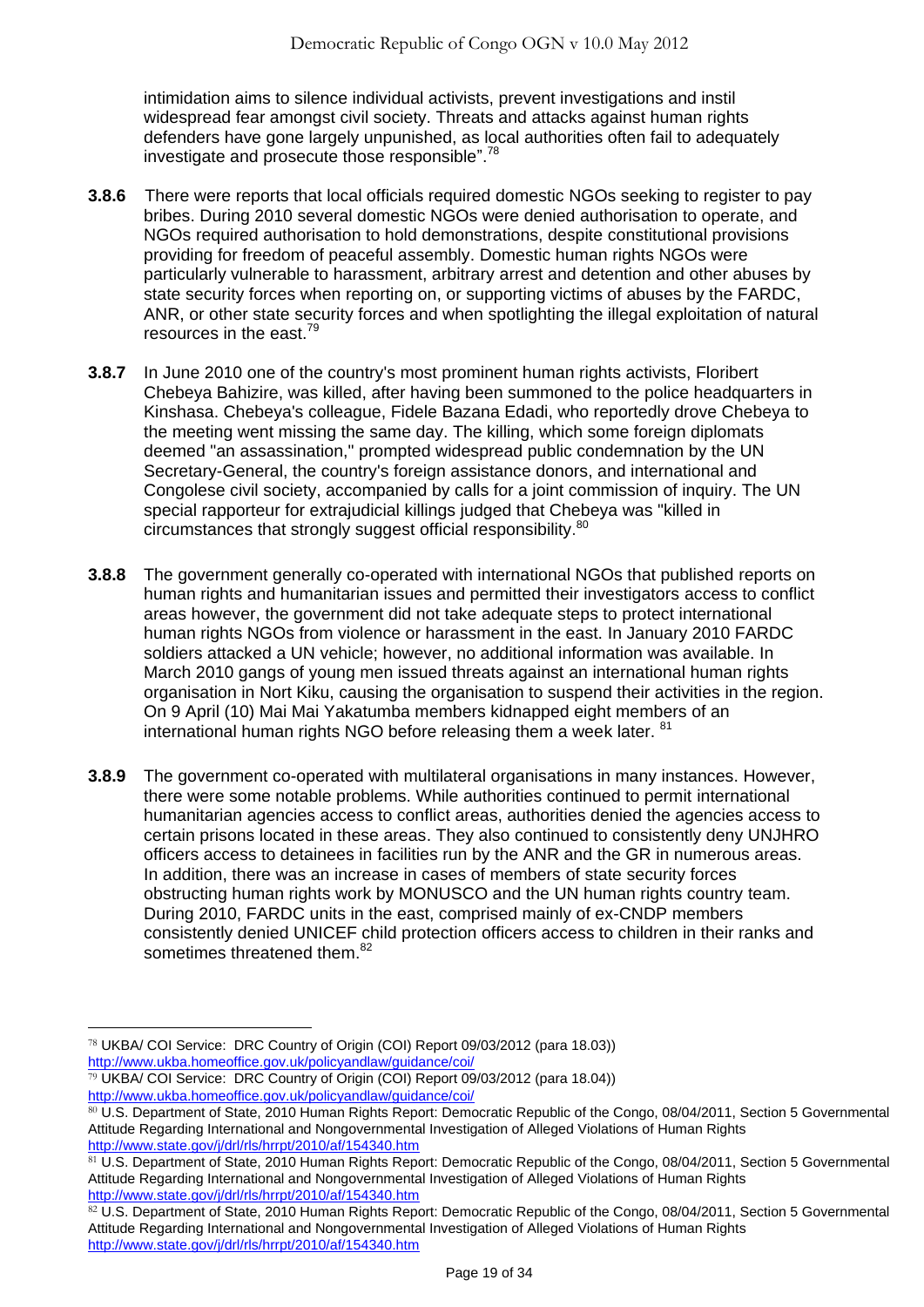**3.8.10** Human rights defenders continue to face serious threats, intimidation, and violence throughout 2010 and 2011. Human Rights Watch reported that Congolese human rights defenders continued to be targeted throughout 2011.<sup>83</sup> The UN High Commissioner for Human Rights noted that in the run-up to the elections in 2011, political opponents, journalists and human rights defenders continued to face "various threats and are victims of human rights violations, including arbitrary and illegal arrest and detention". $84$  On 15 March 2012, Mr. Mbatswe Mushunju, a member of the Kibati Center for Environmental Research, Democracy and Human Rights (CREDDHO), who was particularly active in documenting human rights violations committed by FARDC and the FDLR, was assassinated in North Kivu by three unidentified armed men wearing military uniforms.<sup>85</sup> Also in March 2012, the UN Committee on the Rights of the Child expressed concern "that human rights defenders, notably those who support victims of sexual violence and the work of the International Criminal Court (ICC), are subjected to threats and attacks by State and non-State agents."86

## **Journalists**

 $\overline{a}$ 

**3.8.11** Journalists and NGOs have also reported that freedom of expression has deteriorated as they continue to face threats and violence from local and state authorities. This trend was confirmed by the UN Joint Human Rights Office in Kinshasa.<sup>87</sup> During 2011, Journalist In Danger (JED), the partner organization of Reporters Without Borders in the Democratic Republic of Congo, recorded 42 arrests, 57 cases of threats or assault, 43 cases of censorship or restrictions on the flow of information and 17 cases of intimidation on news media.<sup>88</sup> The Committee to Protect Journalists noted in its 2011 report that attacks on the press hit a five-year high ahead of the November presidential elections and, for the fifth consecutive year, a journalist was murdered in eastern DRC.<sup>89</sup> According to the UN High Commissioner for Human Rights, in February 2011, the president and vice-president of the Association africaine de défense des droits de l'homme (ASADHO) were threatened with death following a press conference, during which they denounced the intolerance of the Government towards the political opposition. $90$  On 21 June 2011, Witness-Patchelly Kambale Musonia—a journalist and talk show host at Radio Paysanne, a community radio station in Kirumba, North Kivu—was shot dead by unidentified armed men following a broadcast about the trafficking of weapons. On 6 September, unidentified armed men threw gasoline and incendiary grenades into RTLV, a private television station favourable to opposition candidate Etienne Tshisekedi.<sup>91</sup> In 2012, Amnesty International published a report describing acts of torture, ill treatment and arbitrary and illegal arrests by the security forces, carried out with the purpose of intimidating journalists and other perceived opponents.<sup>92</sup>

# **See also: [Actors of protection](#page-1-1) (section 2.3 above) [Internal relocation](#page-5-0) (section 2.4 above)**

<sup>&</sup>lt;sup>83</sup> [Human Rights Watch, World Report 2012: Democratic Republic of Congo, 22/01/2012,](http://www.hrw.org/world-report-2012/world-report-2012-democratic-republic-congo) Journalists and Human Rights Defenders.

<sup>84</sup> UN General Assembly, Report of the United Nations High Commissioner for Human Rights on the human rights situation and [the activities of her Office in the Democratic Republic of the Congo, 13/01/2012,](http://www.ecoi.net/file_upload/1930_1329384980_a-hrc-19-48-en.pdf) Summary.

<sup>85</sup> [World Organisation Against Torture, Assassination of Mr. Mbatswe Mushunju, 21/03/2012](http://www.omct.org/fr/human-rights-defenders/urgent-interventions/congo-dem-republic/2012/03/d21685/)

<sup>86</sup> [UN Committee on the Rights of the Child, Concluding observations: Democratic Republic of Congo, 07/03/2012](http://tb.ohchr.org/default.aspx?country=zr) paragraph 40. 87 Foreign and Commonwealth Office, - Human Rights and Democracy: The 2010 Foreign & Commonwealth Office Report -

Section VII: Human Rights in Countries of Concern Democratic Republic of the Congo, 31/03/2011, <http://fcohrdreport.readandcomment.com/human-rights-in-countries-of-concern/democratic-republic-of-congo/>

<sup>88</sup> [Reporters Without Borders, Journalist In Danger annual report urges authorities to "rescue press freedom, 30/12/2011.](http://www.ecoi.net/local_link/207938/313407_en.html)

<sup>89</sup> [Committee to Protect Journalists, Attacks on the Press 2011 Democratic Republic of Congo, 22/02/2012.](http://www.cpj.org/2012/02/attacks-on-the-press-in-2011-democratic-republic-of-the-congo.php)

<sup>90</sup> UN General Assembly, Report of the United Nations High Commissioner for Human Rights on the human rights situation and [the activities of her Office in the Democratic Republic of the Congo, 13/01/2012,](http://www.ecoi.net/file_upload/1930_1329384980_a-hrc-19-48-en.pdf) paragraph 31.

[Human Rights Watch, World Report 2012: Democratic Republic of Congo, 22/01/2012,](http://www.hrw.org/world-report-2012/world-report-2012-democratic-republic-congo) Journalists and Human Rights Defenders.

[Amnesty International, Democratic Republic of Congo: The Congolese government must put an end to](http://www.amnesty.org/en/library/asset/AFR62/003/2012/en/d5854345-8afd-47f2-a3fe-d0a84c78b80e/afr620032012en.pdf) [impunity for serious human rights violations committed by the defence and security forces during the electoral process,](http://www.amnesty.org/en/library/asset/AFR62/003/2012/en/d5854345-8afd-47f2-a3fe-d0a84c78b80e/afr620032012en.pdf)  [23/03/2012](http://www.amnesty.org/en/library/asset/AFR62/003/2012/en/d5854345-8afd-47f2-a3fe-d0a84c78b80e/afr620032012en.pdf).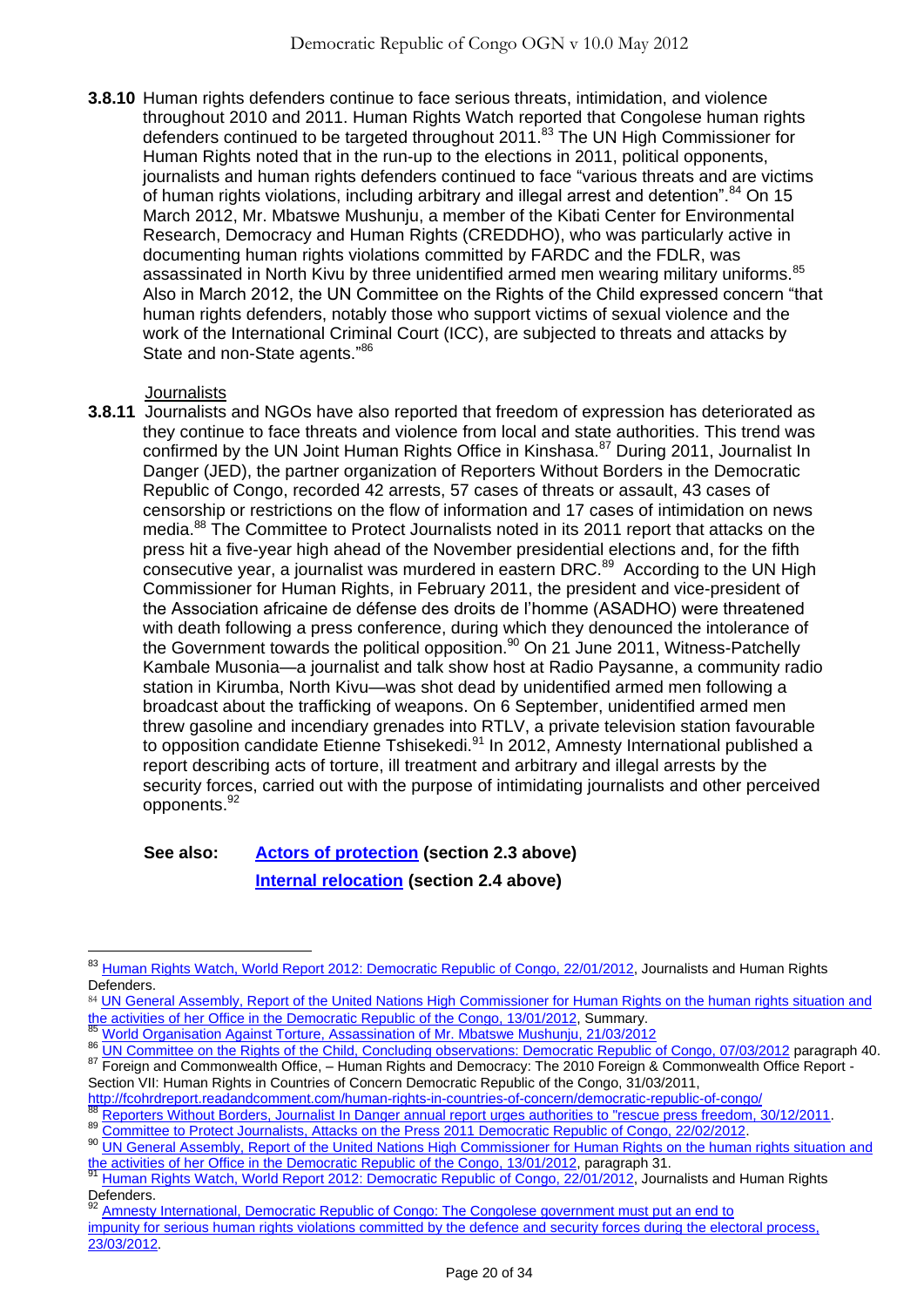- **3.8.12** *Conclusion* The risk of ill treatment exists for members of NGOs, human rights activists and journalists by both state and non state agents and includes harassment, abduction, arbitrary arrest, violence and death. Domestic human rights NGOs are particularly vulnerable to abuse by state security forces when reporting on, or supporting victims of abuse by the FARDC, ANR or other state security forces and when spotlighting illegal activities. Likewise journalists covering sensitive subjects such as corruption, extortion of the population by security forces or the elections are especially prone to harassment and ill treatment by State authorities.
- **3.8.13** Caseowners will need to take into consideration the particular profile and activities of the claimant in order to assess whether they are at risk and if so whether effective protection would be available and whether it would be possible for the claimant to relocate to escape the risk of persecution. A claimant who has a localised threat and who is unable to acquire protection in their local area may be able to relocate to an area where the localised threat does not exist. However, for claimants who can demonstrate a well-founded fear of persecution on account of a Convention reason, and are unable to acquire protection or relocate internally, a grant of asylum will be appropriate.

## **3.9 Banyamulenge Ethnicity**

- **3.9.1** Some applicants will make an asylum and/or human rights claim based on their mistreatment by either the Congolese authorities and/or non-state agents on the grounds of their Banyamulenge ethnic origin.
- **3.9.2 Treatment**. The term 'Banyarwanda' means, in effect, 'people from Rwanda', whereas the term ‗Kinyarwanda' refers to the spoken language; both the Hutu and Tutsi ethnic labels are subsumed by the term Banyarwanda. 'Banyamulenge' refers to Banyarwandans who arrived in Congo towards the end of the nineteenth century settling in the Itombwe plateau lands of South Kivu. $^{93}$  The terms Tutsi and Banyamulenge cannot be used interchangeably.<sup>94</sup>
- **3.9.3** The political and military conflict in the Kivu provinces has long been heavily ethnicised, as military and political leaders have used identity politics to contend for power, land ownership and access to resources. This contention for power is deeply rooted in history; until the 1885 Berlin Conference, the Kivu region of eastern Congo was under the influence of the Rwandan kingdom.<sup>95</sup> The 1994 genocide in Rwanda had dramatic consequences on the situation in eastern DRC. Prior to the genocide, approximately half of the more than four million people in North Kivu were of Banyarwandan descent, of which the majority were Hutu concentrated in the territories of Masisi and Rutshuru. Importing their Hutu-power ideology, the Rwandan militias gathered local support in their attacks on the Tutsi population living in Rutshuru and Masisi territories, killing their cattle and occupying their land. 96
- **3.9.4** Despite a 2004 citizenship law granting citizenship to the Banyamulenge community, it was doubtful whether the 300,000 to 400,000 of them living in the DRC could obtain nationality documents or their rights as citizens in the ongoing conflict in eastern DRC. The Banyamulenge are ethnic Tutsis who came to the territory of the DRC from Rwanda centuries ago and settled in the hills called Mulenge, found between the towns of Uvira and Bukavu in what is now South Kivu. In the name of defending Tutsis against oppression in North Kivu, a rebel army consisting primarily of Banyamulenge and ordered

<sup>93</sup> UKBA/COI Service, The Democratic Republic of Congo: Country of origin (COI) Report, 09 March 2012 (para 21.08), <http://www.ukba.homeoffice.gov.uk/policyandlaw/guidance/coi/> 94 UKBA/COI Service, The Democratic Republic of Congo: Country of origin (COI) Report, 09 March 2012 (para 21.17),

<http://www.ukba.homeoffice.gov.uk/policyandlaw/guidance/coi/> 95 UKBA/COI Service, The Democratic Republic of Congo: Country of origin (COI) Report, 09 March 2012 (para 21.09), <http://www.ukba.homeoffice.gov.uk/policyandlaw/guidance/coi/> 96 UKBA/COI Service, The Democratic Republic of Congo: Country of origin (COI) Report, 09 March 2012 (para 21.16), <http://www.ukba.homeoffice.gov.uk/policyandlaw/guidance/coi/>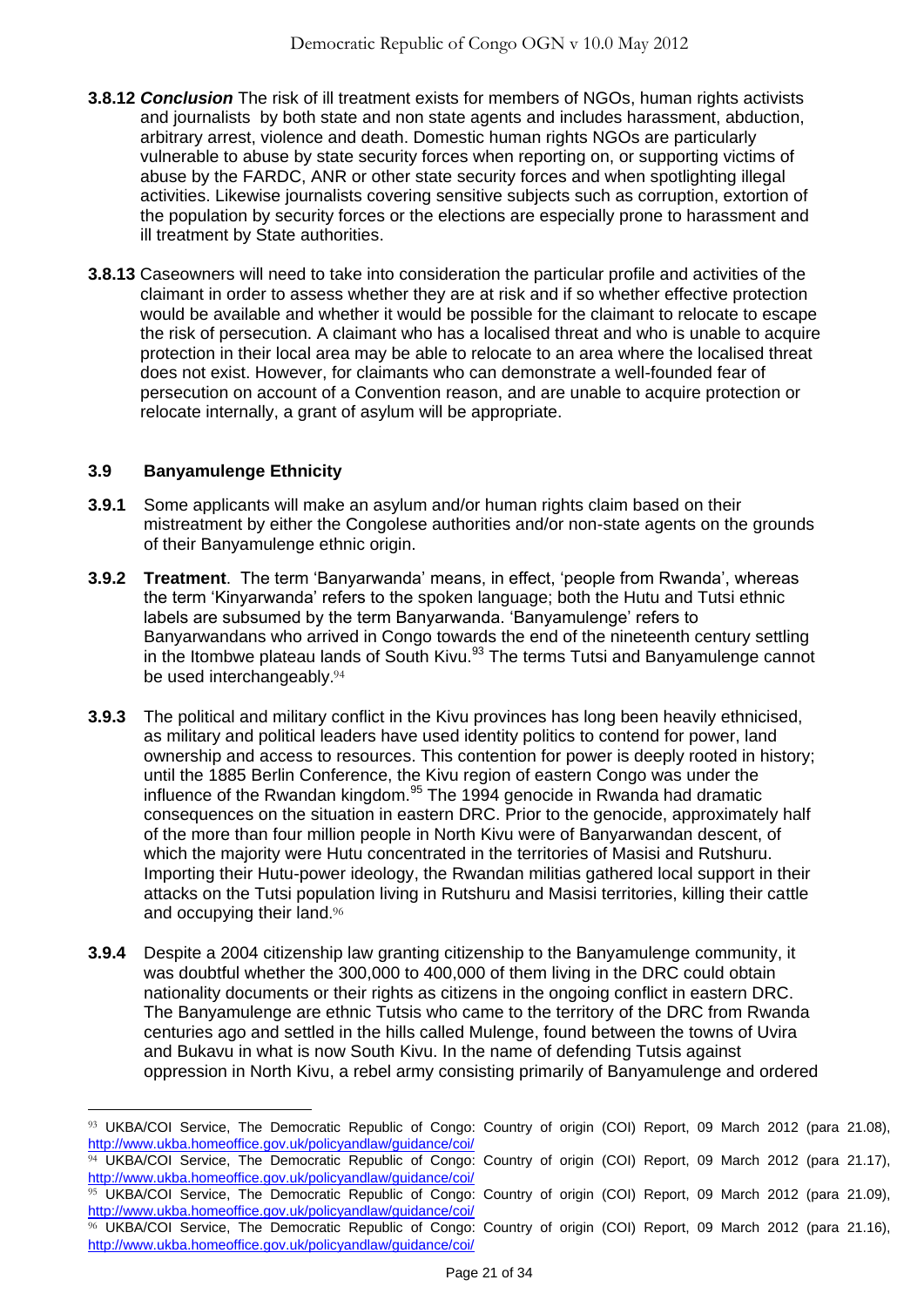by General Laurent Nkunda had been fighting the government. Violence from this conflict had displaced hundreds of thousands of people. In early 2009, General Nkunda was arrested, a development with uncertain implications for conflict in the region.<sup>97</sup>

- **3.9.5** Reports indicate that Banyamulenge and ethnic Tutsis were subject to discrimination in the DRC. The Banyamulenge suffered more generally due to their residence in the eastern DRC, which is an area of ongoing violent conflict and civilian casualties. A 2009 report by Freedom House reported that societal discrimination based on ethnicity was practiced widely among the country's 200 ethnic groups, particularly against the various indigenous Pygmy tribes and the Congolese Banyamulenge Tutsis. The ongoing fighting in the eastern Kivu region was driven in part by ethnic rivalries.<sup>98</sup>
- **3.9.6** During a 9 March 2010 telephone interview with the Research Directorate of the Immigration and Refugee Board of Canada, a journalist from the Brussels daily *Le Soir*, stated that, according to one of the chiefs of the Banyamulenge community whom she met in the DRC in February 2010 the Banyamulenge were not bothered in the eastern part of the country in general, or specifically in the two Kivu provinces and a human rights NGO in the Great Lakes region, explained that, the Banyamulenge, who were concentrated mainly in the east of the DRC, particularly in the provinces of North and South Kivu, were not subject to any hostility or resentment in particular. According to a representative of Heirs of Justice (Hj), some Banyamulenge occupied important positions, including those of provincial deputies and ministers, NGO directors and school principals with others being successful business people. However, correspondence sent to the Research Directorate in February 2010, stated that the Banyamulenge were bothered in the Kivu region by the presence of the FDLR that created suspicion, particularly in South Kivu. Moreover, according to the Hj Representative, during sporadic attacks, Hutu rebels with the FDLR targetted mainly the Banyamulenge, committing rape, massacres, theft and veritable manhunts, forcing civilians to flee their homes, which were subsequently burned.<sup>99</sup>
- **3.9.7** Freedom House, in its 2011 annual report, stated that societal discrimination based on ethnicity is practiced widely, particularly against the Congolese Banyamulenge Tutsis.<sup>100</sup> It further noted that the "ongoing fighting in the eastern Kivu region is driven in part by ethnic rivalries".<sup>101</sup> The Internal Displacement Monitoring Centre (IDMC), noted at the end of 2010 that the return of ethnic Tutsi refugees from Rwanda to areas of North Kivu continued to lead to tensions with other ethnic groups over resources.<sup>102</sup> In particular, their return has played into the fears of other ethnic groups that these arrivals are "part of a coordinated effort by the CNDP to seize lands and shift the demographics" of the area. A further source of land conflict occurs when IDPs return to their villages, to find their lands sold by relatives or occupied by armed groups. This affects women particularly as, according to customary law, they do not inherit land.<sup>103</sup>
- **3.9.8** In October 2011, The Guardian reported on the death of a Banyamulenge teacher in South Kivu who was killed by the Mai Mai who wanted to kill any Banyamulenge whom the "indigenous" Congolese Mai Mai consider incomers (though Banyamulenge have inhabited the plateau for centuries).<sup>104</sup> In January 2012, the UN Secretary-General reported that in South Kivu "new ethnic tensions emerged between the Babembe and Banyamulenge communities in the Hauts Plateaux territories of Fizi district".<sup>105</sup>

- <sup>101</sup> [Freedom House, Freedom in the World: Congo, Democratic Republic of \(Kinshasa\) \(2011\), May 2011.](http://www.freedomhouse.org/template.cfm?page=22&year=2011&country=8169)
- 102 [Internal Displacement Monitoring Centre \(IDMC\), Global Overview 2010 -](http://www.internal-displacement.org/publications/global-overview-2010-africa-drc.pdf) Democratic Republic of the Congo, 31/12/2010.<br>103 Internal Displacement Monitoring Centre (IDMC), Global Overview 2010 Democratic Republic of the Internal Displacement Monitoring Centre (IDMC), IDPs pay an unacceptable price; A profile of the internal displacement

 $\overline{\phantom{a}}$ 

 $^{97}$  Refugee International – Nationality Rights for All: A Progress Report and Global Survey on Statelessness March 2009, DRC [http://www.refintl.org/sites/default/files/RI%20Stateless%20Report\\_FINAL\\_031109.pdf](http://www.refintl.org/sites/default/files/RI%20Stateless%20Report_FINAL_031109.pdf)

<sup>98</sup> Australian Government Refugee Review Tribunal – Country Advice DRC (ex Zaire) COD36387 Banyamulenge tribe Zimba tribe Communal violence 29/03/2010, Discrimination of Banyamulenge.<http://www.unhcr.org/refworld/pdfid/4f13dda42.pdf>

<sup>99</sup>Immigration and Refugee Board of Canada The treatment of the Banyamulenge, or Congolese Tutsis, living in Kinshasa and in the provinces of North Kivu and South Kiku March 2010 [http://www.ecoi.net/local\\_link/138127/252108\\_de.html](http://www.ecoi.net/local_link/138127/252108_de.html)<br><sup>100</sup> Freedom Ususe, Freedom Link is the Wikiku March 2010 http://www.ecoi.net/local\_link/138127/252108\_de.html

[Freedom House, Freedom in the World: Congo, Democratic Republic of \(Kinshasa\) \(2011\), May 2011.](http://www.freedomhouse.org/template.cfm?page=22&year=2011&country=8169)

[situation, 21/12/2010,](http://www.internal-displacement.org/8025708F004BE3B1/%28httpInfoFiles%29/15BD5C43183FCAD5C1257800005EA6A9/$file/Democratic+Republic+of+the+Congo+-+December+2010.pdf) p. 47. [The Guardian, How the teachers of hope I met in the Congo were brutally killed, 16/10/2011](http://www.guardian.co.uk/world/2011/oct/16/teachers-of-hope-in-congo-brutally-killed).

<sup>105</sup> UN Security Council, Report of the Secretary-General on the United Nations Organization Stabilization Mission in the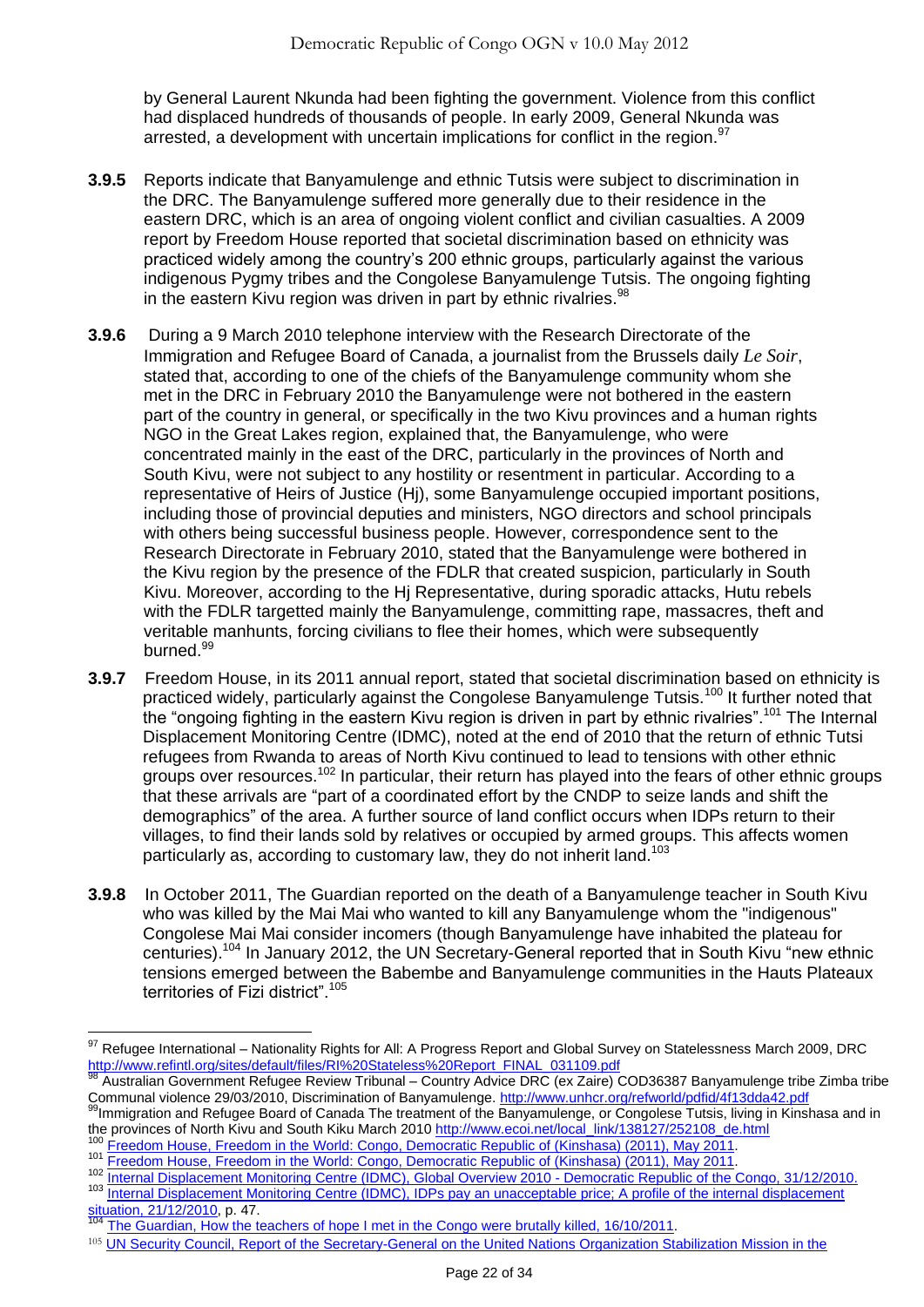# **See also: [Actors of protection](#page-1-1) (section 2.3 above) [Internal relocation](#page-5-0) (section 2.4 above) [Caselaw](#page-6-0) (section 2.5 above)**

- **3.9.9** *Conclusion.*. At present Banyamulenge remain in a vulnerable and insecure position in the eastern Kivu provinces, and face discrimination amounting to persecution throughout DRC. If it is accepted that the applicant is of Banyamulenge origin, a grant of asylum is likely to be appropriate.
- **3.9.10** The AB and DM and MK Country Guidance caselaw (summarised in section 2.5 above) added Tutsis as an ethnic group to the 'at risk' categories and the judgments indicate that most Tutsis and those perceived as Tutsis are likely to be at risk of mistreatment. In paragraph 51 (ii) the court identifies as at risk: those who are Tutsi (or Banyamulenge) or are perceived to be Tutsi (or Banyamulenge) with the possible exception of high-level officials of RCD/Goma (para 51(ii)).
- **3.9.11** However it is not sufficient for an appellant simply to state that he is Rwandan or Tutsi or would be perceived as such. Evidence as to ethnicity will need to be considered carefully. A person is more likely to be viewed as a Tutsi or Banyamulenge if he or she has the appropriate physical characteristics and/or a dialect, tribal or geographic origin which links them closely with Tutsis Case owners should assess each claim on the basis of a careful analysis of an individual's ethnicity, background and profile.

## **3.10 Security Situation: Eastern DRC (including Orientale Province and the Kikus)**

**3.10.1** Applicants from Eastern DRC may make an asylum and/or human rights claim based on the political, human rights and/or humanitarian situation in the region.

# **The Kivus**

 $\overline{a}$ 

- **3.10.2** *Treatment.* Internal conflicts, mainly in the east, continued to significantly affect the human rights situation and challenged the government's limited ability to effectively control its territory, which was particularly the case in North and South Kivu provinces. The conflicts permitted armed entities to commit violent abuses against civilians, with little chance that the government would be able to hold the perpetrators accountable. These entities included rebel and militia groups (RMGs, such as the FDLR and the Mai-Mai (community-based self-defence groups), as well as dissident elements of the state armed forces, including former members of the CNDP and some "regular" units of the FARDC.<sup>106</sup> *In this regard it is important to also read the "Treatment" sub section in section 3.7.*
- **3.10.3** The Kabila administration identified five areas requiring particular attention: education, health, infrastructure, water/electricity, and job creation. These five areas were often referred to as "les cing chantiers" in French ("The Five Pillars"). The government had made limited progress in these areas, however, due in large part to continuing insecurity and intermittent returns to armed conflict in several eastern provinces, particularly North and South Kivu and the Ituri, Bas-Uele, and Haut-Uele Districts of Orientale Province. A number of illegal Congolese and foreign militias had operated largely with impunity in these areas since before the overthrow of Mobutu in early 1997. Their relative strength and influence have waxed and waned over time, but two are of particular importance to the current situation: the FDLR, led by individuals involved in perpetrating the 1994 genocide in Rwanda, and the CNDP, which ostensibly agreed to integrate into the FARDC. These groups--the first predominantly Hutu, the second predominantly Tutsi- have fought each other and the FARDC, illegally exploited and exported DRC natural

Democratic Republic of the Congo, 26/01/2012, paragraph 23.

<sup>106</sup> U.S. Department of State, 2010 Human Rights Report: Democratic Republic of the Congo, 08/04/2011, Background <http://www.state.gov/j/drl/rls/hrrpt/2010/af/154340.htm>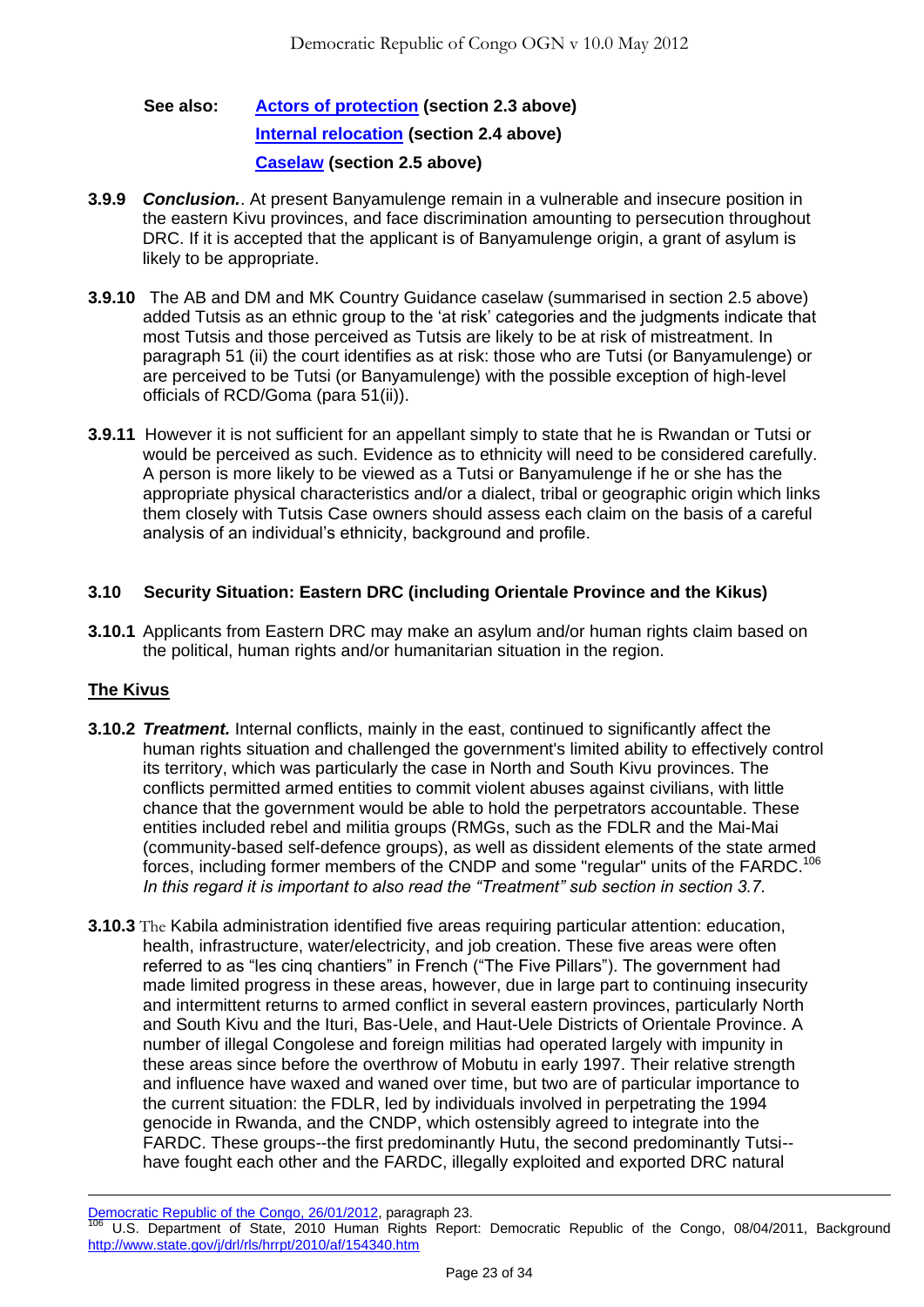resources to fund their weapons, and committed gross human rights violations (including indiscriminate killings, sexual and gender-based violence - including mass rapes, mutilations, and forced child soldier recruitment) in the areas under their control.<sup>107</sup>

- **3.10.4** MONUSCO maintain several thousand soldiers and civilian personnel in the country to assist the government in establishing and maintaining peace and security, particularly in the east. Despite the presence of MONUSCO, armed entities, including ex-CNDP FARDC units in the east, continue to kill, abduct, torture, and rape civilians and burn and destroy villages. All parties use mass rape and sexual violence with impunity, often as weapons of conflict, and to humiliate and punish individuals, victims, families, and communities.<sup>108</sup>
- **3.10.5** Civilian population continued to be subjected to grave atrocities by the regular army and armed rebel groups that clashed in several regions in the east and the north of the country**.** Operation Amani Leo, launched on 1 January 2010 in the Kivu provinces and led by the FARDC to fight against the FDLR, led to deterioration in the security of civilians, who were victims of the atrocities committed by both FDLR and FARDC. Human Rights Watch reported in 2011 that the east of the DRC remained volatile and was "marked by frequent attacks on civilians, particularly sexual violence against women and girls", as well as killings, forced labour and looting.<sup>109</sup> The UN Secretary-General noted that "Acts of sexual violence, including a series of mass rapes, took place in North and South Kivu" bv both FARDC members and rebel groups.<sup>110</sup> Similarly, another UN report issued in 2012 expressed concern that in the east of the country, especially in Orientale and Kivu provinces, FARDC soldiers "continued to subject the local population to arbitrary executions, sexual violence, arbitrary and illegal arrests and detentions, torture and illtreatment, extortion, looting and forced labour.<sup>111</sup>
- **3.10.6** During 2011 Human Rights Watch reported on the continuing attacks, killings and rapes against civilians by armed groups.<sup>112</sup> Similarly, the UN noted that "Combatants of various armed groups also continued to commit serious human rights abuses against civilians, including murders, rapes and abductions.<sup>113</sup> In the eastern provinces of North and South Kivu, the illegal exploitation of natural resources continued to contribute to conflict. Many armed entities in the east, including some FARDC units, engaged in the illegal exploitation and trade of natural resources. Some RMGs, had co-operated with criminal networks within the FARDC that have militarised the mineral trade and continued to compete for control over mineral-rich areas.<sup>114</sup>
- **3.10.7** Some observers expressed concern over the government's decision in September 2010 to suspend indefinitely all mining activities in the three eastern provinces. There were reports that, following the suspension, the military's control of the mines intensified and that some FARDC elements increased their use of forced labour in the mines since mine activity had dropped following the suspension.<sup>115</sup> The law specifically prohibits the involvement of the FARDC in mining and the mineral trade. The law also prohibits non-state armed actors from engaging in mining. However, the government did not effectively enforce the law. According to the UNGOE, in the Kivu provinces, it appeared that almost every mining deposit was controlled by an armed group. The armed groups consisted of regular

<sup>&</sup>lt;sup>107</sup> U.S. Department of State, Background Note: Democratic Republic of the Congo – 30 September 2011, Eastern Challenges <http://www.state.gov/r/pa/ei/bgn/2823.htm>

<sup>&</sup>lt;sup>108</sup> US Department of State (USSD) Human rights Report 2010: Democratic Republic of Congo, 08/04/2011 section (g) Use of Excessive Force and Other Abuses in Internal Conflicts <http://www.state.gov/g/drl/rls/hrrpt/2010/index.htm> Human Rights [Watch, World Report 2012, 22/01/2012,](http://www.ecoi.net/local_link/208795/314335_en.html) Attacks on Civilians.

<sup>110</sup> [UN General Assembly, Conflict-related sexual violence: Report of the Secretary-General, 13/01/2012,](http://www.ecoi.net/file_upload/2016_1329735172_n1165018.pdf) paragraphs 27-34.

<sup>&</sup>lt;sup>111</sup> UN Human Rights Council, Report of the United Nations High Commissioner for Human Rights on the human rights situation [and the activities of her Office in the Democratic Republic of the Congo, 13/01/2012,](http://www.ecoi.net/file_upload/1930_1329384980_a-hrc-19-48-en.pdf) paragraph 3.

<sup>&</sup>lt;sup>112</sup> [Human Rights Watch, World Report 2012, 22/01/2012,](http://www.ecoi.net/local_link/208795/314335_en.html) Attacks on Civilians.

<sup>113</sup> UN Human Rights Council, Report of the United Nations High Commissioner for Human Rights on the human <mark>rights situation and the activities of her Office in the Democratic Republic of the Congo, 13/01/2012</mark>, paragraph 3.<br><sup>114</sup> .US. Department of State, 2010 Human Rights Report: Democratic Republic of the Congo, 08/04/2011, <http://www.state.gov/j/drl/rls/hrrpt/2010/af/154340.htm>

<sup>115</sup> US Department of State (USSD) Human rights Report 2010: Democratic Republic of Congo, 08/04/2011 section (g) Use of Excessive Force and Other Abuses in Internal Conflicts <http://www.state.gov/j/drl/rls/hrrpt/2010/af/154340.htm>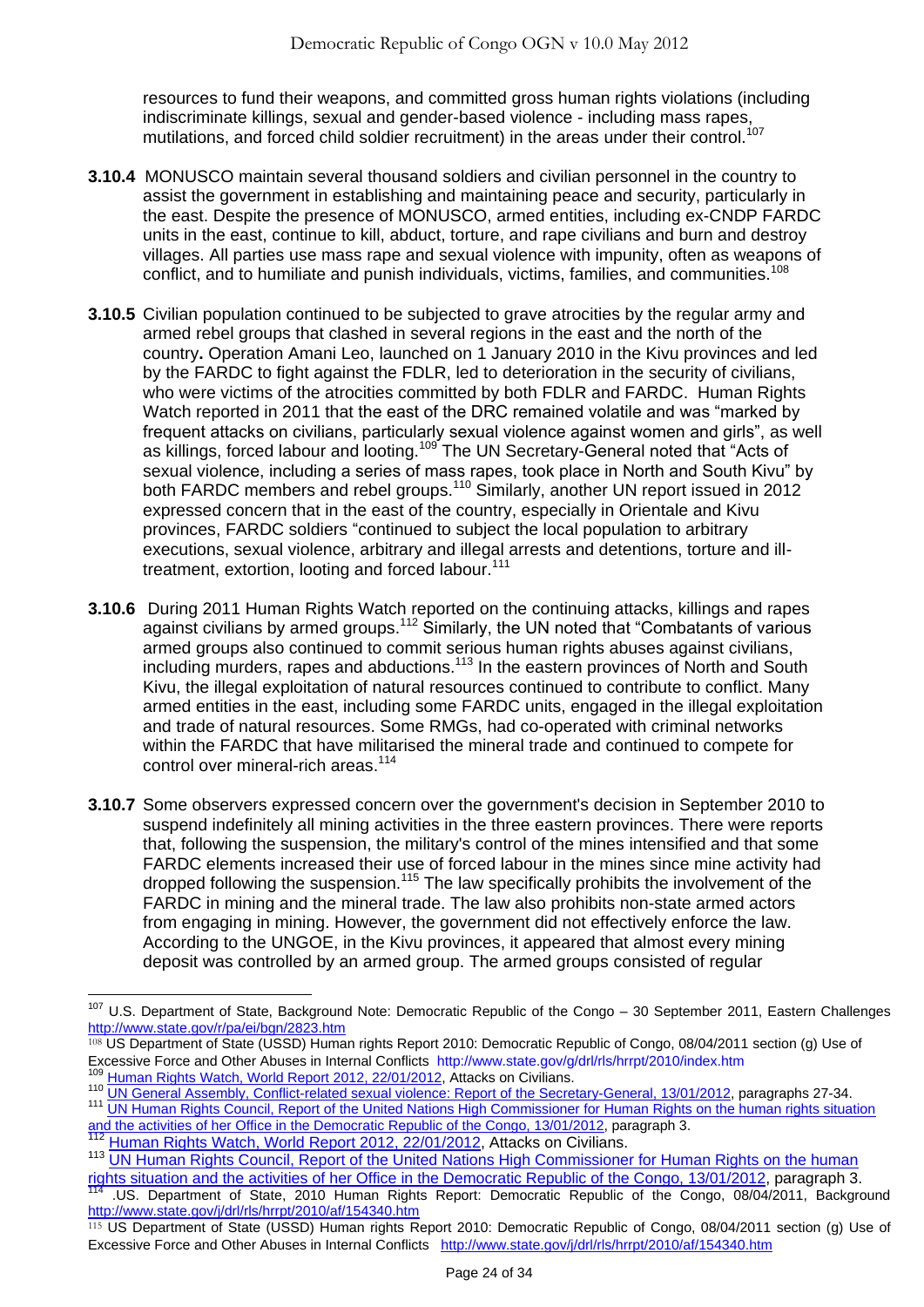FARDC units. Criminal involvement by some FARDC units, as well as by RMGs, ranged from protection rackets (including protection fees paid by mining pit managers to avoid pillage or to facilitate smuggling) to indirect commercial control (including the use of illegal tax revenues to buy and sell minerals near mining sites) and direct coercive control (including pillage). In addition, FARDC units and RMGs routinely forced civilians to work for them or relinquish their mineral production and extorted illegal taxes.<sup>116</sup>

- **3.10.8** The plan to resolve the conflict in the Kivu by emphasising a military solution was failing. Two years after the rapprochement between Congolese President Joseph Kabila and his Rwandan counterpart, Paul Kagame, government soldiers were still battling militias for control of land and mines. Neither side had the strength to win, but both have the resources to prolong the fighting indefinitely. Meanwhile, civilians suffered extreme violence, and the humanitarian situation was deteriorating. Ethnic tensions had worsened in anticipation of the repatriation of tens of thousands of Congolese refugees who fled to Rwanda during the 1990s. The UN Security Council has witnessed the deterioration of security in eastern Congo without opposing the decisions of Kagame and Kabila.<sup>117</sup>
- **3.10.9** Oxfam reported that despite the scaling down of military operations against rebel groups in the Kivus and the military weakening of the FDLR, "violence continues to be a reality in the form of militia attacks, sexual violence, torture, beatings, and abductions. Civilians often get caught in the middle as each side to the conflict withdraws from – or retakes – their villages [...] Armed groups that are fragmenting and losing cohesion commit violent and desperate attacks against the civilian population, often for survival, stealing food and clothing".<sup>118</sup> Since the beginning of 2012, UNHCR reported that "more than 3,000 Congolese civilians have fled into Uganda from North Kivu province" following the "more than 100,000 civilians" who left the area since late November 2011 following fighting involving "government troops, rebel forces and local defence groups".<sup>119</sup> In February 2012, UNHCR was "alarmed by recent reports that internally displaced people have been tortured and killed by armed elements in the IDP camps of North Kivu [...] violating their civilian character".<sup>120</sup> The head of the International Committee of the Red Cross (ICRC) sub-delegation in Bukavu was quoted as saying that "We [ICRC] are very concerned about the worsening humanitarian situation in South Kivu" due to "a sharp increase in attacks on civilians" that "has caused massive displacement".<sup>121</sup>

## **Oriental Province (including the Ituri region and treatment of people of Hema or Lendu ethnicity)**

**3.10.10** A separate conflict involving the Lord's Resistance Army (LRA) in the Haut Uele and Bas Uele districts of Orientale Province in the northeast continued to have an extremely negative effect on human rights during 2010, resulting in deaths, injuries, abductions, forced labour, looting and general insecurity.<sup>122</sup> The LRA continued to attack local villages and forced citizens to flee in Ango, Dungu, Niangara, and Faradje Territories, Orientale. The UNHCR estimated that there were more than 390,000 internally displaced persons in the territory as of 31 August 2010. $123$ 

 $\overline{a}$ <sup>116</sup> US Department of State (USSD) Human rights Report 2010: Democratic Republic of Congo, 08/04/2011 section (g) Use of Excessive Force and Other Abuses in Internal Conflicts<http://www.state.gov/j/drl/rls/hrrpt/2010/af/154340.htm>

<sup>117</sup> International Crisis Group – No stability in Kivu despite Reapproachment with Rwanda – 16 November 2010 [http://www.crisisgroup.org/en/regions/africa/central-africa/dr-congo/165-congo-pas-de-stabilite-au-kivu-malgre-le-rapprochement](http://www.crisisgroup.org/en/regions/africa/central-africa/dr-congo/165-congo-pas-de-stabilite-au-kivu-malgre-le-rapprochement-avec-le-rwanda.aspx)[avec-le-rwanda.aspx](http://www.crisisgroup.org/en/regions/africa/central-africa/dr-congo/165-congo-pas-de-stabilite-au-kivu-malgre-le-rapprochement-avec-le-rwanda.aspx)

<sup>&</sup>lt;sup>118</sup> Oxfam, 'We are entirely exploitable': The lack of protection for civilians in eastern DRC, 28/07/2011.

<sup>&</sup>lt;sup>119</sup> [UNHCR, More than 3,000 Congolese flee insecurity, suffering in North Kivu, 09/03/2012.](http://www.ecoi.net/local_link/211849/317829_en.html)

<sup>120</sup> [UNHCR, UNHCR alarm at new reported atrocities against displaced Congolese, 03/02/2012.](http://www.ecoi.net/local_link/210303/316058_en.html)

<sup>121</sup> International Committee of the Red Cross (ICRC), Democratic Republic of the Congo: humanitarian situation worsening in [South Kivu, 04/04/2012.](http://www.unhcr.org/cgi-bin/texis/vtx/refworld/rwmain?page=country&docid=4f7d60982&skip=0&coi=COD&querysi=kivu&searchin=fulltext&display=10&sort=date)

 $122$  US Department of State (USSD) Human Rights Report DRC 2010 Introduction <http://www.state.gov/j/drl/rls/hrrpt/2010/af/154340.htm>

[U.S. Department of State, 2010 Human Rights Report: Democratic Republic of the Congo, 08/04/2011,](http://www.state.gov/j/drl/rls/hrrpt/2010/af/154340.htm) Section g. Use of Excessive Force and Other Abuses in Internal Conflicts, Lord's Resistance Army (LRA) <http://www.state.gov/j/drl/rls/hrrpt/2010/af/154340.htm>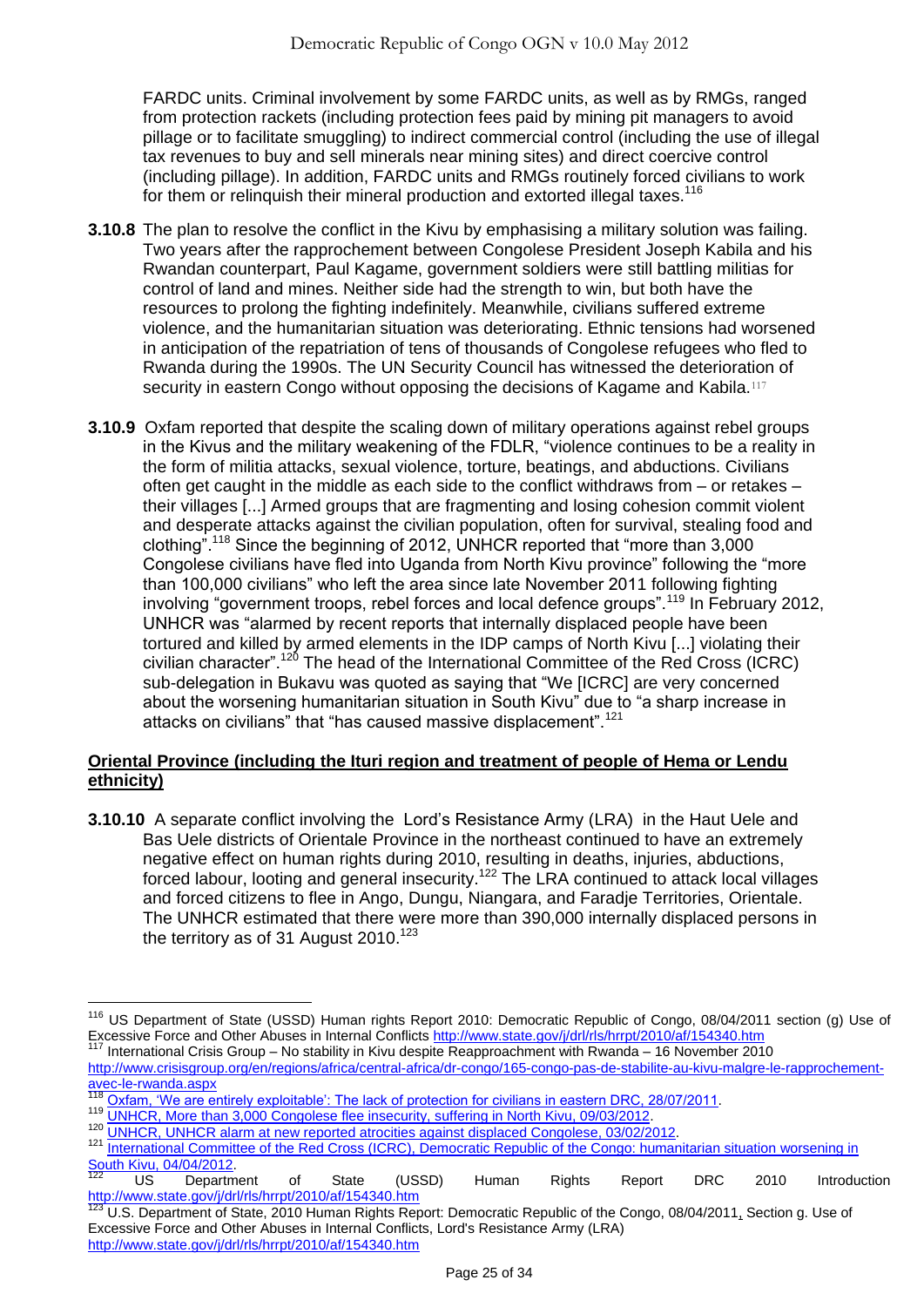- **3.10.11** Attacks against civilians were the most severe in northern Congo, where the LRA continued its brutal campaign. A further 604 people were killed and 473 abducted, bringing the death toll in Congo to over 2,000 and the number abducted to 2,600 since the LRA began its latest campaign of violence in 2008. The LRA also attacked civilians across the border in the Central African Republic and Southern Sudan. The largest attack in Congo was in the remote Makombo area of Haut Uele District, where in December 2009 LRA combatants clubbed to death at least 345 civilians and abducted 250 others. The attack was one of the worst ever perpetrated by the rebel group in its bloody 24-year history. The LRA also carried out widespread abductions in Bas Uele District, deliberately targeting children whom the group forced to serve as soldiers. The Ugandan army, in coordination with the Congolese, Central African, and Southern Sudanese armed forces continued its military campaign against the LRA. The operation had some success in weakening the rebel group, but the LRA's ability to attack civilians remained undiminished. No progress was made on apprehending three of the LRA's top leaders sought by the ICC for crimes committed in northern Uganda. Congolese army and MONUSCO efforts to protect civilians in LRA-affected areas remained inadequate, with limited resources directed to address the threat.<sup>124</sup>
- **3.10.12** The United Nations Security Council noted in October 2011 that the armed forces continued military operations against LRA with the support of MONUSCO and in coordination with the Ugandan People's Defence Force. **<sup>125</sup>** At the end of 2011, the International Crisis Group considered that the LRA remained a "deadly threat to civilians in three Central African states". It considered that in the three years since 2008, military operations have failed to stop the LRA from killing more than 2,400 civilians, abducting more than 3,400 and causing 440,000 to flee".<sup>126</sup> The UN High Commissioner for Human Rights noted in January 2012 that "LRA combatants in Orientale Province often attack villages with the aim of looting supplies for the group but also abducting adults and children to carry stolen goods. Most of the abducted girls and women are subjected to sexual slavery during their captivity, including being forcibly married to LRA commanders".<sup>127</sup> The LRA reportedly committed 284 attacks in 2011, a 32% decrease from those reported in 2010.<sup>128</sup> However, despite the decrease in attacks, the UN noted that the LRA "retained a capacity to mount attacks".<sup>129</sup> Similarly, in February 2012, IRIN News highlighted analysts' assessment that to believe the LRA no longer posed a threat "underestimates its resilience and overestimates the unity and capability of the forces ranged against it".<sup>130</sup> Furthermore, UNHCR reported in March 2012 that it was "very concerned at the recent displacement of several thousand people as a result of renewed attacks by the Lord's Resistance Army (LRA), in the Democratic Republic of the Congo's Orientale province. After a lull in the second half of last year, which resulted in improved security conditions for the population in the north of the province, fresh attacks on civilians have been reported during the past few weeks in the territories of Dungu, Faradje, Watsa, Niangara, Bondo and Ango, causing 3,000 people to flee. There have been 20 new attacks since the beginning of this year."<sup>131</sup> Reporting on the situation in Orientale Province, Oxfam noted that "The absence of effective state presence and protection, which attracted the LRA to this area in the first place, allows them to continue to operate freely".<sup>132</sup>

**3.10.13** In the Ituri region of Orientale Province remnants of the militia groups involved in the conflict

126 [International Crisis Group, The Lord's Resistance http://www.crisisgroup.org/~/media/Files/africa/central-](http://www.crisisgroup.org/~/media/Files/africa/central-africa/182%20The%20Lords%20Resistance%20Army%20--%20End%20Game.pdf)

 $\overline{a}$ <sup>124</sup> Human Rights Watch World Report 2011: Democratic Republic of Congo, 24/01/2011, Attacks by the Lord's Resistance Army in Northern Congo <http://www.hrw.org/world-report-2011/democratic-republic-congo>

<sup>125</sup> UKBA/COI Service, The Democratic Republic of Congo: Country of origin (COI) Report, 09 March 2012 (para 8.09) COIS DRC country report March 2012 (para 8.09)<http://www.ukba.homeoffice.gov.uk/policyandlaw/guidance/coi/>

[africa/182%20The%20Lords%20Resistance%20Army%20--%20End%20Game.pdfArmy: End Game? 17/11/2011,](http://www.crisisgroup.org/~/media/Files/africa/central-africa/182%20The%20Lords%20Resistance%20Army%20--%20End%20Game.pdf) Executive Summary and Recommendations

<sup>127</sup> [UN General Assembly, Report of the United Nations High Commissioner for Human Rights on the human rights situation and](http://www.ecoi.net/file_upload/1930_1329384980_a-hrc-19-48-en.pdf)  [the activities of her Office in the Democratic Republic of the Congo, 13/01/2012,](http://www.ecoi.net/file_upload/1930_1329384980_a-hrc-19-48-en.pdf) para 30<br><sup>128</sup> lavisities Of the Congo, 13/01/2012, para 30

[Invisible Children, Resolve, LRA Crisis Tracker Annual Security Brief, 09/02/2012,](http://reliefweb.int/sites/reliefweb.int/files/resources/Full%20Report_394.pdf) Executive Summary

<sup>129</sup> [UN Security Council, Report of the Secretary-General on the United Nations Organization Stabilization Mission in the](http://www.ecoi.net/file_upload/1930_1332410530_n1220629.pdf)  [Democratic Republic of the Congo, 26/01/2012,](http://www.ecoi.net/file_upload/1930_1332410530_n1220629.pdf) paragraph 26

IRIN News, The LRA - [not yet a spent force, 03/01/2012](http://www.irinnews.org/Report/94794/Analysis-The-LRA-not-yet-a-spent-force)

<sup>131</sup> [UNHCR, UNHCR concerned at displacement caused by LRA attacks in DR Congo, 06/03/2012](http://www.unhcr.org/4f55f6079.html)

[Oxfam, We Are Entirely Exploitable': The lack of protection for civilians in eastern DRC, 28/07/2011](http://www.oxfam.org.uk/resources/policy/conflict_disasters/downloads/bn-protection-civilians-eastern-drc-280711-en.pdf) Attacks in LRA-affected areas of Province Orientale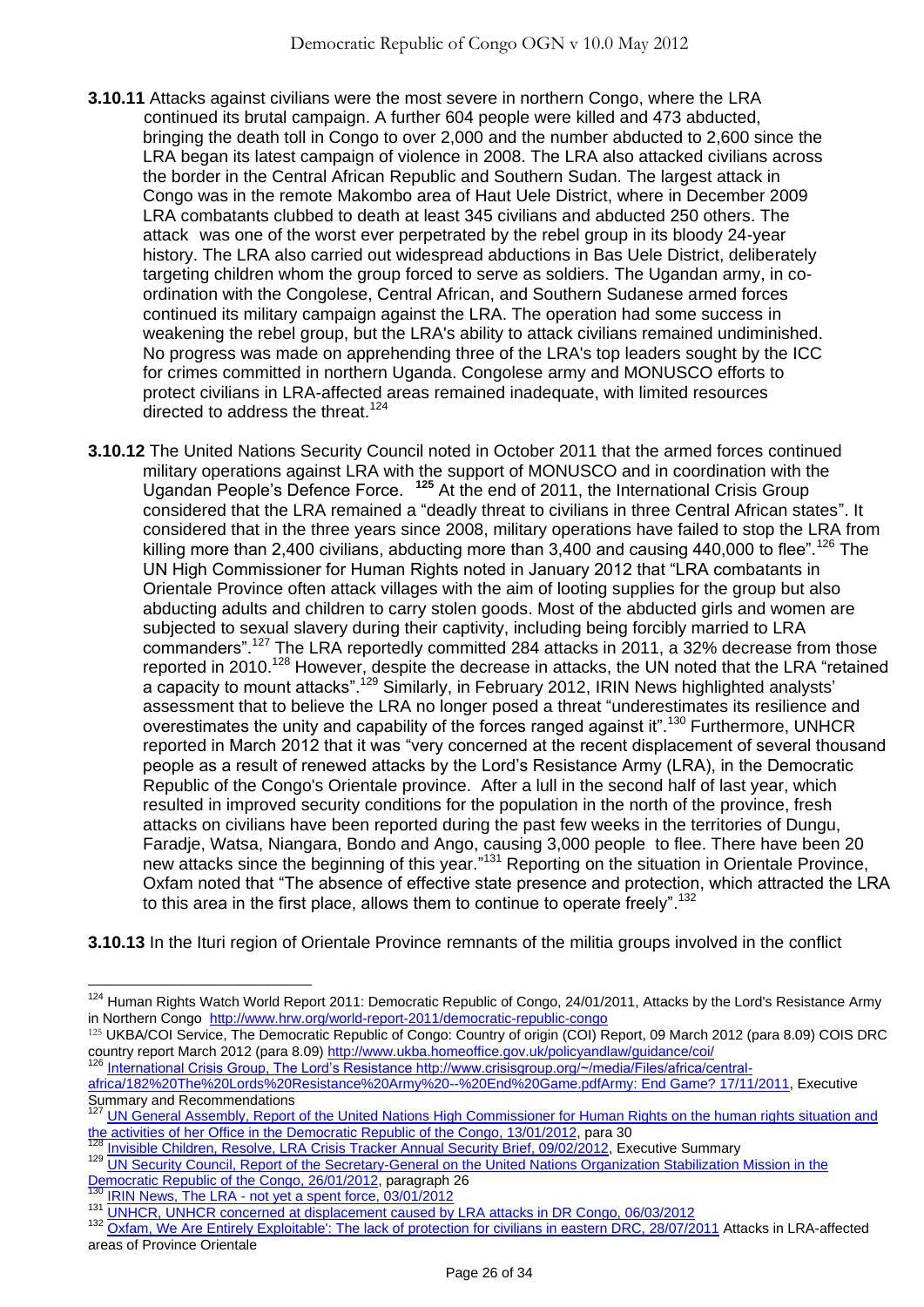between the Ugandan backed Hema and Kinshasa backed Lendu remain active, carrying out sporadic attacks against civilians. Banditry and human rights abuses have reportedly been carried out by the Front for Patriotic Resistance in Ituri (FRPI), a militia group previously linked to the Lendu-dominated National Integrationist Front (FNI), and a new group that emerged in 2008, the Popular Front for Justice in Congo (FPJC). These militia groups, estimated to have no more than 100 people within their ranks, were responsible for 52 deaths in 2010, prompting a military operation by the DRC army, FARDC, to neutralize their activities and move populations to protected areas.<sup>133</sup> Despite the signing of a 2006 ceasefire agreement between militias in the Ituri District of Orientale, including the Front for National Integration (FNI), the Congolese Revolutionary Movement, the FRPI, and the government, the FRPI refused to participate in the peace process and was implicated in abuses committed against civilians in Ituri District during the year.<sup>134</sup> The UN Report of the Secretary General noted that "In Ituri district, the threat posed by militia groups, in particular the Front populaire pour la justice au Congo (FPJC) and the Front de résistance patriotique de l'Ituri (FRPI), persisted. On 2 December 2011, a militia group attacked a MONUSCO patrol in the Bunia area. On 22 December 2011, MONUSCO launched "Operation Santa Claus-Ituri" to ensure the protection of civilians during the Christmas to New Year period".<sup>135</sup> Oxfam reports that "in Irumu (Province Orientale), villages are looted and individuals are targeted for rape, abduction, and murder by the local militia if they are thought to be collaborating with the FARDC.<sup>136</sup>

- **3.10.14** A UN reported briefing in June 2011 noted that there was some residual militia activity, but apparent recent attempts to recruit new militia elements or form new groups had not been very successful and increased cooperation by the population with Congolese security forces and MONUSCO was an encouraging sign.<sup>137</sup>
- **3.10.15** In March 2012 the International Criminal Court (ICC) found Thomas Lubanga guilty of recruiting and using child soldiers between 2002 and 2003. In a unanimous decision the three judges said as head of the Union of Congolese Patriots (UPC) and its armed wing, Lubanga bore responsibility for the recruitment of child soldiers under the age of 15, who had participated actively on the frontline. Three other men are accused of war crimes committed during ethnic strife in Ituri district 10 years ago.<sup>138</sup>

# **See also: [Actors of protection](#page-1-1) (section 2.3 above) [Internal relocation](#page-5-0) (section 2.4 above)**

- **3.10.16** *Conclusion.* In the Kivus, internal conflict continued to affect the human rights situation and both rebel groups and members of the Congolese army committed gross human rights abuses against civilians, including mass rapes, mutilations, forced child soldier recruitment, indiscriminate killings, sexual and gender-based violence. In northern Congo, civilians continue to be at risk of death, injuries, abductions, forced labour, looting, forced displacement and general insecurity from the Lord's Resistance Army. Persons are also at risk of human rights abuses by the FPJC and FRPI.
- **3.10.17** A state of civil instability and/or where law and order has sometimes broken down does not of itself give rise to a well-founded fear of persecution for a Refugee Convention reason. The claimant must demonstrate a well-founded claim for asylum where he or she is at risk of persecution on Convention grounds, however, consideration must be given to the up to date country of origin information.

## **3.10.18** Each case must be considered on its individual merits to assess whether effective

 $\overline{a}$ 133 IRN Africa: http://www.irinnews.org/report.aspx?reportid=93025

<sup>134</sup> [U.S. Department of State, 2010 Human Rights Report: Democratic Republic of the Congo, 08/04/2011,](http://www.state.gov/j/drl/rls/hrrpt/2010/af/154340.htm) Section g. Use of Excessive Force and Other Abuses in Internal Conflicts, Ituri District Militia Groups <http://www.state.gov/j/drl/rls/hrrpt/2010/af/154340.htm>

<sup>&</sup>lt;sup>135</sup> UN Security Council, Report of the Secretary-General on the United Nations Organization Stabilization Mission in the [Democratic Republic of the Congo, 26/01/2012,](http://www.ecoi.net/file_upload/1930_1332410530_n1220629.pdf) paragraph 28

<sup>136</sup> [Oxfam, We Are Entirely Exploitable': The lack of protection for civilians in eastern DRC, 28/07/2011](http://www.oxfam.org.uk/resources/policy/conflict_disasters/downloads/bn-protection-civilians-eastern-drc-280711-en.pdf) Attacks Looting and violent theft

<sup>137</sup>: UKBA/COI Service, The Democratic Republic of Congo: Country of origin (COI) Report, 09 March 2012 (para 8.02), <http://www.ukba.homeoffice.gov.uk/policyandlaw/guidance/coi/><br>138

<sup>138</sup> BBC News: ICC finds Congo warlord Thomas Lubanga guilty14 March 2012: http://www.bbc.co.uk/news/world-africa-17364988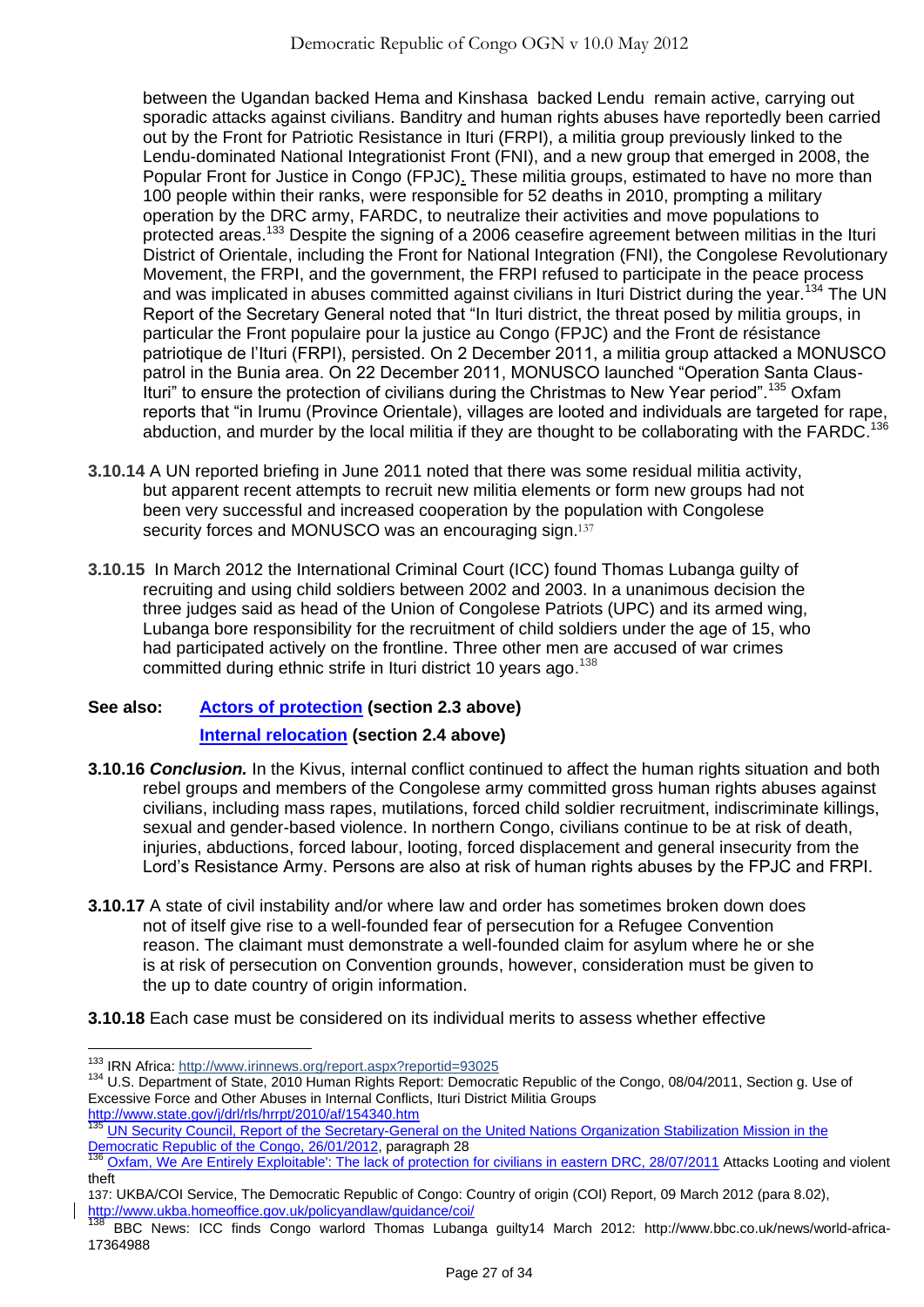protection is available. In those cases where effective protection is not available, then careful consideration must be given as to whether internal relocation would be an effective way to avoid a real risk of ill-treatment and whether it would not be unduly harsh to expect the applicant to internally relocate to another part of the DRC. The areas of conflict are approximately one thousand miles from Kinshasa and there is no evidence that those who make a claim based on the violence and/or humanitarian situation in an area of conflict would not be able to relocate to Kinshasa or other government-controlled areas where they will, should the need arise, be able to seek protection. It is therefore unlikely that the grant of asylum or Humanitarian Protection will be appropriate in most cases.

- **3.10.19** The Courts found in **NA** that members of the Hema tribe are likely to be treated by the authorities in the DRC in the same way as Tutsis and Rwandans and may be at risk of persecution on return to the Ituri region. Tribal membership by itself is not determinative. Whether a member of the Hema is at real risk of persecution or is able to relocate internally depends not only on his ethnicity but also on his profile, background and circumstances looked at in the light of the country evidence as a whole.
- **3.10.20** Case owners should note that some members of current or former rebel forces have been responsible for numerous serious human rights abuses, some of which amount to war crimes. If evidence suggests that the applicant has been involved in such actions, case owners should consider whether one of the exclusion clauses is applicable. Account should be taken of the individual circumstances of joining a particular rebel group, such as experiencing coerced or forced recruitment. Guidance on Article 1F can be found in the asylum policy instruction on 'Exclusion- Article 1F and 33(2) of the Refugee Convention'. In such instances case owners should refer all cases to a senior case worker.

# **3.11 Prison conditions**

- **3.11.1** Applicants may claim that they cannot return to the DRC due to the fact that there is a serious risk that they will be imprisoned on return and that prison conditions in the DRC are so poor as to amount to torture or inhuman treatment or punishment.
- **3.11.2** The guidance in this section is concerned solely with whether prison conditions are such that they breach Article 3 of ECHR and warrant a grant of Humanitarian Protection. If imprisonment would be for a Refugee Convention reason or in cases where for a Convention reason a prison sentence is extended above the norm, the asylum claim should be considered first before going on to consider whether prison conditions breach Article 3 if the asylum claim is refused.
- **3.11.3** *Consideration.* According to the U.S Department of State, conditions in most large, central prisons were severe and life-threatening. During 2010 the UN Secretary-General, Ban Ki-moon, reported to the UN Security Council that the prison system required urgent reform, as it continued to be characterised by catastrophic conditions of detention, including severe overcrowding and lack of medical facilities, and that in several instances, detainees died from starvation, as no budget had been allocated to cover operational costs, including food and other basic needs. The penal system was underfunded and most prisons were overcrowded, poorly maintained and lacked sanitation facilities. In all prisons except the Kinshasa Penitentiary and Re-education Centre, the government had not given food for years. Prisoners' friends and families supplied the only available food and necessities. Malnutrition was widespread and some prisoners starved to death. Prison staff often forced family members of prisoners to pay bribes for the right to bring food to prisoners. Larger prisons sometimes have separate facilities for women and juveniles, but the others generally do not The 2010 U.S. State Department report noted that "during the year there were many credible reports by informed sources that security services tortured civilians, particularly detainees and prisoners, and employed other types of cruel, inhuman, and degrading punishment".<sup>139</sup> In January 2012, the UN High

<sup>139</sup> [U.S. Department of State, 2010 Human Rights Report: Democratic Republic of the Congo, 08/04/2011,](http://www.state.gov/j/drl/rls/hrrpt/2010/af/154340.htm) Section c. Torture and Other Cruel, Inhuman, or Degrading Treatment or Punishment, Prison and Detention Center Conditions.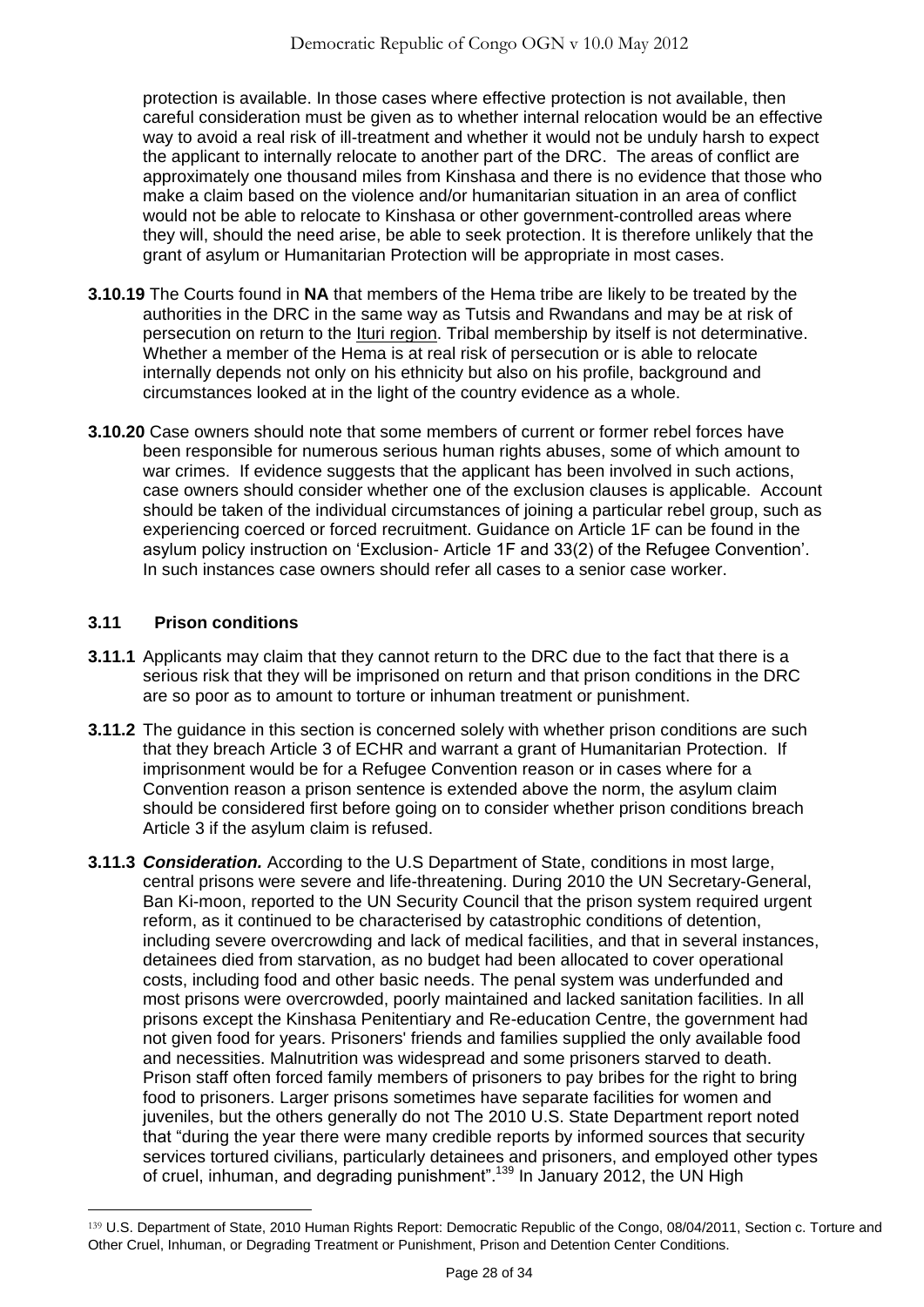Commissioner for Human Rights noted that, although the law penalizing torture has been adopted, "inmates remain vulnerable to torture and ill-treatment by penitentiary personnel".<sup>140</sup>

- **3.11.4** The country's Justice Minister called the prisons "death houses" in a plea to the international community for immediate assistance. According to ASADHO's April 2009 report *Rule of Law Put to the Test*, medical equipment and medicines were absent in virtually all the prisons and detention centres. In 2009 the UN Secretary General reported that prison populations was beyond capacity by 600 percent and expressed concern about lack of food and health care, outdated prison laws and regulations and severe shortcomings in infrastructure and training for prison guards.<sup>141</sup>
- **3.11.5** According to Amnesty International, the prisons did not have the resources to meet the international minimum standards. Prisoners were not guaranteed even one meal a day and had inadequate access to health care. Dozens died in prison as a result of the poor conditions, and many more died in hospital after undue delays in being transferred. Prison facilities were in a state of decay that hampered the effective separation of women from men and of detainees from convicted prisoners. Cases of rape within prison and police detention facilities were reported. <sup>142</sup>
- **3.11.6** Even harsher conditions prevailed in small detention centres, which were extremely overcrowded; had no toilets, mattresses or medical care and supplied detainees with insufficient amounts of light, air, and water. These centres were originally intended to house short-term detainees but were often used for prolonged incarceration. They generally operated without dedicated funding and with minimal regulation or oversight. Informed sources stated that detention centre authorities often arbitrarily beat or tortured detainees. Guards frequently extorted bribes from family members and NGOs for permission to visit detainees or provide food and other necessities.<sup>143</sup>
- **3.11.7** Despite President Kabila's 2006 decision to close illegal jails operated by the military or other state security forces, there were no reports of such closures during 2010. According to MONUSCO, the security services, particularly the intelligence services and the GR, continued to operate numerous illegal detention facilities characterised by harsh and lifethreatening conditions. Authorities routinely denied family members, friends, and lawyers access to these illegal facilities.<sup>144</sup>
- **3.11.8** Violence, particularly sexual violence, continued to be a serious problem in prisons, along with life-threatening diseases such as HIV/AIDS. Death of detainees was common due to deplorable living conditions, malnutrition and lack of medical care. For example, on 12 February 2010, 191 persons were detained in a 36-by-23-foot cell in Tshikapa's prison, Kasai Occidental Province, without ventilation resulting in the death of three detainees due to suffocation.<sup>145</sup> According to the January 2012 Report of the UN Secretary-General, "The pre-election period was marked by prison unrest, including strikes by prison staff, prisoner riots and mass escapes‖ and that on 1 January, a prison break attempt at the

<http://www.state.gov/j/drl/rls/hrrpt/2010/af/154340.htm>

 $\overline{a}$ 

UN General Assembly, Report of the United Nations High Commissioner for Human Rights on the human rights situation and [the activities of her Office in the Democratic Republic of the Congo, 13/01/2012,](http://www.ecoi.net/file_upload/1930_1329384980_a-hrc-19-48-en.pdf) paragraphs 14 and 9.

<sup>141</sup> [U.S. Department of State, 2010 Human Rights Report: Democratic Republic of the Congo, 08/04/2011,](http://www.state.gov/j/drl/rls/hrrpt/2010/af/154340.htm) Section c. Torture and Other Cruel, Inhuman, or Degrading Treatment or Punishment, Prison and Detention Center Conditions. <http://www.state.gov/j/drl/rls/hrrpt/2010/af/154340.htm>

<sup>&</sup>lt;sup>142</sup> Amnesty International Annual Report 2011: DRC 13/05/2011 Prison Conditions [http://www.amnesty.org/en/region/democratic](http://www.amnesty.org/en/region/democratic-republic-congo/report-2011)[republic-congo/report-2011](http://www.amnesty.org/en/region/democratic-republic-congo/report-2011)

<sup>143</sup> [U.S. Department of State, 2010 Human Rights Report: Democratic Republic of the Congo, 08/04/2011,](http://www.state.gov/j/drl/rls/hrrpt/2010/af/154340.htm) Section c. Torture and Other Cruel, Inhuman, or Degrading Treatment or Punishment, Prison and Detention Center Conditions. <http://www.state.gov/j/drl/rls/hrrpt/2010/af/154340.htm>

<sup>144</sup> [U.S. Department of State, 2010 Human Rights Report: Democratic Republic of the Congo, 08/04/2011,](http://www.state.gov/j/drl/rls/hrrpt/2010/af/154340.htm) Section c. Torture and Other Cruel, Inhuman, or Degrading Treatment or Punishment, Prison and Detention Center Conditions. <http://www.state.gov/j/drl/rls/hrrpt/2010/af/154340.htm>

<sup>&</sup>lt;sup>145</sup> [U.S. Department of State, 2010 Human Rights Report: Democratic Republic of the Congo, 08/04/2011,](http://www.state.gov/j/drl/rls/hrrpt/2010/af/154340.htm) Section c. Torture and Other Cruel, Inhuman, or Degrading Treatment or Punishment, Prison and Detention Center Conditions. <http://www.state.gov/j/drl/rls/hrrpt/2010/af/154340.htm>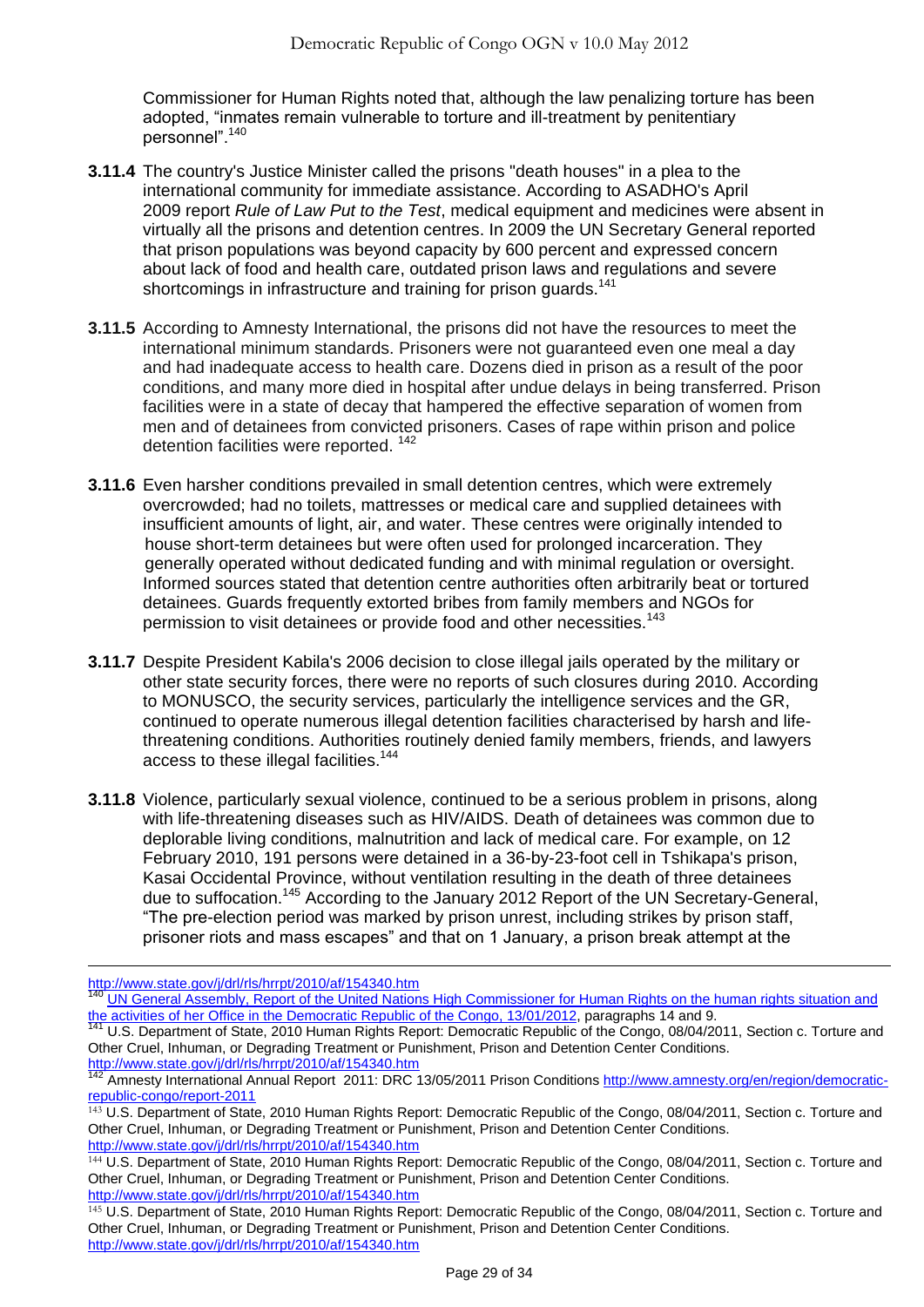Bukavu Central Prison, in South Kivu, resulted in the death of 8 prisoners and the injury of 47 others. The same source reported that "health conditions also remain a grave concern, with 22 deaths of inmates recorded in November and December 2011".<sup>146</sup>

- **3.11.9** Authorities denied some prisoners and detainees access to visitors and did not permit them to have contact with or submit complaints to judicial authorities. The government had not established an effective or reliable system to monitor detention facilities and authorities very rarely investigated allegations of inhumane prison or detention centre conditions. There were no government ombudsmen serving to protect the rights of prisoners and detainees. There were no reports of authorities preventing prisoners or detainees from practicing their religion.<sup>147</sup>
- **3.11.10** In general, the government allowed the International Committee of the Red Cross, MONUSCO, and some NGOs access to all official detention facilities; however, it did not allow these organisations access to illegal government-run detention facilities, including those run by the ANR, the GR, and units of the FARDC, including ex-CNDP FARDC units in Masisi territory, North Kivu.<sup>148</sup>
- **3.11.11** Prison conditions in the DRC are severe and taking into account the severely decayed infrastructure, lack of meaningful control by the authorities, torture and abuse of inmates and extremely poor health facilities and sanitary conditions, prisons and detention facilities in the DRC are likely to reach the Article 3 threshold. Where case owners believe that an individual is likely to face imprisonment on return to the DRC they should also consider whether the applicant's actions means they fall to be excluded by virtue of Article 1F of the Refugee Convention. Where case owners consider that this may be the case they should contact a Senior Case worker for further guidance. Where individual applicants are able to demonstrate a real risk of imprisonment on return to the DRC and exclusion is not justified, a grant of Humanitarian Protection is likely to be appropriate.

## <span id="page-29-0"></span>**4. Discretionary Leave**

- **4.1** Where an application for asylum and Humanitarian Protection falls to be refused there may be compelling reasons for granting Discretionary Leave (DL) to the individual concerned. (See Asylum Instructions on Discretionary Leave) Where the claim includes dependent family members consideration must also be given to the particular situation of those dependants in accordance with the Asylum Instructions on Article 8 ECHR.
- **4.2** With particular reference to the DRC the types of claim which may raise the issue of whether or not it will be appropriate to grant DL are likely to fall within the following categories. Each case must be considered on its individual merits and membership of one of these groups should *not* imply an automatic grant of DL. There may be other specific circumstances related to the applicant, or dependent family members who are part of the claim, not covered by the categories below which warrant a grant of DL - see the Asylum Instructions on Discretionary Leave and the Asylum Instructions on Article 8 ECHR.

# <span id="page-29-1"></span>**4.3 Minors claiming in their own right**

 $\overline{a}$ 

**4.3.1** Minors claiming in their own right who have not been granted asylum or HP can only be returned where (a) they have family to return to; or (b) there are adequate reception and care arrangements. At the moment we do not have sufficient information to be satisfied

<sup>146</sup> UN Security Council, Report of the Secretary-General on the United Nations Organization Stabilization Mission in the [Democratic Republic of the Congo, 26/01/2012,](http://www.ecoi.net/file_upload/1930_1332410530_n1220629.pdf) paragraph 67.

<sup>147</sup> [U.S. Department of State, 2010 Human Rights Report: Democratic Republic of the Congo, 08/04/2011,](http://www.state.gov/j/drl/rls/hrrpt/2010/af/154340.htm) Section c. Torture and Other Cruel, Inhuman, or Degrading Treatment or Punishment, Prison and Detention Center Conditions. <http://www.state.gov/j/drl/rls/hrrpt/2010/af/154340.htm>

<sup>148</sup>[U.S. Department of State, 2010 Human Rights Report: Democratic Republic of the Congo, 08/04/2011,](http://www.state.gov/j/drl/rls/hrrpt/2010/af/154340.htm) Section c. Torture and Other Cruel, Inhuman, or Degrading Treatment or Punishment, Prison and Detention Center Conditions. <http://www.state.gov/j/drl/rls/hrrpt/2010/af/154340.htm>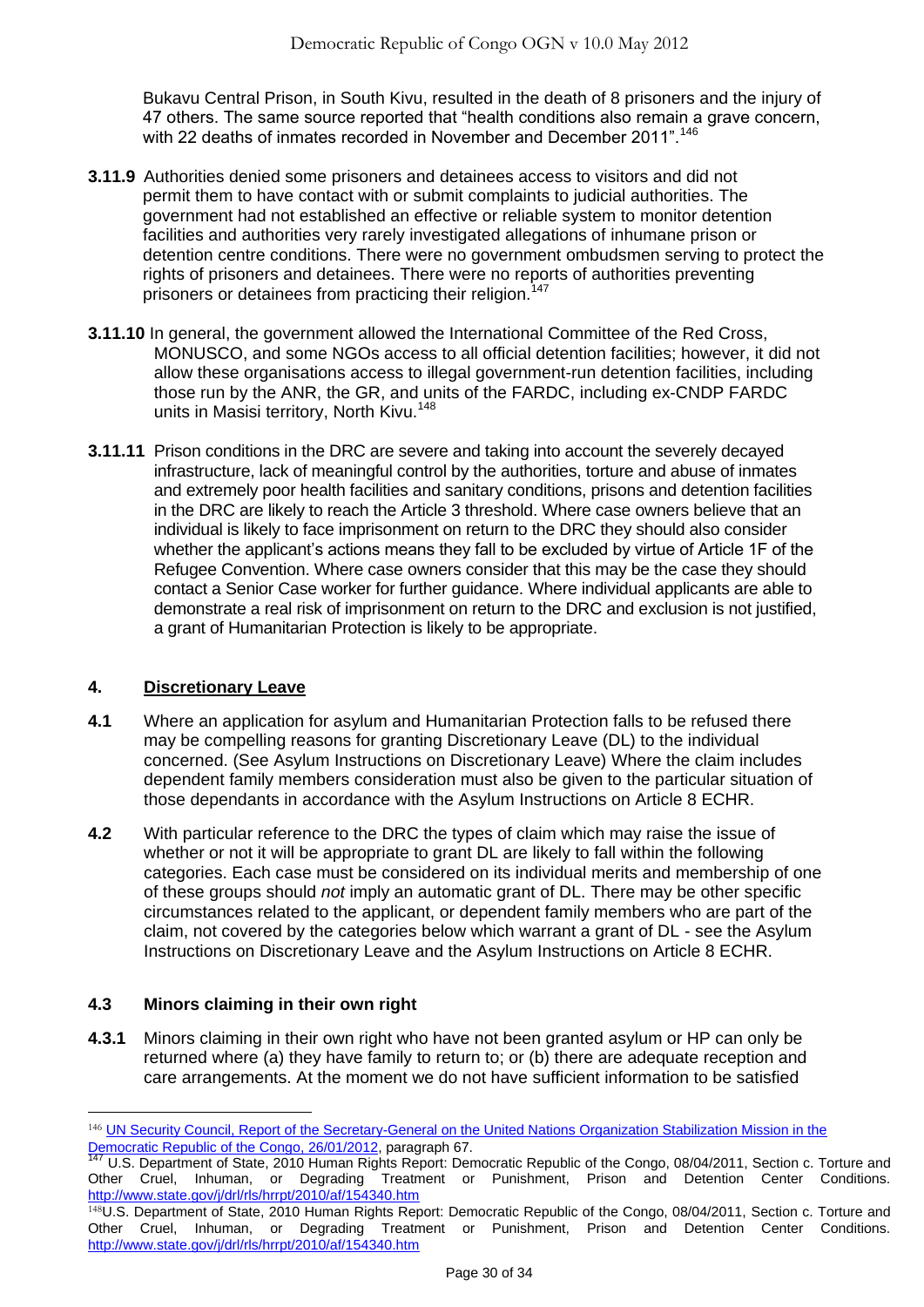that there are adequate reception, support and care arrangements in place for minors with no family in the DRC. Those who cannot be returned should, if they do not qualify for leave on any more favourable grounds, be granted Discretionary Leave for a period as set out in the relevant Asylum Instructions.

## <span id="page-30-0"></span>**4.4 Medical treatment**

- **4.4.1** Applicants may claim they cannot return to the DRC due to a lack of specific medical treatment. See the IDI on Medical Treatment which sets out in detail the requirements for Article 3 and/or 8 to be engaged.
- **4.4.2** Medical care in the DRC is extremely limited. The Centre Prive d'Urgence clinic in Kinshasa is able to cope with basic health problems and to stabilise a patient after most serious accidents. Outside Kinshasa, western standard medical facilities were practically non-existent. Malaria, rabies, polio, meningitis and cholera were common in DRC.<sup>149</sup>
- **4.4.3** Access to health care services is open provided that the patient has the financial means to be treated. Health care is expensive.<sup>150</sup> There is no discrimination in the health care system in DRC. However there are different categories for patients in hospitals: (a) destitute; (b) assignees, member of the hospital or the clinic community, the assignees of the State, i.e. the army, the police and assignees from companies and (c) institutions bound by an agreement and Insurers of medical expenses or rich or average independent workers (average in the sense of they can afford to pay health care by themselves.<sup>151</sup>
- **4.4.4** In 2010, thousands more people were displaced from their homes by violence. Throughout the country, decades of neglect of the health system has resulted in a rise in infant and maternal mortality rates and, according to the World Health Organisation (WHO), life expectancy was among the lowest in the world. In 2010, Medecins sans Frontieres (MSF) staff carried out more than one million medical consultations, performed more than 10,000 surgeries and assisted 19,200 births. Staff treated patients for HIV/AIDS, tuberculosis, cholera, haemorrhagic fevers, measles, malaria, African trypanosomiasis and more. Teams carried out vaccination campaigns and emergency surgery ran nutrition programmes and offered paediatric care. Mental healthcare was also offered, as well as women's healthcare, including specialised assistance to victims of sexual violence. 152
- **4.4.5** Since the 1980s the US Government has worked with the DRC Ministry of Health to develop HIV/AIDS programming. USAID supports HIV/AIDS prevention, treatment and care activities in the high – prevalence areas of Kinshasa, Matadi, Lubumbashi and Bukavu, as well as 57 health zones through the Primary Health Care program.<sup>153</sup> MSF teams started more than 850 new patients on antiretroviral treatment (ARV) in MSF's HIV/AIDS project in Centre Hospitalier de Kabinda in the centre of Kinshasa in 2010, bringing the total number of patients receiving the medication to 2,631. MSF also began supplying medication, financial and technical assistance to "Postes de Distribution". These were community-based ARV distribution points that give patients responsibility for their own care. The centres were set up and were managed by people living with HIV/AIDS who were members of the Réseau National d'Organisations Assises Communautaire (RNOAC), a nationwide patient support group.<sup>154</sup>
- **4.4.6** The FCO's Embassy in Kinshasa confirmed that, according to their most recent research,

<http://www.ukba.homeoffice.gov.uk/policyandlaw/guidance/coi/>

<sup>&</sup>lt;sup>149</sup> UK FCO Travel and Living Abroad DRC 23 December 2011 [http://www.fco.gov.uk/en/travel-and-living-abroad/travel-advice-by](http://www.fco.gov.uk/en/travel-and-living-abroad/travel-advice-by-country/sub-saharan-africa/congo-democratic-republic)[country/sub-saharan-africa/congo-democratic-republic](http://www.fco.gov.uk/en/travel-and-living-abroad/travel-advice-by-country/sub-saharan-africa/congo-democratic-republic)

<sup>150</sup> UKBA/ COI Service: DRC Country of Origin (COI) Report 09/03/2012 (para

<sup>26.07)</sup>[\)http://www.ukba.homeoffice.gov.uk/policyandlaw/guidance/coi/](http://www.ukba.homeoffice.gov.uk/policyandlaw/guidance/coi/)

<sup>151</sup> UKBA/ COI Service: DRC Country of Origin (COI) Report 09/03/2012 (para 26.09)) <http://www.ukba.homeoffice.gov.uk/policyandlaw/guidance/coi/>

<sup>&</sup>lt;sup>152</sup> Medecins sans Frontieres – Focus on DRC – Accessed 26 January 2012 <http://www.msf.org.uk/drc.focus> 153 UKBA/ COI Service: DRC Country of Origin (COI) Report 09/03/2012 (para 26.018)

<sup>154</sup> Medecins sans Frontieres – Focus on DRC – Accessed 26 January 2012 <http://www.msf.org.uk/drc.focus>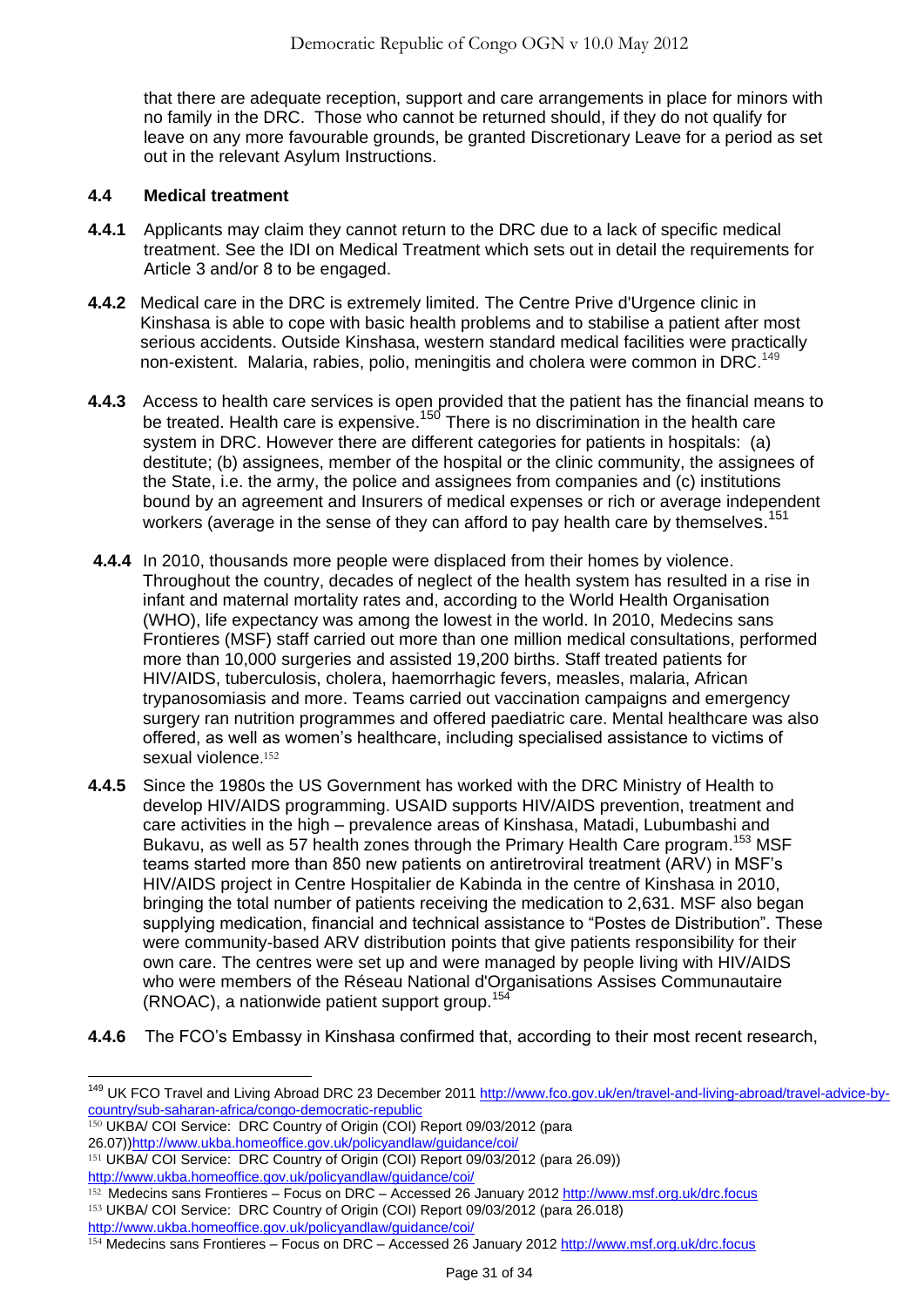the following information provided by the Embassy in August 2006 was still true: ―chemotherapy and other related treatments are available (at a cost to the patient and not all of the time) in 5 medical centres, all of which are in Kinshasa.<sup>155</sup>

- **4.4.7** WHO recorded: Mental health is a part of primary health care system. Actual treatment of severe mental disorders is available at the primary level. … Regular training of primary care professionals is carried out in the field of mental health. The Government also partially supports some charitable organisations like the Soins de Santé Mentale (SOSAME) that provide mental health services. 156
- **4.4.8** UNICEF was providing improved health care and vaccination campaigns in emergency affected areas reaching about 500,000 people. Two emergency projects were implemented in North Kivu during the first four months of 2010 improving access to good quality and entirely free health care for the total population. The emergency immunisation campaign in South Kivu had resulted in improved vaccination coverage. Approximately 30,000 people were reached and consequently protected against diseases such as diphtheria, whooping cough, tetanus, hepatitis B, meningitis. The emergency primary health care project supported by UNICEF had significantly improved the accessibility to high quality and free health care for 115,000 people in Ituri/Haut Uele –both displaced and hosts populations. The total population covered by these emergency health projects supported by UNICEF was estimated to be more than 400,000 people amongst which were 85,000 children under 5 years of age and almost 43,000 pregnant women in three provinces in eastern DRC.<sup>157</sup>
- **4.4.9** The 2010 Annual Report of the International Committee of the Red Cross (ICRC) recorded: Victims of sexual violence received psychological support at 37 counselling centres supplied and supported by the IRCC. Women heard about the services offered in such centres during six awareness raising campaigns, which also aimed to prevent social stigma linked to sexual assault. In response to a peak in needs in North Kivu in August, five temporary counselling centres were set up and supported. Another three improved their services following ICRC rehabilitation work, helping them accommodate some 240 people.<sup>158</sup>
- **4.4.10** The Article 3 threshold will not be reached in the majority of medical cases and a grant of Discretionary Leave will not usually be appropriate. Where a case owner considers that the circumstances of the individual applicant and the situation in the country reach the threshold detailed in the IDI on Medical Treatment making removal contrary to Article 3 or 8 a grant of Discretionary Leave to remain will be appropriate. Such cases should always be referred to a Senior Caseworker for consideration prior to a grant of Discretionary Leave.

# <span id="page-31-0"></span>**5. Returns**

- **5.1** There is no policy which precludes the enforced return to the DRC of failed asylum seekers who have no legal basis of stay in the United Kingdom.
- **5.2** Except in the case of people leaving the country to avoid prosecution, the illegal exit from the country of origin has no negative consequence per se.<sup>159</sup> Upon arrival at the airport, immigration agents will wait for the returnee and identify him before taking him to the litigation office of the

 $\overline{a}$ 155 UKBA/ COI Service: DRC Country of Origin (COI) Report 09/03/2012 (para 26.28)) <http://www.ukba.homeoffice.gov.uk/policyandlaw/guidance/coi/>

<sup>156</sup> UKBA/ COI Service: DRC Country of Origin (COI) Report 09/03/2012 (para 26.35)) <http://www.ukba.homeoffice.gov.uk/policyandlaw/guidance/coi/>

<sup>157</sup> UNICEF – Humanitarian Action Update – DRC – 1 June 2010

[http://www.unicef.org/infobycountry/files/UNICEF\\_Humanitarian\\_Action\\_Update\\_-\\_DRC-\\_1\\_June\\_2010.pdf](http://www.unicef.org/infobycountry/files/UNICEF_Humanitarian_Action_Update_-_DRC-_1_June_2010.pdf) 158 UKBA/ COI Service: DRC Country of Origin (COI) Report 09/03/2012 (para 26.16)) <http://www.ukba.homeoffice.gov.uk/policyandlaw/guidance/coi/>

<sup>159</sup>UKBA/ COI Service: DRC Country of Origin (COI) Report 09/03/2012 (para 32.01)) <http://www.ukba.homeoffice.gov.uk/policyandlaw/guidance/coi/>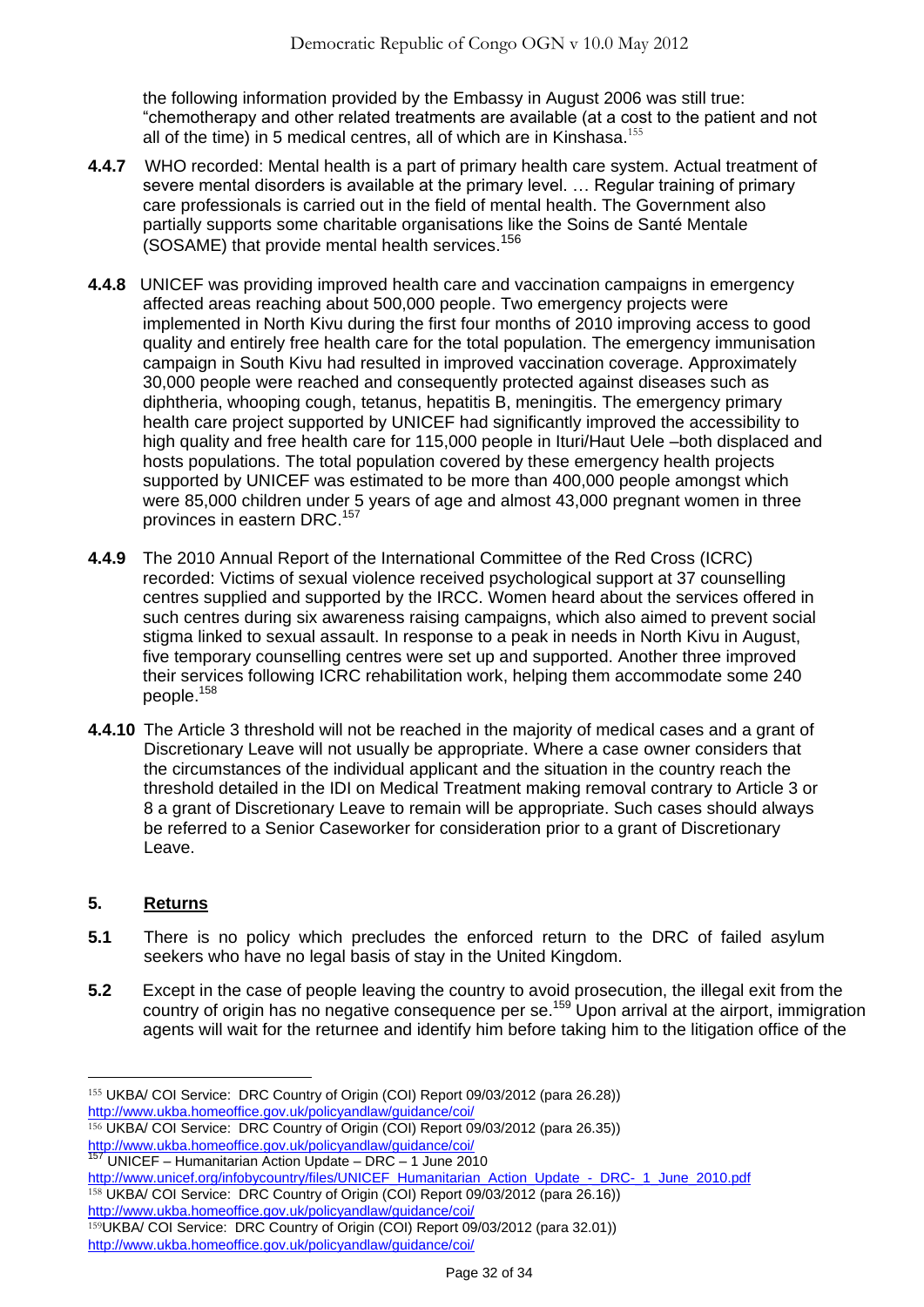DGM for the formalities before the hearing. Returning Congolese are likely to be interviewed by DGM officials and subjected to systematic searches and extortion of their private belongings, e.g. shirts, pants, shoes, watches, lighters, as well as money) if for example the vaccination certificate isn't valid. This may continue in the parking area, after leaving the passenger zone of the airport, as individuals from the security forces rightly or wrongly believe that returnees have a lot of money and goods with them.<sup>160</sup> The Tribunal concluded in BK (see caselaw) – paragraph 323 that in general the treatment faced by returnees required to pay a bribe will not breach Article 3.

- **5.3** In terms of the impact of crimes committed outside of the country; persons having purged their sentence in the asylum country after sentence do not risk prosecution from Congolese courts.<sup>161</sup>
- **5.4** The United Nations High Commissioner for Refugees (UNHCR) noted in 2011 "In January 2011 there were 107,900 returnee refugees (whose country of origin was DRC) in the country of which UNHCR assisted 10,900. In December 2011 there were 145,500 of which UNHCR assisted 145,500.<sup>162</sup>
- **5.5** In May 2009, the ‗The Guardian' revealed that two Congolese returnees had been detained and tortured after arrival. One of the returnees declared that 'The government in Congo views Congolese people deported back home from the UK as enemies […]. The guards who beat me kept saying to me 'You are a spy, give us information, why are you doing this to your country. The International Organization for Migration (IOM) was asked whether it had been informed of returnees (whether forced or voluntary) being ill-treated upon return to DRC, the IOM contact declared that they are not aware of such problems. IOM added that returnees are heard by DGM and kept by DGM only if they are criminals. Otherwise, DGM let them go.<sup>163</sup>
- **5.6** In February 2011, the president of the 'Voix des Sans Voix' (VSV or 'Voice of the Voiceless'), a Congolese Human Rights NGO stated: we continue going to the airport in order to monitor the arrivals of returnees. Since we have been present in the airport, we have established good contacts with agents of DGM and security services. We go to Ndjili roughly once a week, especially when they are international flights, like Air France or SN Brussels, landing in Kinshasa. In the last year or so, we have not observed any illtreatment of returnees. Of course, extortion is still practiced, even thought more rarely now. Airport agents may take clothes or other belongings from returnees. Another Congolese NGO representative, the president of the ‗Comité des observateurs des droits de l'Homme' (CODHO or Committee of Observers of Human Rights) provided a somewhat different light on the situation of returnees : 'Returnees are placed in the hands of the DGM agents who interrogate them on their departure from DRC and the reasons they asked for asylum in Europe. They are then kept a few hours in the airport while DGM agents report to their hierarchy and wait for further instructions. Those who do not represent a problem are immediately released. For the returnees who represent a problem - amongst whom political opponents who made no secret of their political position in European cities - after they are interviewed by DGM, it may occur that they are taken to the city centre, to the DGM national office for more questioning and possibly, to be handed over to the Public Prosecutor's office to be charged. Only the Public Prosecutor's office may decide on such charge. In other words, activists who are well-known for their position against authorities, who are failed asylum-seekers, are obviously exposed to illtreatments when arriving in Ndjili'.<sup>164</sup>

<sup>160</sup> UKBA/ COI Service: DRC Country of Origin (COI) Report 09/03/2012 (para 32.02)) <http://www.ukba.homeoffice.gov.uk/policyandlaw/guidance/coi/>

<sup>161</sup> UKBA/ COI Service: DRC Country of Origin (COI) Report 09/03/2012 (para 32.03)) <http://www.ukba.homeoffice.gov.uk/policyandlaw/guidance/coi/>

<sup>162</sup> UKBA/ COI Service: DRC Country of Origin (COI) Report 09/03/2012 (para 32.08)) <http://www.ukba.homeoffice.gov.uk/policyandlaw/guidance/coi/>

<sup>163</sup> UKBA/ COI Service: DRC Country of Origin (COI) Report 09/03/2012 (para 32.12)) <http://www.ukba.homeoffice.gov.uk/policyandlaw/guidance/coi/>

<sup>164</sup> UKBA/ COI Service: DRC Country of Origin (COI) Report 09/03/2012 (para 32.12)) <http://www.ukba.homeoffice.gov.uk/policyandlaw/guidance/coi/>